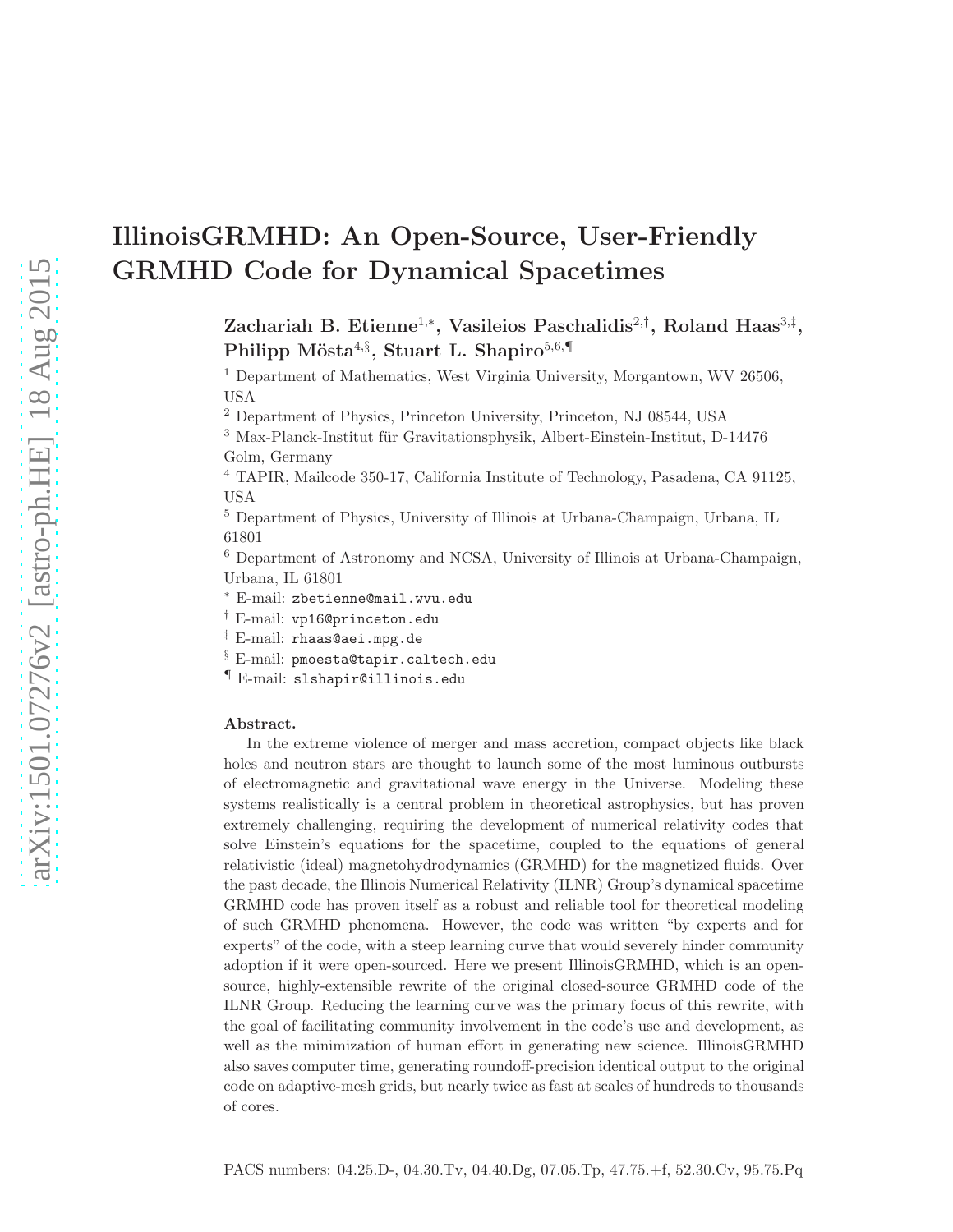#### 1. Introduction & Motivation

Incident gravitational wave (GW) observations have the potential to address some of the most important unsolved problems in astronomy and theoretical astrophysics. These include testing GR in the strong field regime, determining the engine behind short-hard gamma-ray-bursts, constraining the equation of state above nuclear densities, revealing how compact binaries form and evolve, as well as uncovering the distributions of black hole spins and masses, just to name a few. However, it is well known that unless some coincident electromagnetic (EM) counterpart from the GW source is observed, GW interferometers alone may be unable to pinpoint the source position on the sky, hindering parameter estimation [\[51,](#page-35-0) [46,](#page-35-1) [64,](#page-36-0) [35\]](#page-34-0). Moreover, EM signals carry additional and complementary information about the source, lending potentially critical insights about the GW source and its environment.

Thus detections of EM counterparts to GWs could be critically important in this age of "multimessenger" astronomy, and not solely when GWs are detected first. For example, it may be possible that an EM signal itself would imply a GW source, leading to targeted searches across the GW spectrum, from the nHz band in the case of dual AGNs, to the kHz band in the case of stellar-mass binaries and supernovae. Beyond coincident GW detections, EM transients linked to strong-field, dynamical spacetime phenomena may themselves greatly advance our understanding of black hole (BH) accretion phenomena and matter at extreme densities.

However, without detailed theoretical models of EM counterparts to GW observations, our interpretation of observed EM counterparts may be severely limited. Constructing such models remains a central problem in theoretical astrophysics, for two key reasons. First, observable signals are often sensitive to fluid flows and gravitational fields spanning many orders of magnitude in lengthscale and timescale. Second, the equations governing the dynamics are highly complex and nonlinear, requiring the evolution of the full set of Einstein's equations of general relativity, coupled to the equations of general relativistic magnetohydrodynamics (GRMHD).

Thus numerical relativity codes capable of modeling multi-scale GRMHD flows promise to not only provide key insights into these important phenomena, but represent the starting point for more sophisticated modeling that includes advanced EM and neutrino radiation transport. More than a decade ago, the Illinois Numerical Relativity Group led by S. L. Shapiro was among the first to develop a dynamical spacetime GRMHD code [\[25\]](#page-34-1) for uniform-resolution grids. Since then, this GRMHD code (henceforth, OrigGRMHD) has been significantly extended and improved. Its current version models multi-scale GRMHD flows via an adaptive-mesh-refinement (AMR) vector-potential formulation. By evolving the vector potential forward in time instead of the magnetic fields directly, this formulation guarantees the no-monopole constraint  $\nabla \cdot \mathbf{B} = 0$  is satisfied over the entire numerical grid, even when multi-scale magnetized fluid flows cross AMR grid boundaries. Notably, this formulation reduces to the standard, staggered Flux-constrained-transport (FluxCT) [\[11\]](#page-33-0) scheme on uniform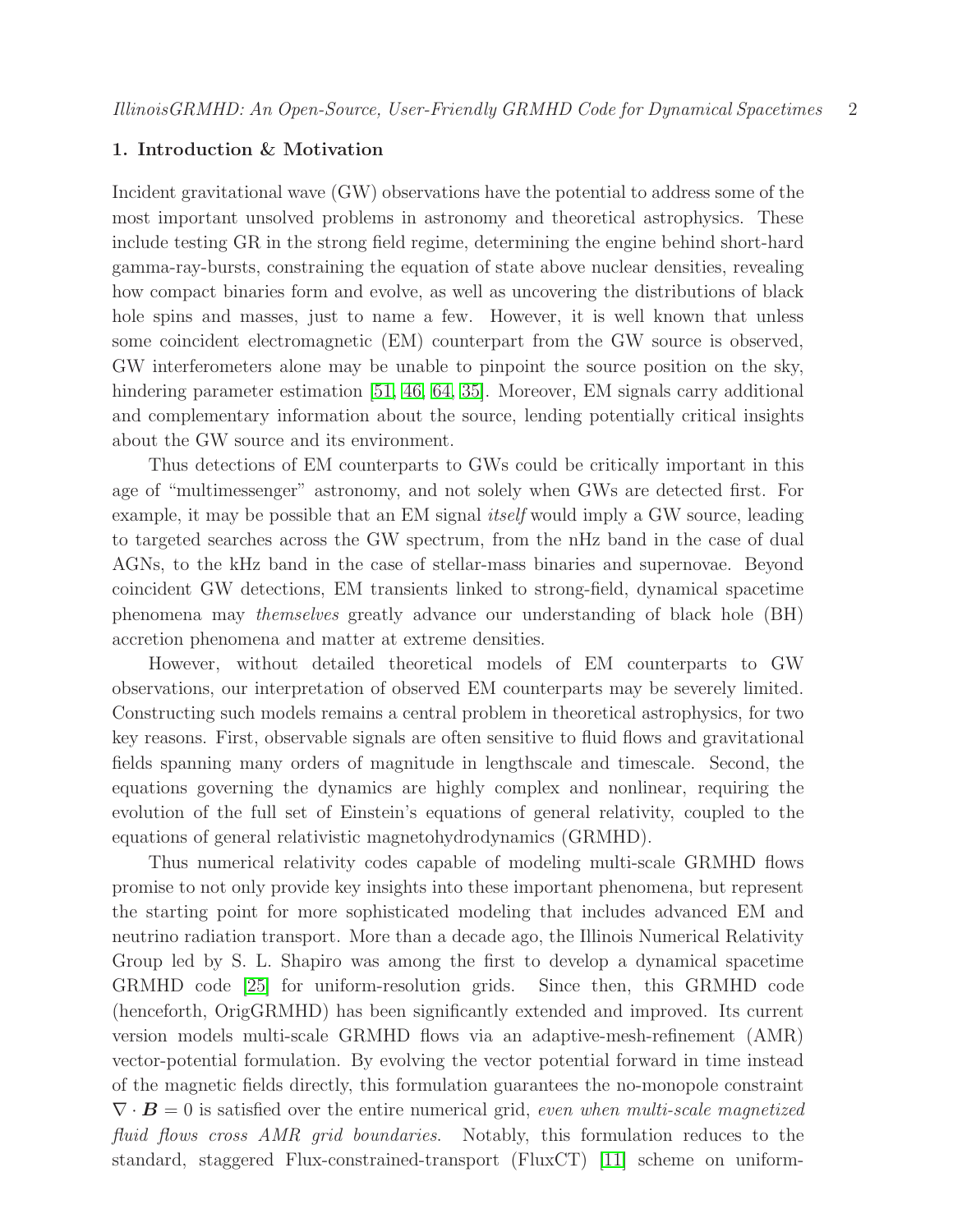resolution numerical grids [\[30,](#page-34-2) [32,](#page-34-3) [36\]](#page-34-4).

OrigGRMHD's reputation for generating models that address key unsolved problems in theoretical astrophysics has been built upon years of hard-fought development, as there exists no standard, proven algorithms for dynamical spacetime, multi-scale GRMHD modeling. Over the past decade, the code has been used to model a number of astrophysical scenarios, gleaning key new insights into these systems. For example, OrigGRMHD has produced state-of-the-art magnetized binary neutron stars  $(NSS)$  [\[47,](#page-35-2) [57\]](#page-35-3) and binary BH–NS [\[27,](#page-34-5) [31,](#page-34-6) [28,](#page-34-7) [33,](#page-34-8) [60\]](#page-36-1) models. It was also used to simulate magnetized disk accretion onto binary BHs [\[37,](#page-35-4) [36,](#page-34-4) [40,](#page-35-5) [41\]](#page-35-6), binary white dwarf–NS mergers [\[56,](#page-35-7) [59\]](#page-35-8), magnetized, rotating NSs [\[29\]](#page-34-9), magnetized Bondi accretion [\[30\]](#page-34-2), and magnetized hypermassive NSs [\[65,](#page-36-2) [22,](#page-34-10) [23,](#page-34-11) [68,](#page-36-3) [66,](#page-36-4) [48\]](#page-35-9), just to name a few. The code was also recently extended, as a separate module, to solve the equations of GR force-free electrodynamics [\[61\]](#page-36-5) and applied to model both binary black hole–neutron star [\[58\]](#page-35-10) and pulsar magnetospheres in GR [\[62\]](#page-36-6). At each stage of its development, OrigGRMHD was subjected to a large battery of stringent test-bed problems [\[30\]](#page-34-2), which it had to pass before being used for applications.

The field has matured considerably in the years since the first dynamical spacetime GRMHD codes were announced, and multiple groups now possess their own independent codes [\[25,](#page-34-1) [2,](#page-33-1) [39,](#page-35-11) [16,](#page-33-2) [30,](#page-34-2) [32,](#page-34-3) [63,](#page-36-7) [44,](#page-35-12) [50,](#page-35-13) [21,](#page-34-12) [55\]](#page-35-14), most of which solve these equations on adaptive mesh refinement (AMR) grids. Given the time and effort required to extend such codes to model more physics, while still maintaining and improving the GRMHD modules, it seems clear that the community might benefit if more of us consolidated our efforts and adopted the same dynamic-spacetime GRMHD code.

With its proven robustness and reliability in modeling some of the most extreme phenomena in the Universe, OrigGRMHD appears to be a good candidate for such community adoption if it were open-sourced. But despite its strong track record, OrigGRMHD was not written with community adoption in mind, instead being a code written "by experts and for experts" of the code. As such, the code lacked a number of features common to top-notch, widely-adopted open-source projects in computational astrophysics, including sufficient documentation and code comments, fine-grained modularity, a consistent coding style, and regular, enforced code maintenance (e.g., removal of unused and unmaintained features).

Thus the OrigGRMHD core development team came to the understanding that unless these idiosyncrasies were fixed, open-sourcing the code would be unlikely to engender widespread community adoption. Thus in early 2013, it was decided to rewrite OrigGRMHD from the ground up, with a focus on the four core design principles of userfriendliness, robustness, modularity/extensibility, and performance/scalability. Slightly more than a year later, all of OrigGRMHD's core algorithms had been rewritten and the new code, IllinoisGRMHD, was released.

Just after the decision was made to rewrite OrigGRMHD in 2013, the first open-source, dynamical spacetime GRMHD code, called GRHydro, was released [\[50\]](#page-35-13). Originally forked from the dynamical spacetime, general relativistic hydrodynamics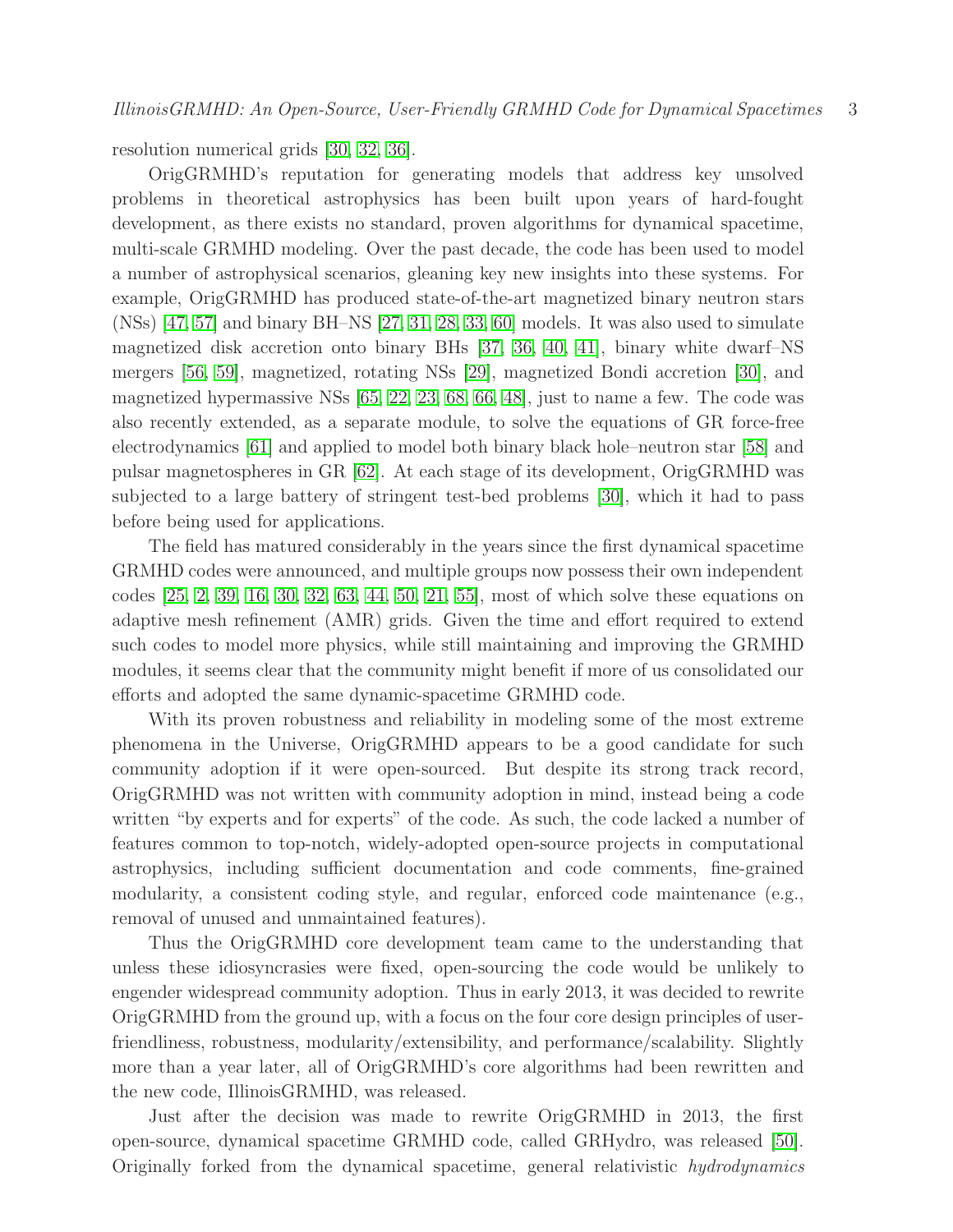(GRHD) Whisky code [\[8\]](#page-33-3) (not to be confused with its closed-source successor, WhiskyMHD [\[39\]](#page-35-11)), GRHydro shares many of the same features of OrigGRMHD, including a number of reconstruction techniques.

However, unlike OrigGRMHD/IllinoisGRMHD, GRHydro's GRMHD scheme has not been developed to forbid the generation of monopoles (i.e., violations of the  $\nabla \cdot \mathbf{B} = 0$  constraint) when magnetized fluids flow across AMR grid boundaries. As accurate modeling of such multi-scale fluid flows is critically important in many astrophysical scenarios of interest to the community, GRHydro's adoption by members of the community has been limited, primarily to those who simulate core collapse.

Further, one of OrigGRMHD/IllinoisGRMHD's key advantages is that these codes are capable of stably modeling GRMHD flows into black hole (BH) horizons over very long timescales, without the need for special algorithms that excise GRMHD data within the BH. By contrast, it seems that BH excision is an essential ingredient for stable GRMHD evolutions with GRHydro in the presence of black holes. To date GRHydro has been mostly used for core collapse (to a neutron star) simulations, in which no black hole is present.

OrigGRMHD/IllinoisGRMHD have been demonstrated robust across a much wider range of long-term BH simulations, and manage to do so without excision. We conclude that making GRHydro's GRMHD schemes as robust may require careful specification of boundary conditions on the excision surface coupled to an interpolation scheme across AMR level boundaries that respects the no-monopoles constraint, e.g. [\[9,](#page-33-4) [10\]](#page-33-5).

IllinoisGRMHD was originally designed in a standalone sandbox to maximize portability to other parallel infrastructures, but currently adopts the latest Einstein Toolkit (ET)/Carpet AMR infrastructure. IllinoisGRMHD has been proposed for inclusion within the next ET release, and code review is underway. In the meantime, the ET community have graciously agreed to host the IllinoisGRMHD code, in anticipation of official incorporation upon completion of the code review process.[‡](#page-3-0)

In this paper, we present results from a number of code validation tests demonstrating that IllinoisGRMHD (1) produces results identical to OrigGRMHD, (2) possesses identical or significantly better scalability and performance than OrigGRMHD and GRHydro, (3) generates results in quantitative agreement with those of the GRHydro code, in the context of dynamical spacetime evolutions of Tolman-Oppenheimer-Volkoff (TOV) stars.

The remainder of the paper is organized as follows. Section [2](#page-4-0) outlines the formulation of the GRMHD equations solved by IllinoisGRMHD, Sec. [3](#page-8-0) presents a basic overview of algorithms used within IllinoisGRMHD, Sec. [4](#page-18-0) shows results from code validation tests, Sec. [5](#page-24-0) demonstrates the outstanding performance and scalability of IllinoisGRMHD via benchmarks, and Sec. [6](#page-27-0) summarizes results and describes future work.

<span id="page-3-0"></span>‡ Instructions for downloading, compiling, and using IllinoisGRMHD may be found here: <http://math.wvu.edu/~zetienne/ILGRMHD/>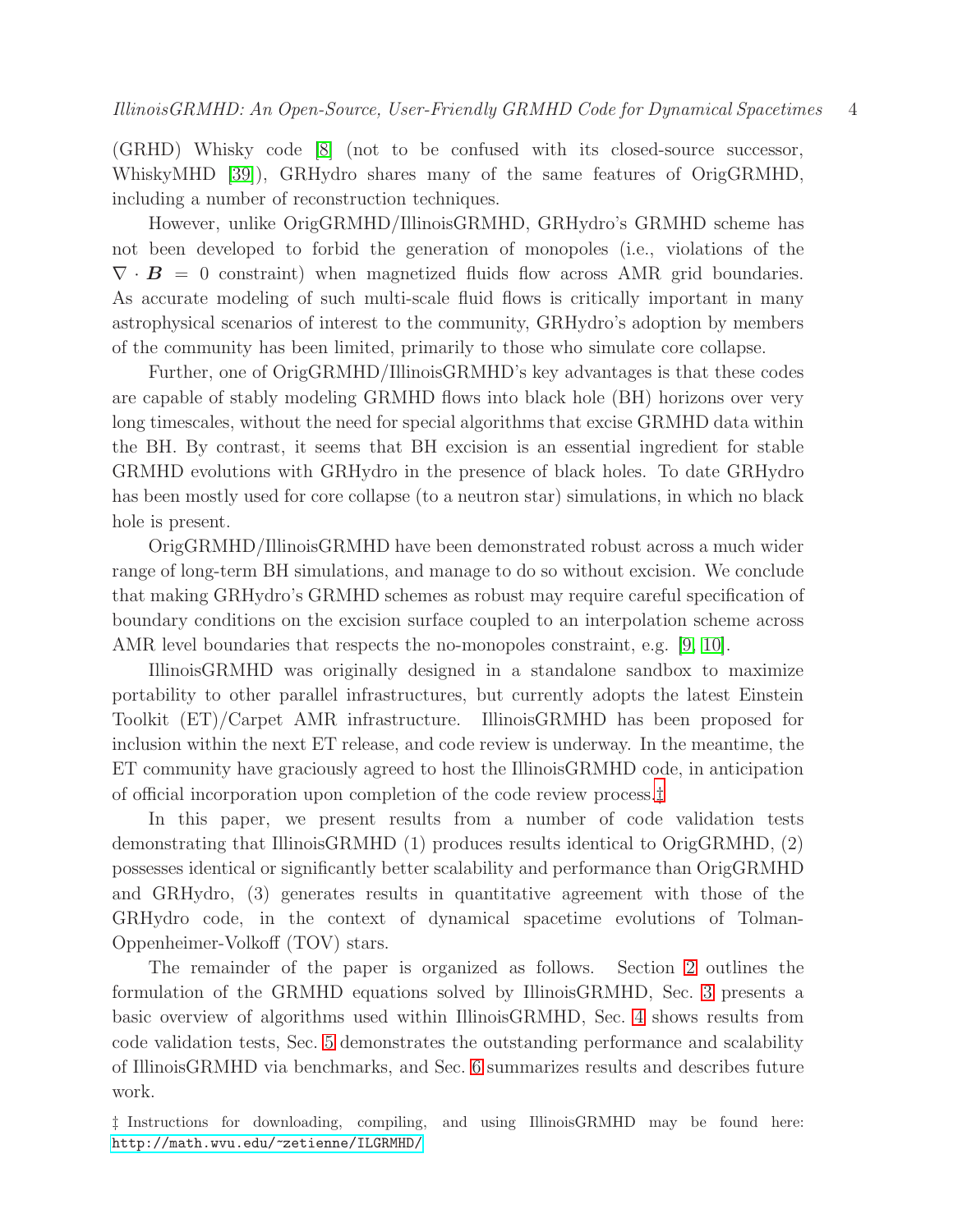#### <span id="page-4-0"></span>2. Basic Equations

All equations presented below are in geometrized units where  $G = c = 1$ . In these units, Einstein's equations become

<span id="page-4-4"></span>
$$
G^{\mu\nu} = 8\pi T^{\mu\nu},\tag{1}
$$

where  $G^{\mu\nu}$  is the Einstein tensor and  $T^{\mu\nu}$  the total stress-energy tensor. IllinoisGRMHD solves the coupled Einstein-Maxwell equations assuming a perfect fluid stress-energy tensor for the matter and infinite conductivity (ideal MHD), by evolving via highresolution-schock-capturing techniques the GRMHD quantities that comprise the stressenergy tensor  $T^{\mu\nu}$ , acting as the source for Einstein's equations. With these assumptions, the GRMHD evolution and constraint equations are derived from the following basic equations:

(i) Conservation of baryon number

<span id="page-4-1"></span>
$$
\nabla_{\mu}(\rho_0 u^{\mu}) = 0,\tag{2}
$$

where  $\nabla_\mu$  is the covariant derivative associated with the spacetime metric tensor  $g_{\mu\nu}$ ,  $\rho_0$  is the fluid rest-mass density and  $u^{\mu}$  is the fluid four-velocity.

(ii) Conservation of energy-momentum

<span id="page-4-2"></span>
$$
\nabla_{\mu}T^{\mu\nu} = 0, T_{\mu\nu} = T_{\mu\nu}^{\text{matter}} + T_{\mu\nu}^{\text{EM}} \tag{3}
$$

where  $T_{\mu\nu}$  is the sum of the perfect fluid  $T_{\mu\nu}^{\text{matter}}$  and electromagnetic stress-energy tensors  $T_{\mu\nu}^{\text{EM}}$  in the ideal MHD limit  $(u_{\mu}F^{\mu\nu}=0)$ .

(iii) Homogeneous Maxwell's equations

<span id="page-4-3"></span>
$$
\nabla_{\nu}F^{*\mu\nu} = \frac{1}{\sqrt{-g}}\partial_{\nu}(\sqrt{-g}F^{*\mu\nu}) = 0,
$$
\n(4)

where  $F^{\mu\nu}$  the Faraday tensor,  $F^{*\mu\nu} = (1/2) \epsilon^{\mu\nu\rho\sigma} F_{\rho\sigma}$  its dual  $(\epsilon^{\mu\nu\rho\sigma}$  is the Levi-Civita tensor), and g the determinant of  $g_{\mu\nu}$ .

As written, Eqs. [\(2\)](#page-4-1), [\(3\)](#page-4-2), and [\(4\)](#page-4-3) for the plasma, as well as Eq. [\(1\)](#page-4-4) for the spacetime metric, are not particularly well-suited for numerical evolutions, so we choose special formulations of them. For the spacetime metric evolution, we choose an initial value formulation built upon first splitting the 4-metric  $g_{\mu\nu}$  into the standard 3+1 Arnowitt-Deser-Misner (ADM) form [\[5\]](#page-33-6):

$$
ds^2 = g_{\mu\nu} dx^{\mu} dx^{\nu} = -\alpha^2 dt^2 + \gamma_{ij} (dx^i + \beta^i dt)(dx^j + \beta^j dt). \tag{5}
$$

Here,  $\alpha$  is the lapse function,  $\beta^{i}$  the shift vector, and  $\gamma_{ij}$  the three-metric on spacelike hypersurfaces of constant time t. This basic decomposition of the 4-metric can be used to split the Einstein equations [\(1\)](#page-4-4) into a set of evolution equations and a set of constraint equations that the dynamical variables must satisfy for all times—similar to Maxwell's equations—with projections of  $T^{\mu\nu}$  along and normal to the 3D spatial hypersurface existing as source terms (see, e.g., [\[14\]](#page-33-7) for a detailed discussion and references). This original formulation of the Einstein equations is known as the ADM 3+1 formulation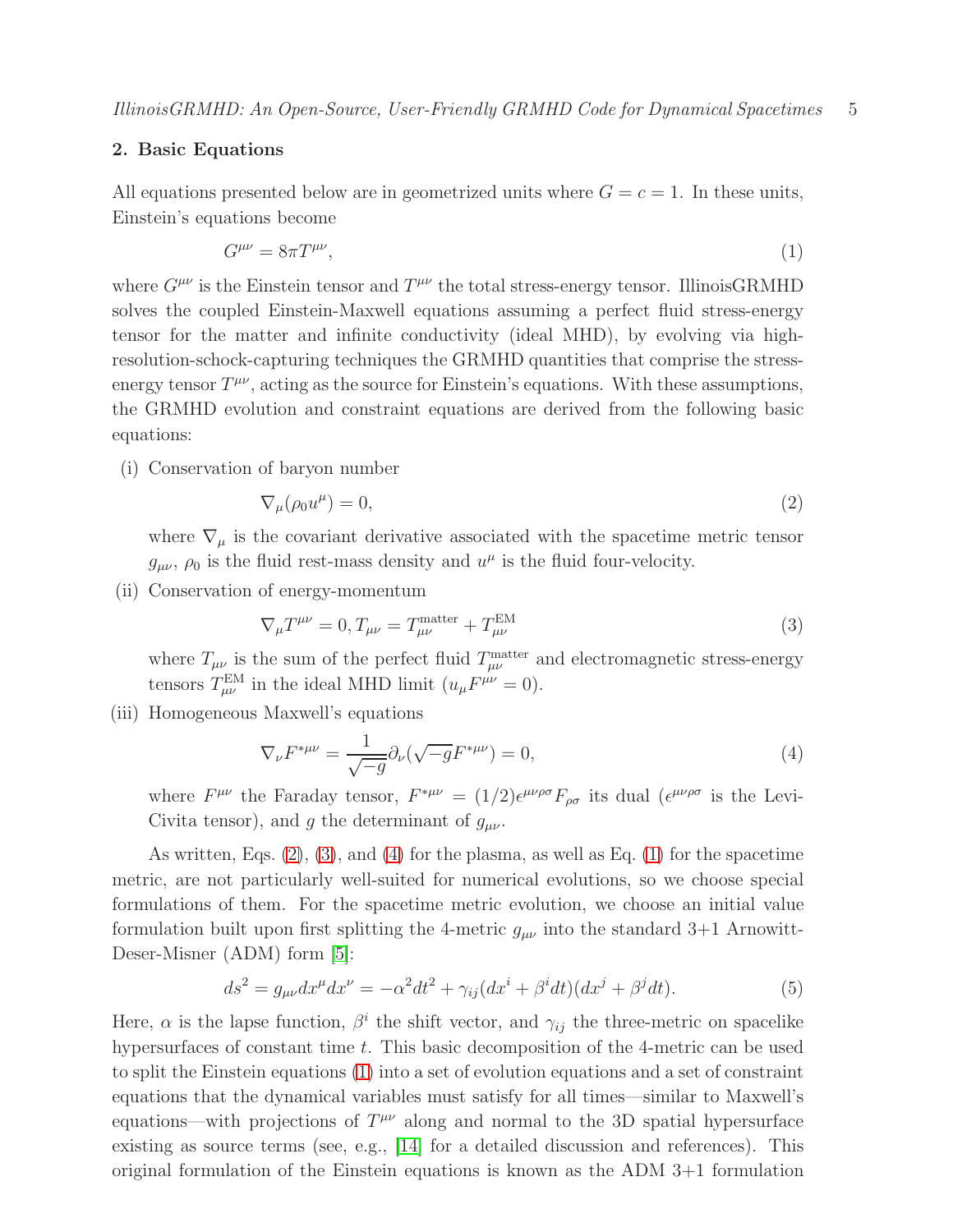of GR. A number of 3+1 formulations can be derived from the ADM formulation and are useful for solving the Cauchy problem for the Einstein equations. For the purposes of this paper, we choose the Baumgarte-Shapiro-Shibata-Nakamura (BSSN) formulation [\[67,](#page-36-8) [13\]](#page-33-8), which introduces an auxiliary dynamical variable and conformal scalings for the dynamical variables, casting the evolution equations in a form that allows for stable, long-term and accurate numerical integration.

To update  $T^{\mu\nu}$  from one time slice to the next in a simulation, IllinoisGRMHD solves Eqs. [\(2\)](#page-4-1), [\(3\)](#page-4-2), and the spatial component of Eq. [\(4\)](#page-4-3) in the ideal MHD limit ( $u_{\mu}F^{\mu\nu} = 0$ ), as written in conservative form (see e.g. [\[25\]](#page-34-1)):

<span id="page-5-0"></span>
$$
\partial_t \mathbf{C} + \boldsymbol{\nabla} \cdot \mathbf{F} = \mathbf{S} \tag{6}
$$

where **F** is the flux vector,  $\mathbf{C} = \{\rho_\star, \tilde{\tau}, \tilde{S}_i, \tilde{B}^i\}$  the vector of conservative variables, and S the vector of source terms. These vectors depend directly on the "primitive" variables  $\boldsymbol{P} = \{ \rho_0, P, v^i, B^i \},$  where P is the pressure,  $v^i = u^i/u^0$  the fluid three-velocity, and  $B^i$ are the spatial components of the magnetic field  $(B^{\mu})$  measured by normal (or Eulerian) observers with four velocity  $n^{\mu} = (1, -\beta^{i})/\alpha$  (and is normal to the spatial hypersurface,  $B^{\mu}n_{\mu}=0$ , as well as the metric and its derivatives. In particular, C may be written in terms of  $P$ ,  $\alpha$  and the metric as follows:

<span id="page-5-1"></span>
$$
\mathbf{C} = \begin{bmatrix} \rho_{\star} \\ \tilde{\tau} \\ \tilde{S}_i \\ \tilde{B}^i \end{bmatrix} = \begin{bmatrix} \alpha \sqrt{\gamma} \rho_0 u^0 \\ \alpha^2 \sqrt{\gamma} T^{00} - \rho_{\star} \\ (\rho_{\star} h + \alpha u^0 \sqrt{\gamma} b^2) u_i - \alpha \sqrt{\gamma} b^0 b_i \\ \sqrt{\gamma} B^i, \end{bmatrix}
$$
(7)

where  $\gamma$  is the determinant of the 3-metric  $\gamma_{ij}$ ,  $h = 1 + \epsilon + P/\rho_0$  is the specific enthalpy, with  $\epsilon$  the specific internal energy, and  $b^{\mu} = B^{\mu}_{\alpha}$  $\int_{(u)}^{\mu} / \sqrt{4\pi}$  with  $B_{(i)}^{\mu}$  $\mu_{(u)}^{\mu}$  the magnetic field field measured by an observer comoving with the fluid. Here the total stress-energy tensor  $T^{\mu\nu}$  can be written as follows (see [\[14,](#page-33-7) [25,](#page-34-1) [24\]](#page-34-13) for further details and derivations)

$$
T^{\mu\nu} = (\rho_0 h + b^2)u^{\mu}u^{\nu} + \left(P + \frac{b^2}{2}\right)g^{\mu\nu} - b^{\mu}b^{\nu}.
$$
 (8)

Our choice of fluid 3-velocity  $v^i = u^i/u^0$  as a primitive variable is consistent with a number of GRMHD codes, such as [\[53,](#page-35-15) [26,](#page-34-14) [44\]](#page-35-12). However, our  $v^i$  differs from that of other GRMHD codes (e.g., [\[50,](#page-35-13) [6,](#page-33-9) [7,](#page-33-10) [39\]](#page-35-11), just to name a few) that have adopted the Valencia formalism [\[12,](#page-33-11) [4\]](#page-33-12), which adopts the fluid 3-velocity  $v_{(n)}^i$  as measured by normal observers (also referred to as the Eulerian 3-velocity), defined as:

$$
u^{a} = \alpha u^{0} (n^{a} + v^{a}_{(n)}) \Rightarrow \tag{9}
$$

$$
v_{(n)}^i = \frac{u^i}{\alpha u^0} + \frac{\beta^i}{\alpha}.\tag{10}
$$

Note that  $v_{i}^{\mu}$  $\binom{\mu}{(n)}$  is orthogonal to the normal vector to the 3D spatial hypersurface  $v_{(n)}^{\mu}n_{\mu} = 0$ . In terms of the fluid 3-velocity used by IllinoisGRMHD  $v^{i}$ ,  $v_{(n)}^{i}$  can be written as

$$
v_{(n)}^i = \frac{1}{\alpha} (v^i + \beta^i). \tag{11}
$$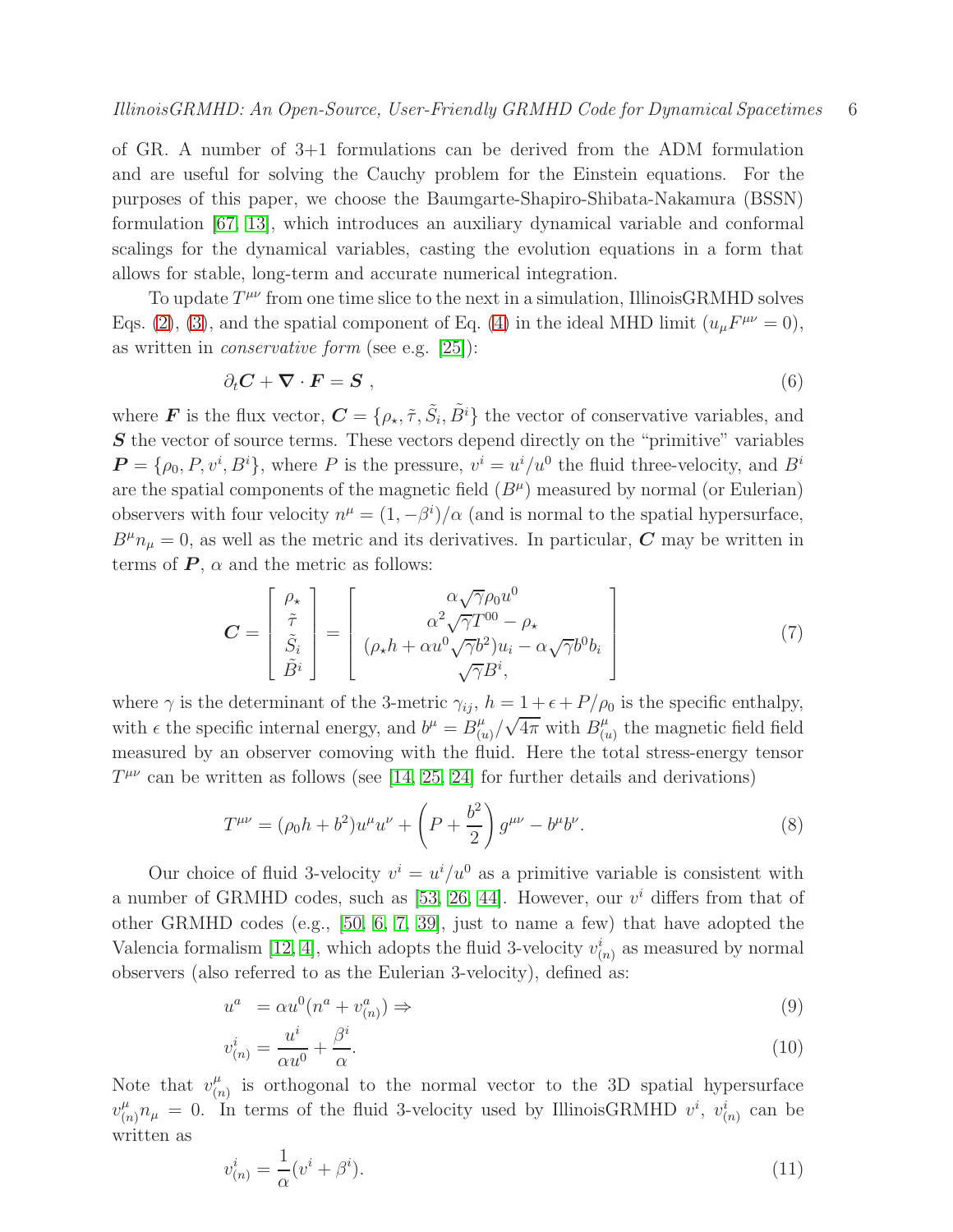Note that this difference in the 3-velocity variable may account for some of the differences in numerical results observed between IllinoisGRMHD and (the Valencia-based) GRHydro in Sec. [4,](#page-18-0) as Valencia-based codes reconstruct  $v_{(n)}^i$  instead of  $v^i$ .

Writing the GRMHD evolution equations in conservative form offers a number of numerical advantages. First, without the source terms S, it guarantees conservation of total rest mass  $(\int_V \rho_* d^3x)$ , energy  $(\int_V \tilde{\tau} d^3x)$ , and momentum  $(\int_V \tilde{S}_i d^3x)$  to roundoff error. When the source terms are accounted for, total ADM mass and momentum are conserved to within truncation error. Second, it enables us to attach easily an approximate Riemann solver, yielding a state-of-the-art high-resolution shock-capturing (HRSC) numerical scheme, designed in part to minimize oscillations near shocks. Such oscillations are generated by approximating the flux derivative across shocks by smooth functions. Third, the conservative form, coupled to the HRSC scheme guarantees the shock jump conditions (Rankine-Hugoniot) are satisfied. From an empirical perspective, finite-volume conservative formulations, as implemented in IllinoisGRMHD, have been shown superior at handling ultrarelativistic flows when compared to advanced artificial viscosity (AV) schemes [\[49,](#page-35-16) [3\]](#page-33-13), despite the fact that AV schemes are typically superior in terms of ease of implementation and computational efficiency.

A key ingredient in a robust GRMHD code is the proper treatment of the magnetic induction equation, which is derived from the spatial components of Eq. [\(4\)](#page-4-3). In conservative form, these may be written:

<span id="page-6-0"></span>
$$
\partial_t \tilde{B}^i + \partial_j \left( v^j \tilde{B}^i - v^i \tilde{B}^j \right) = 0. \tag{12}
$$

If the induction equation is directly evaluated in a numerical code without special techniques, numerical truncation errors that violate the divergence-free or "nomonopoles" constraint

<span id="page-6-2"></span>
$$
\partial_i \tilde{B}^i = 0 \tag{13}
$$

will be generated. Note that this equation is simply the time component of Eq.  $(4)$ . Maintaining satisfaction of this constraint as the magnetic fields are evolved forward in time  $|$ through direct evaluation of Eq.  $(12)|$  happens to be a nontrivial endeavor, particularly on AMR grids. Our solution [\[30,](#page-34-2) [32\]](#page-34-3) is to evolve the magnetic 4-vector potential  $\mathcal{A}_{\mu}$  instead of the magnetic fields directly, so that

<span id="page-6-1"></span>
$$
\mathcal{A}_{\mu} = \Phi n_{\mu} + A_{\mu}, \text{and} \tag{14}
$$

$$
\tilde{B}^i = \tilde{\epsilon}^{ijk} \partial_j A_k,\tag{15}
$$

where  $A_\mu$  is purely spatial  $(A_\mu n^\mu = 0)$  and  $\Phi$  is the EM scalar potential. Here,  $\tilde{\epsilon}^{ijk}$  is the standard permutation symbol, equal to 1 (-1) if  $ijk$  are an even (odd) permutation of 123, and 0 if one or more indices are identical. Special finite difference operators for the vector potential are defined in IllinoisGRMHD so that the divergence of a curl is zero to roundoff error, which implies that the divergence of Eq. [\(15\)](#page-6-1) is zero and Eq. [\(13\)](#page-6-2) is satisfied automatically, even on AMR grids.

In terms of  $A_i$ , the induction equation [\(12\)](#page-6-0) becomes

<span id="page-6-3"></span>
$$
\partial_t A_i = \tilde{\epsilon}_{ijk} v^j \tilde{B}^k - \partial_i (\alpha \Phi - \beta^j A_j). \tag{16}
$$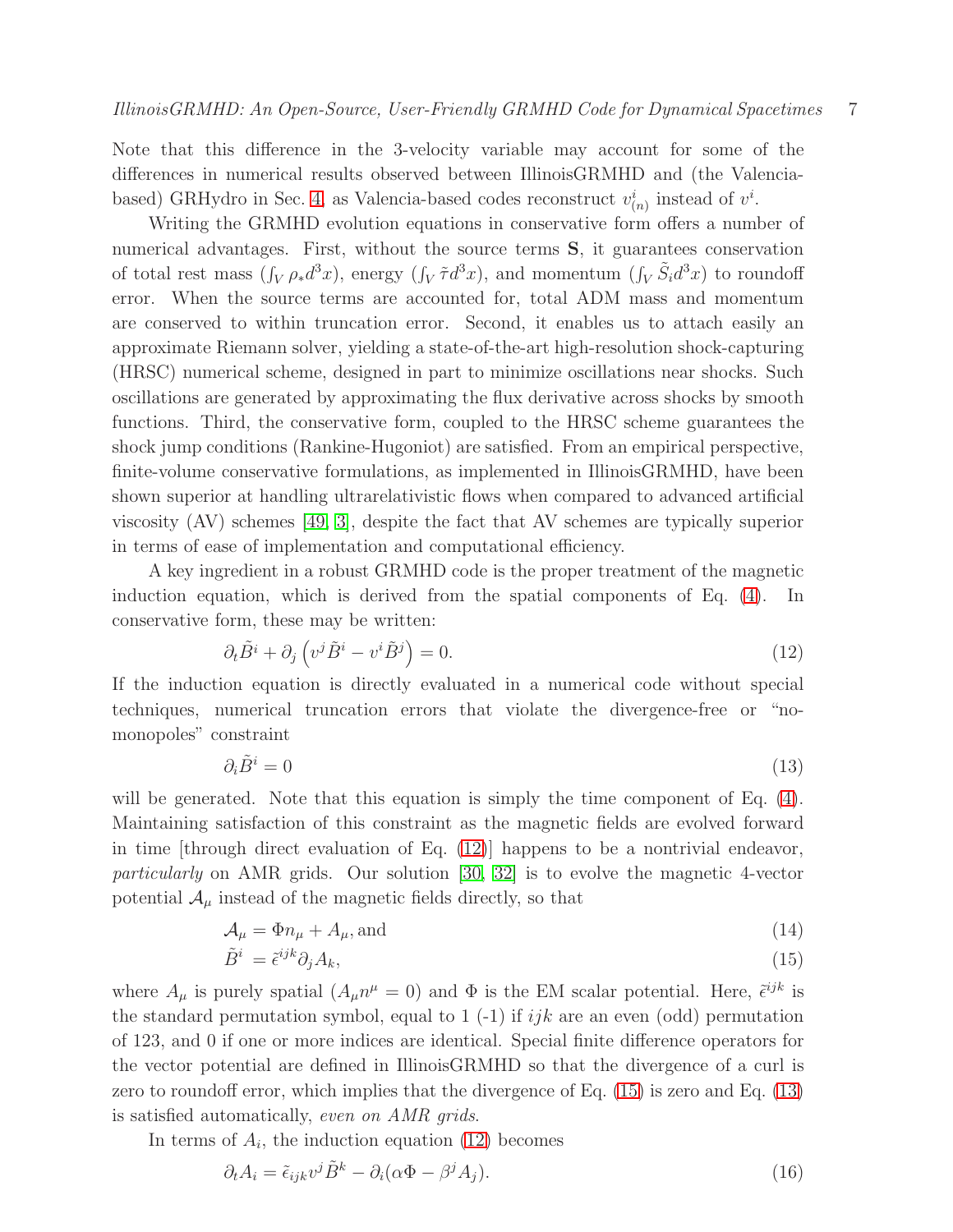What remains is to choose an EM gauge, and IllinoisGRMHD chooses the "generalized Lorenz gauge condition" by default that was introduced by the Illinois Relativity group in [\[36\]](#page-34-4). The covariant version of the condition is  $\nabla_{\mu}A^{\mu} = \xi n_{\mu}A^{\mu}$ , where  $\xi$  is a parameter with dimensions 1/Length, chosen carefully so that the Courant-Friedrichs-Lewy (CFL) factor remains satisfied. Typically  $\xi$  is set to  $1.5/\Delta t_{\text{max}}$ , where  $\Delta t_{\text{max}}$  is the timestep of the coarsest refinement level. This gauge choice therefore yields the additional evolution equation

<span id="page-7-1"></span>
$$
\partial_t[\sqrt{\gamma}\Phi] + \partial_j(\alpha\sqrt{\gamma}A^j - \beta^j[\sqrt{\gamma}\Phi]) = -\xi\alpha\sqrt{\gamma}\Phi. \tag{17}
$$

Note that IllinoisGRMHD evolves not  $\Phi$  but  $\sqrt{\gamma}\Phi$  as the EM gauge variable.

With the exception of this purely gauge evolution equation and the vector-potential induction equation, all other GRMHD evolution equations are written in conservative form and are solved via a HRSC scheme, as described in Sec. [3.](#page-8-0) For completeness, the remaining set of evolution equations evolved by IllinoisGRMHD are written in conservative form [Eq. [\(6\)](#page-5-0)] as follows

<span id="page-7-2"></span>
$$
\partial_t \begin{bmatrix} \rho_\star \\ \tilde{\tau} \\ \tilde{S}_i \end{bmatrix} + \partial_j \begin{bmatrix} \rho_\star v^j \\ \alpha^2 \sqrt{\gamma} T^{0j} - \rho_\star v^j \\ \alpha \sqrt{\gamma} T^j{}_i \end{bmatrix} = \begin{bmatrix} 0 \\ s \\ \frac{1}{2} \alpha \sqrt{\gamma} T^{\alpha \beta} g_{\alpha \beta, i} \end{bmatrix},\tag{18}
$$

where

$$
s = \alpha \sqrt{\gamma} \left[ (T^{00} \beta^i \beta^j + 2T^{0i} \beta^j + T^{ij}) K_{ij} - (T^{00} \beta^i + T^{0i}) \partial_i \alpha \right],\tag{19}
$$

and  $K_{ij} = -\mathcal{L}_n \gamma_{ij}/2$  is the extrinsic curvature, where  $\mathcal{L}_n$  designates the Lie derivative along the hypersurface normal vector  $n$  (see e.g. [\[14\]](#page-33-7) for more details).

Finally, to close the system of equations, the EOS of the matter must be specified. IllinoisGRMHD currently implements a hybrid EOS of the form [\[43\]](#page-35-17)

<span id="page-7-0"></span>
$$
P(\rho_0, \epsilon) = P_{\text{cold}}(\rho_0) + (\Gamma_{\text{th}} - 1)\rho_0[\epsilon - \epsilon_{\text{cold}}(\rho_0)], \qquad (20)
$$

where  $P_{\text{cold}}$  and  $\epsilon_{\text{cold}}$  denote the cold component of P and  $\epsilon$  respectively, and  $\Gamma_{\text{th}}$  is a constant parameter which determines the conversion efficiency of kinetic to thermal energy at shocks. The function  $\epsilon_{\text{cold}}(\rho_0)$  is related to  $P_{\text{cold}}(\rho_0)$  by the first law of thermodynamics,

$$
\epsilon_{\rm cold}(\rho_0) = \int \frac{P_{\rm cold}(\rho_0)}{\rho_0^2} d\rho_0 \ . \tag{21}
$$

All functions within IllinoisGRMHD support piecewise-defined  $P_{\text{cold}}(\rho_0)$  (the so-called "piecewise polytrope" EOS) with up to nine different polytropic indices, except for the conservatives-to-primitives solver, which currently supports only one.

In all code tests presented in this paper, the Γ-law EOS  $P = (\Gamma - 1)\rho_0 \epsilon$  is adopted. This corresponds to setting  $P_{\text{cold}} = (\Gamma - 1)\rho_0 \epsilon_{\text{cold}}$  in Eq. [\(20\)](#page-7-0), which is equivalent to  $P_{\text{cold}} = \kappa \rho_0^{\Gamma}$  (with constant  $\kappa$ ), and  $\Gamma_{\text{th}} = \Gamma$ . In the absence of shocks and in the initial data used for our tests,  $\epsilon = \epsilon_{\text{cold}}$  and  $P = P_{\text{cold}}$ .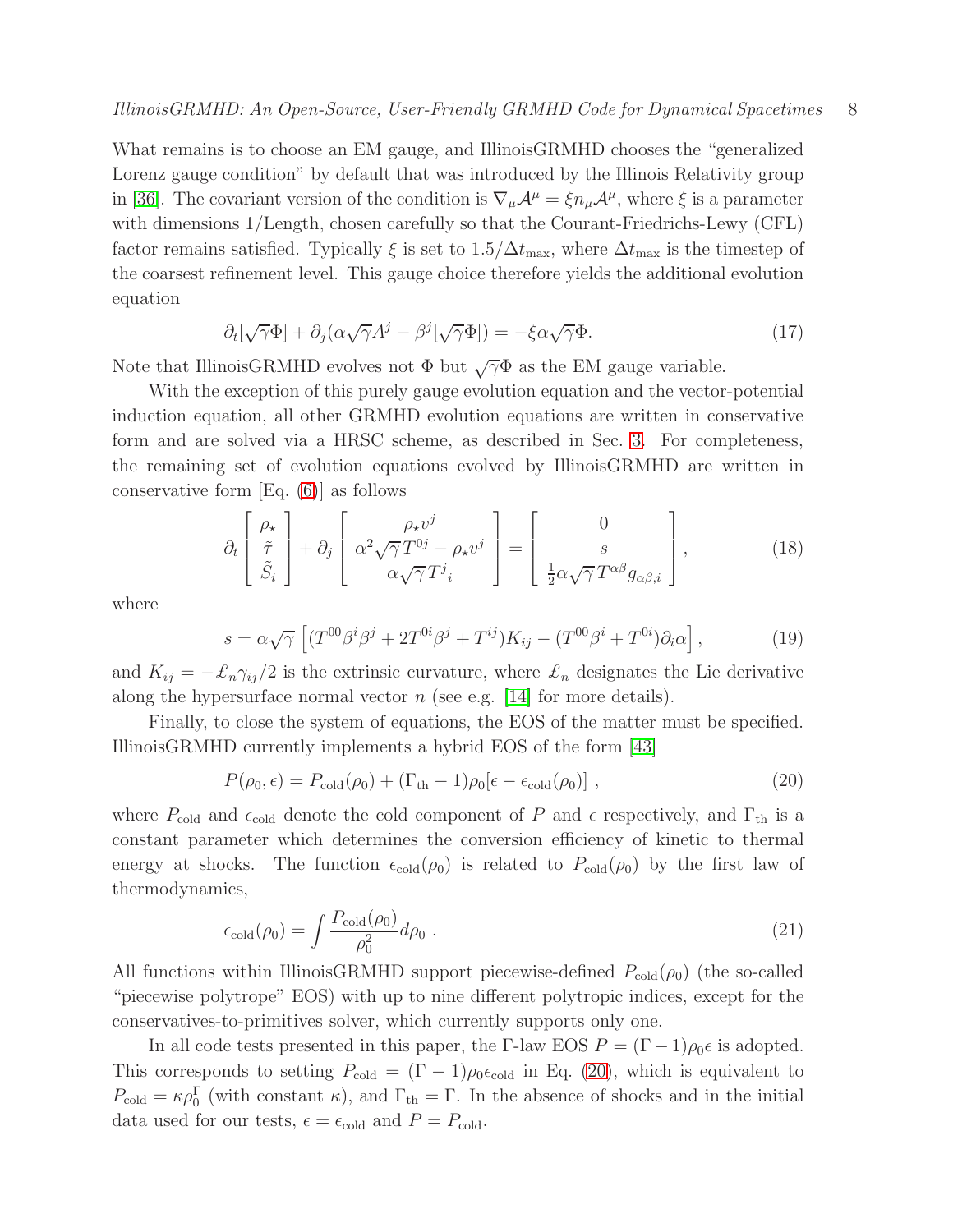#### 2.1. Outer Boundary Conditions

We apply outer boundary conditions to primitive variables  $\rho_0$ , P, and  $v^i$ , which enforce a zero-derivative, "copy" boundary condition of these quantities at the outer boundary, except when this results in a positive incoming velocity from the outer boundary. Hence we refer to these as "outflow" boundary conditions. As our outer boundary exists as a rectangular box, if for example  $v^x < 0$  at a given point on the  $x = x_{\text{max}}$  boundary plane after applying the zero-derivative boundary condition, we set  $v^x = 0$  at that point. Similarly, at a given point on the  $x = x_{\text{min}}$  boundary plane, if  $v^x > 0$  after applying the flat outer boundary condition,  $v^x$  is set to zero. The same strategy is applied to the velocities for all other outer boundary faces.

We also apply outer boundary conditions to  $A_\mu$ , linearly extrapolating values to the outer boundary. To avoid problems caused by reflections of  $A_\mu$  waves from these imperfect outer boundary conditions, the unit-bearing (i.e., not dimensionless)  $\xi$ parameter in the  $A_i$  evolution equation is set to some nonzero, positive value, typically  $1.5/\Delta t_{\text{max}}$ , where  $\Delta t_{\text{max}}$  is the timestep of the coarsest refinement level.

#### <span id="page-8-0"></span>3. Basic Algorithms

Since its initial stages, one of the primary objectives driving the development of IllinoisGRMHD has been to remove nonrobust algorithms and obsolete code from the original GRMHD code of the Illinois group, resulting in a reliable state-of-theart piece of software that is more compact and easier for beginners to learn and extend. To this end, all of the obsolete code and functionality proven to be nonrobust in typical dynamical spacetime evolutions has been stripped from the code, keeping within IllinoisGRMHD only the set of algorithms used in all of the Illinois group's latest GRMHD publications. Further, the core algorithms themselves have been rewritten into a uniform coding standard, with large amounts of duplicated functionality replaced with a small, optimized library of functions. This section reviews the basic algorithms that comprise IllinoisGRMHD.

Here the algorithms that comprise the basic components of IllinoisGRMHD are introduced, in the order in which they are called. At the beginning of the first timestep, the variables  $\{P, \rho_0, v^i, B^i, A_\mu, \Phi\}$  must be defined at every gridpoint. The following outlines the basic steps in which these variables are updated at all gridpoints, in preparation for the next timestep. All updates are performed by IllinoisGRMHD unless otherwise specified.

- (i) First, the flux and RHS terms in Eq. [\(17\)](#page-7-1) and Eqs. [\(18\)](#page-7-2), for the set of evolution variables  $\mathbf{E} = \{\rho_*, \tilde{S}_i, \tilde{\tau}, A_i, [\sqrt{\gamma} \Phi] \}$ , are evaluated. Three separate algorithms are employed in this step:
	- (a) A HRSC evolution scheme is used to compute the flux terms of the  $\rho_*$ ,  $\tilde{S}_i$ , and  $\tilde{\tau}$  evolution equations, as defined in Eqs. [\(18\)](#page-7-2)). This scheme, as well as the technique used to compute the source terms related to spacetime curvature in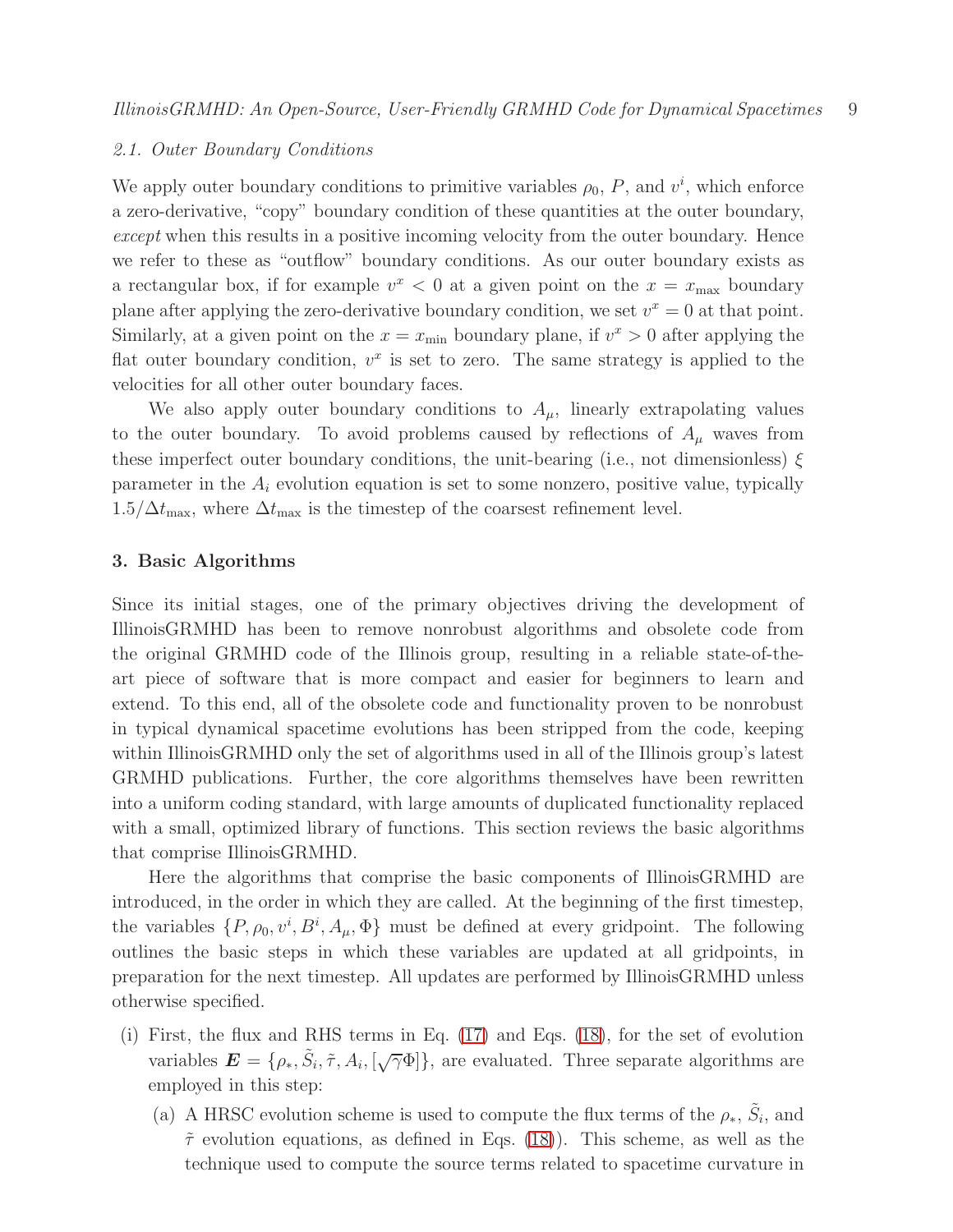these equations, is described in Sec. [3.1.](#page-10-0)

- (b) Unlike the other primitive variables,  $A_i$  and  $B^i$  are defined on *staggered* gridpoints. Further, our  $A_i$  evolution scheme is constructed to produce *identical* output to the standard, staggered constrained transport scheme of [\[34\]](#page-34-15). As detailed in Sec. [3.2,](#page-12-0) this makes the HRSC scheme for updating  $A_i$  a bit more involved than the HRSC scheme for evolving the unstaggered densitized density, momentum, and energy variables.
- (c) The evolution of the (staggered) EM gauge quantity  $[\sqrt{\gamma}\Phi]$  is not based on a HRSC scheme, as this quantity generally does not exhibit sharp features in our simulations. Its evolution algorithm is summarized in Sec. [3.3.](#page-15-0)
- (ii) Time derivative data from all evolved GRMHD variables are then passed to the MoL (Method of Lines) thorn, which iteratively integrates the evolved variables forward in time. MoL is capable of managing a number of iterative, explicit time integration techniques, of which we typically choose the four-iteration Runge-Kutta fourthorder (RK4) scheme, both in IllinoisGRMHD and the chosen spacetime evolution thorn.
- (iii) Evaluating the time derivatives of all evolved GRMHD variables requires three ghostzones at the outer boundary of each AMR grid. The ghostzones at the outermost boundary are filled at each RK4 iteration, using the outer boundary update procedure outlined in the next steps. However, ghostzones at each internal AMR grid boundary are allowed to accumulate until the end of the fourth RK4 iteration. Since RK4 consists of four iterations, this yields a total of  $3 \times 4 = 12$ AMR grid boundary ghostzones that must be filled at the end of each full RK4 timestep. To fill these 12 ghostzones for all evolved variables at the end of the fourth RK4 iteration, prolongation and restriction operators are applied, which interpolate between different levels of refinement in both space and time. Thirdorder, line-averaged Lagrange prolongation/restriction is performed on  $A_i$  and  $\sqrt{\gamma}\Phi$ , and fifth-order Lagrange prolongation/restriction is performed on all other GRMHD evolved variables.
- (iv) Next, linear-extrapolation outer boundary conditions are applied to  $A_i$  and  $[\sqrt{\gamma}\Phi]$ , as described in Sec. [3.5.](#page-17-0) Then  $B^i$  is computed from  $A_i$  at all gridpoints, as described in Sec. [3.2.](#page-12-0)
- (v) The conservative variables  $\rho_*$ ,  $\tilde{S}_i$ ,  $\tilde{\tau}$ , and  $\tilde{B}^i$  have at this point been updated at all needed gridpoints, except at the outer boundary. However, the primitive variables  $\{P, \rho_0, v^i, B^i\}$  do not yet exist at any gridpoints. As these variables are required at the outset of the next iteration, a conservative-to-primitives solver is called next, which at its heart employs a Newton-Raphson-based root-finder to invert Eqs. [\(7\)](#page-5-1), computing primitive variables at each gridpoint based on the conservative variables at that point. Additionally, there are a number of consistency checks applied both before and after this solver is called. The procedure is outlined in Sec. [3.4.](#page-16-0)
- (vi) Next, zero-slope, outflow outer boundary conditions are applied to the set of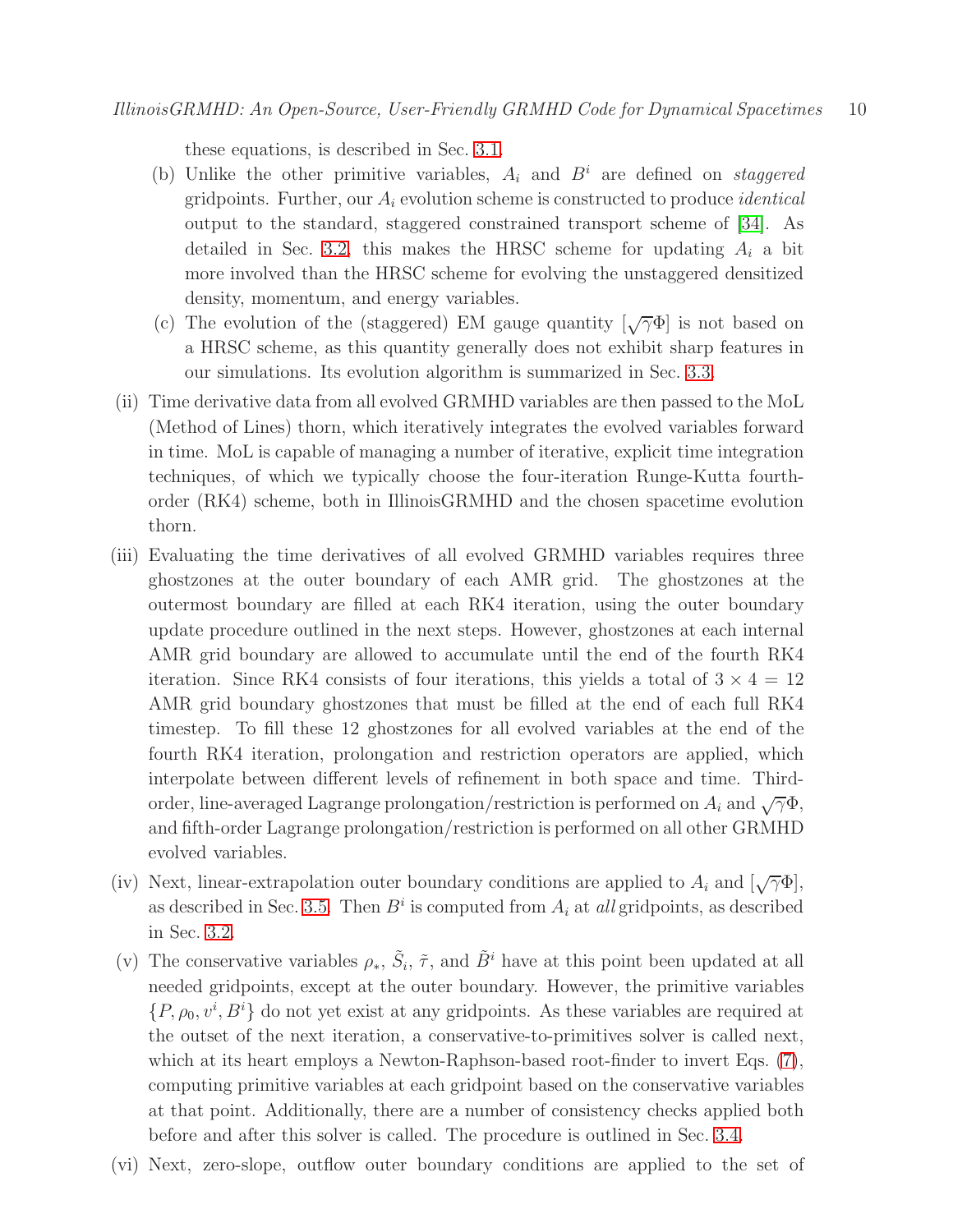primitive variables  $\{P, \rho_0, v^i\}$ , as described in Sec. [3.5.](#page-17-0) After this step, all variables  $\{P, \rho_0, v^i, B^i, A_\mu\}$  needed to repeat this process have been defined at all gridpoints, so to proceed to the next timestep or RK4 iteration, we simply loop to  $(i)(a)$ . Values for the conservatives at the outer boundary are not strictly required for the evolution, but are set anyway, based on the primitive variables, in case a diagnostics utility might require that conservatives be set at the outer boundary.

To conclude this introduction to IllinoisGRMHD's basic algorithms, Sec. [3.6](#page-17-1) describes how IllinoisGRMHD connects to the rest of the ET and its spacetime metric evolution modules.

# <span id="page-10-0"></span>3.1. Evolution of  $\rho_*$ ,  $\tilde{S}_i$ , and  $\tilde{\tau}$

To evolve the GRMHD variables, IllinoisGRMHD first evaluates the source terms of the time evolution equations for  $\{\rho_*, \tilde{S}_i, \tilde{\tau}\}\$  in Eqs. [\(18\)](#page-7-2). Derivatives of the spacetime fields appear in the source terms, which are evaluated via standard, second-order (default) or fourth-order finite differences. Next, the fluxes are computed via a second-order finitevolume HRSC scheme. Since point values of gridfunctions and their volume averages are the same to second order, our finite-volume scheme will converge at the same order as a finite-difference scheme. We choose a finite-volume scheme, as it will enable us to more rapidly move to a higher-order method in future releases of IllinoisGRMHD, following the strategy outlined in [\[30\]](#page-34-2).

Computation of the flux term  $\nabla \cdot \mathbf{F} = \partial_m F^m$  in a given direction  $i \in \{x, y, z\}$  is performed with our second-order finite-volume scheme in two steps, as detailed below. First, the Reconstruction Step computes values for the primitive variables at cell interfaces (between gridpoints) along direction  $i$ . Then the **Riemann Solver** solves the Riemann problem via an inexpensive, approximate algorithm, ensuring the conservative variable fluxes between gridpoints are appropriately constructed along direction  $i$ , even in the presence of discontinuities or shocks. Upon completing the Riemann solver step for a given flux direction  $i$ , the process is repeated in the other two directions until  $\partial_m F^m$  has been evaluated and summed in all three spatial dimensions  $\{x, y, z\}$ .

The Reconstruction Step for  $\rho_*$ ,  $\tilde{S}_i$ , and  $\tilde{\tau}$ : IllinoisGRMHD employs the Piecewise Parabolic Method (PPM) [\[17\]](#page-33-14), incorporating the original flattening and steepening procedures to reconstruct  $P$  at the right  $(P_R)$  and left  $(P_L)$  sides of each grid zone interface, along direction  $i \in \{x, y, z\}$ . The version of PPM used within IllinoisGRMHD is designed to maintain third-order accuracy, except at discontinuities or shocks and at local minima and maxima. As in the GRHydro code [\[50\]](#page-35-13) the flattening procedure within PPM was simplified to decrease the number of required ghostzones within PPM from four to three.

After PPM reconstruction evaluates  $P_{R,L}$  along a given direction i and the metric values have been interpolated to each grid zone interface at fourth-order (default) or second-order accuracy, the fluxes  $F_{R,L}$  are then immediately evaluated via [\(7\)](#page-5-1) and Eqs. [\(18\)](#page-7-2).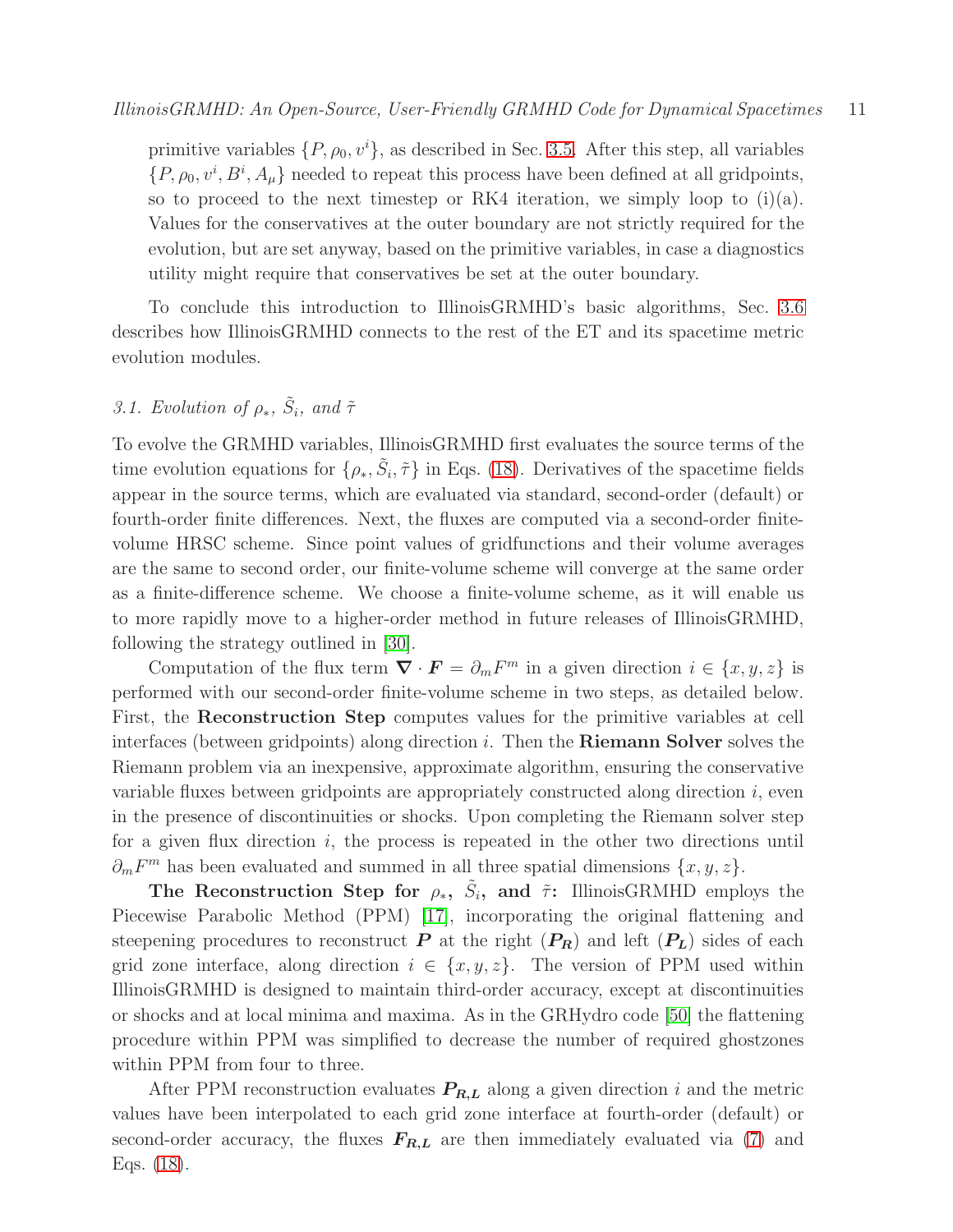Next, for appropriate handling of fluxes across a given cell interface, the Riemann problem must be solved.

# The Riemann Solver for  $\rho_*, \tilde{S}_i$ , and  $\tilde{\tau}$ :

The first step in solving the Riemann problem along direction  $i \in \{x, y, z\}$  is to compute the maximum (+) and minimum (-) characteristic speeds  $c_{\pm}^{R,L}$  at each cell interface, approximating the general GRMHD dispersion relation (Eq. 27 of [\[38\]](#page-35-18)) with the following, simpler expression:

<span id="page-11-0"></span>
$$
\omega_{\rm cm}^2 = \left[ v_{\rm A}^2 + c_{\rm s}^2 (1 - v_{\rm A}^2) \right] k_{\rm cm}^2,\tag{22}
$$

Here,  $\omega_{\text{cm}} = -k_{\mu}u^{\mu}$  is the frequency and  $k_{\text{cm}}^2 = K_{\mu}K^{\mu}$  the wavenumber of an MHD wave mode in the frame comoving with the fluid, where  $K_{\mu}$  is defined as the projection of the wave vector  $k^{\nu}$  onto the direction normal to  $u^{\nu}$ :  $K_{\mu} = (g_{\mu\nu} + u_{\mu}u_{\nu})k^{\nu}$ .  $c_{s}$  is the sound speed, and  $v_A$  is the Alfvén speed, given by

$$
v_{A} = \sqrt{\frac{b^2}{\rho_0 h + b^2}}.\tag{23}
$$

With these definitions, the approximate dispersion relation [Eq. [\(22\)](#page-11-0)] may then be solved along direction  $i$ , noting that the wave vector along this direction in the comoving frame is given by  $k_{\mu} = (-\omega, k_j \delta_i^j)$  $\psi_i^j$ ) and the wave (phase) velocity by  $c_{\pm} = \omega/(k_j \delta_i^j)$  $i^j$ ). The dispersion relation can then be written as a quadratic equation for  $c_{\pm}$ :  $a_1 c_{\pm}^2 + a_2 c_{\pm} + a_3 =$ 0, with  $a_i$  given by

$$
a_1 = (1 - v_0^2)(u^0)^2 - v_0^2 g^{00},
$$
  
\n
$$
a_2 = 2v_0^2 g^{i0} - 2u^i u^0 (1 - v_0^2),
$$
  
\n
$$
a_3 = (1 - v_0^2)(u^i)^2 - v_0^2 g^{ii},
$$
\n(24)

and  $v_0^2 = v_A^2 + c_s^2(1 - v_A^2)$ .

Though it makes  $c_{\pm}$  simple to compute, this dispersion relation overestimates the maximum characteristic speeds by a factor  $\leq$  2, which has the net effect of making the code more dissipative. Though additional dissipation may smear important physical features in our GRMHD flows, it also acts to help stabilize evolutions. Note that this approximate dispersion relation is widely used in multiple codes within the GRMHD community (e.g., WhiskyMHD [\[39\]](#page-35-11), GRHydro [\[50\]](#page-35-13), HARM3D [\[53\]](#page-35-15)).

Once the maximum and minimum speeds  $c_{\pm}$  have been computed at left and right faces, the standard Harten-Lax-van Leer (HLL), approximate Riemann solver [\[42\]](#page-35-19) is then applied to compute fluxes for the three conservative variables  $\boldsymbol{U} = \{ \rho_*, \tilde{\tau}, \tilde{S}_i \}$ :

<span id="page-11-1"></span>
$$
F^{\text{HLL}} = \frac{c^- F_{\text{R}} + c^+ F_{\text{L}} - c^+ c^- (U_{\text{R}} - U_{\text{L}})}{c^+ + c^-},\tag{25}
$$

where  $c^{\pm} = \pm \max(0, c_{\pm}^{R}, c_{\pm}^{L})$ , and  $U_{R,L}$  are the conservative variables  $U$  computed from the right and left reconstructed primitive values  $P_{R,L}$ , respectively.

Upon computing the HLL flux at cell interfaces, the final step in evaluating the flux terms in the evolution equations of  $\rho_*$ ,  $\tilde{S}_i$ , and  $\tilde{\tau}$  [Eqs. [\(18\)](#page-7-2)] is to differentiate the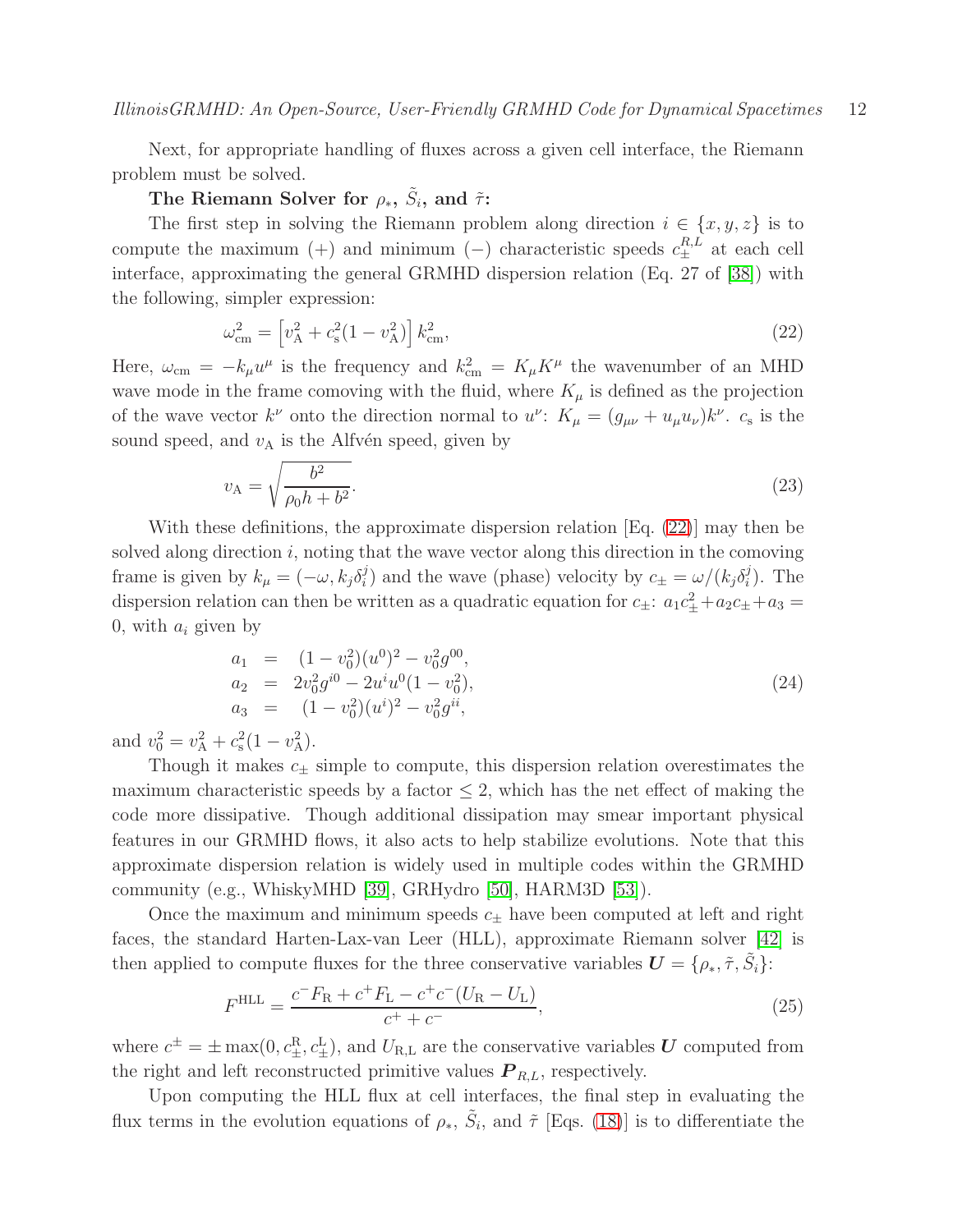computed HLL flux terms along the same direction in which they were evaluated. After computing the HLL flux in the x-direction we calculate the  $x$ -derivative of the flux as:

$$
(\partial_x F^x)_{i,j,k} = \frac{F_{\text{HLL }i + \frac{1}{2},j,k}^x - F_{\text{HLL }i - \frac{1}{2},j,k}^x}{\Delta x}.
$$
\n(26)

The remaining y and z-terms in the  $\partial_m F^m$  sum are added to the sum as reconstruction proceeds along the y and z-directions, respectively.

As the source terms of Eqs. [\(18\)](#page-7-2) have already been computed, to complete the evaluation of  $\partial_t \rho_*$ ,  $\partial_t \tilde{S}_i$ , and  $\partial_t \tilde{\tau}$ , all components of the  $\partial_m F^m$  sum are then subtracted from the source terms. These data are then passed to the MoL (Method of Lines) thorn, which is capable of managing a number of explicit time-stepping techniques. Although MoL supports a total-variation diminishing third-order Runge-Kutta time integrator, we typically choose the Runge-Kutta fourth-order (RK4) scheme for all evolution variables, both in IllinoisGRMHD and the chosen spacetime evolution thorn, as we find that RK4 minimizes the total error when evolving both the spacetime and the fluid.

In parallel with evaluating the flux and source terms for  $\rho_*$ ,  $\tilde{S}_i$ , and  $\tilde{\tau}$ , IllinoisGRMHD employs a vector-potential-based constrained transport scheme to evolve the magnetic fields, which is detailed in the next section.

#### <span id="page-12-0"></span>3.2. Vector-Potential-Based Constrained Transport Scheme

Constrained-transport schemes maintain  $\nabla \cdot \mathbf{B} = 0$  through careful finite differencing of the magnetic induction equation flux terms [Eq. [\(12\)](#page-6-0)]. Such schemes have proven highly robust in the context of strongly-curved spacetimes; in particular those inhabited by at least one black hole. These schemes are most commonly and most directly applied in the context of uniform-resolution grids. However, their use with AMR grids can be complicated, as maintaining the divergenceless constraint at refinement boundaries requires that special interpolations be performed during prolongation/restriction. Such prolongation/restriction operators have been devised [\[9,](#page-33-4) [10\]](#page-33-5), but must be fine-tuned to the particular AMR implementation.

IllinoisGRMHD applies an alternative constrained-transport scheme, introduced by [\[20\]](#page-34-16). In this scheme, the magnetic induction equation [\(12\)](#page-6-0) is recast as an evolution equation for the magnetic vector potential [Eq. [\(16\)](#page-6-3)]. This scheme has two important advantages. First, it produces identical output to the standard, staggered constrainedtransport scheme on uniform resolution grids and thus shares its robustness. Second, evolving the vector potential enables us to use any interpolation scheme at AMR refinement boundaries without introducing nonzero divergence to the magnetic fields, so long as we compute  $B^i$  from the interpolated  $A_i$ .

The remainder of this section details the staggered constrained-transport scheme adopted within IllinoisGRMHD. First, we define the staggerings of individual gridfunctions and the **computation of**  $B^m$  from  $A_m$ . Then the technique of reconstruction [Eq. [\(12\)](#page-6-0)] on staggered cell faces is outlined, and finally the Riemann solver is described.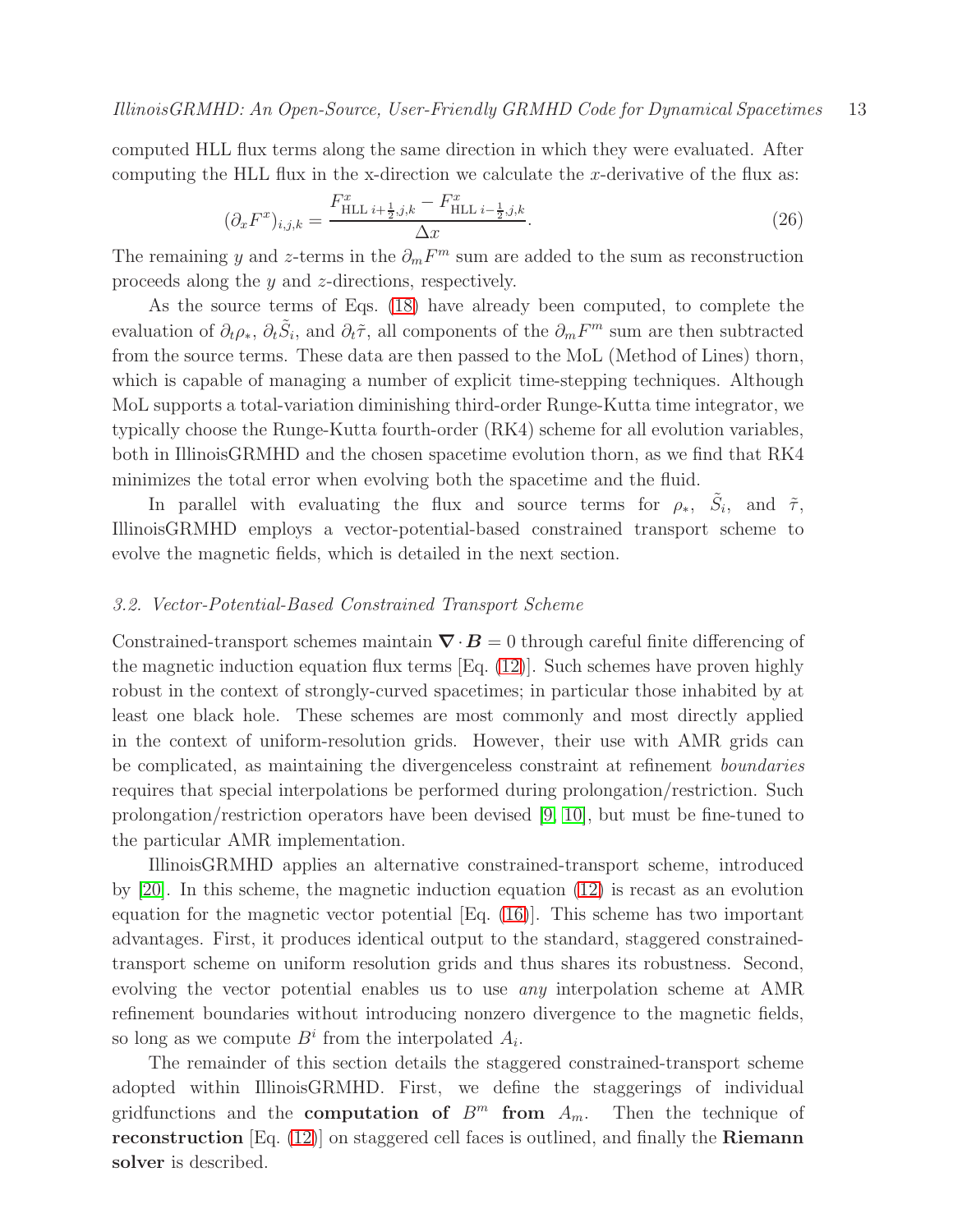#### Computation of  $B^m$  from  $A_m$ :

In employing the standard, staggered constrained transport scheme, magnetic fields are defined at gridpoints that are staggered with respect to other conservative variables, as specified in Table [1.](#page-14-0) Notice that  $A_m$  is staggered so that  $B^m$  may be computed immediately from Eq. [\(15\)](#page-6-1) using the following finite difference representation, accurate to second order:

<span id="page-13-0"></span>
$$
B_{i+\frac{1}{2},j,k}^x = \sqrt{\gamma}_{i+\frac{1}{2},j,k} (\partial_y A_z)^{i+\frac{1}{2},j,k} - \sqrt{\gamma}_{i+\frac{1}{2},j,k} (\partial_z A_y)^{i+\frac{1}{2},j,k},\tag{27}
$$

where

$$
\sqrt{\gamma}_{i+\frac{1}{2},j,k} = \exp\left(6 \times \frac{1}{2} [\phi_{i,j,k} + \phi_{i+1,j,k}]\right),\tag{28}
$$

$$
(\partial_y A_z)^{i + \frac{1}{2}, j, k} = \frac{A_z^{i + \frac{1}{2}, j + \frac{1}{2}, k} - A_z^{i + \frac{1}{2}, j - \frac{1}{2}, k}}{\Delta y}, \text{ and} \tag{29}
$$

$$
(\partial_z A_y)^{i + \frac{1}{2}, j, k} = \frac{A_y^{i + \frac{1}{2}, j, k + \frac{1}{2}} - A_y^{i + \frac{1}{2}, j, k - \frac{1}{2}}}{\Delta z}.
$$
\n(30)

Here,  $\phi = (1/12) \log \gamma$  is the BSSN conformal exponent. Using Eq. [\(27\)](#page-13-0) as a template,  $B<sup>y</sup>$  and  $B<sup>z</sup>$  can be written via straightforward permutation of vector indices  $\{x, y, z\}$ , accounting for the appropriate staggerings. Our finite differencing scheme is specified so that the divergence of a curl is identically zero to roundoff error. In this way,  $B<sup>m</sup>$  is guaranteed to be divergenceless at all but the outermost ghost-zones on any given refinement level, so long as  $A_m$  is computed at all points. As with the other conservative variables, reconstruction of the flux terms for  $A_m$  requires three ghostzones (as discussed in the next section), so the prerequisite step of computing  $B^m$  from  $A_m$ adds an additional ghostzone, bringing the total number to four. However, we have found that application of a copy boundary condition on  $B<sup>m</sup>$  to the outermost gridpoint on each refinement level, coupled to the use of only three ghostzones, results in qualitatively identical results to runs that use four ghostzones. We find this to be the case even in the most stringent tests, such as a magnetized BH accretion disk crossing multiple refinement boundaries, as in [\[36,](#page-34-4) [40,](#page-35-5) [41\]](#page-35-6). Thus by default, we have used 3 ghostzones in all GRMHD simulations.

#### Flux Reconstruction of the Induction Equation:

Accounting for staggerings, the evolution equation for  $A<sub>z</sub>$  (dropping the EM gauge terms to focus on the flux term of the induction equation) is given by

$$
\partial_t A_z^{i + \frac{1}{2}, j + \frac{1}{2}, k} = -\mathcal{E}_{i + \frac{1}{2}, j + \frac{1}{2}, k}^z,\tag{31}
$$

where

$$
\mathcal{E}^z = -v^x \tilde{B}^y + v^y \tilde{B}^x \tag{32}
$$

is the flux term in the standard magnetic induction equation  $(12)$ . Following  $[20]$ , we compute this flux term to staggered cell faces for  $A_z$  and then evaluate the HLL flux generalized for staggered grids. As  $\mathcal{E}^z$  does not appear within a derivative of the  $A_z$  induction equation (as it does in the  $\tilde{B}^z$  induction equation), the flux is not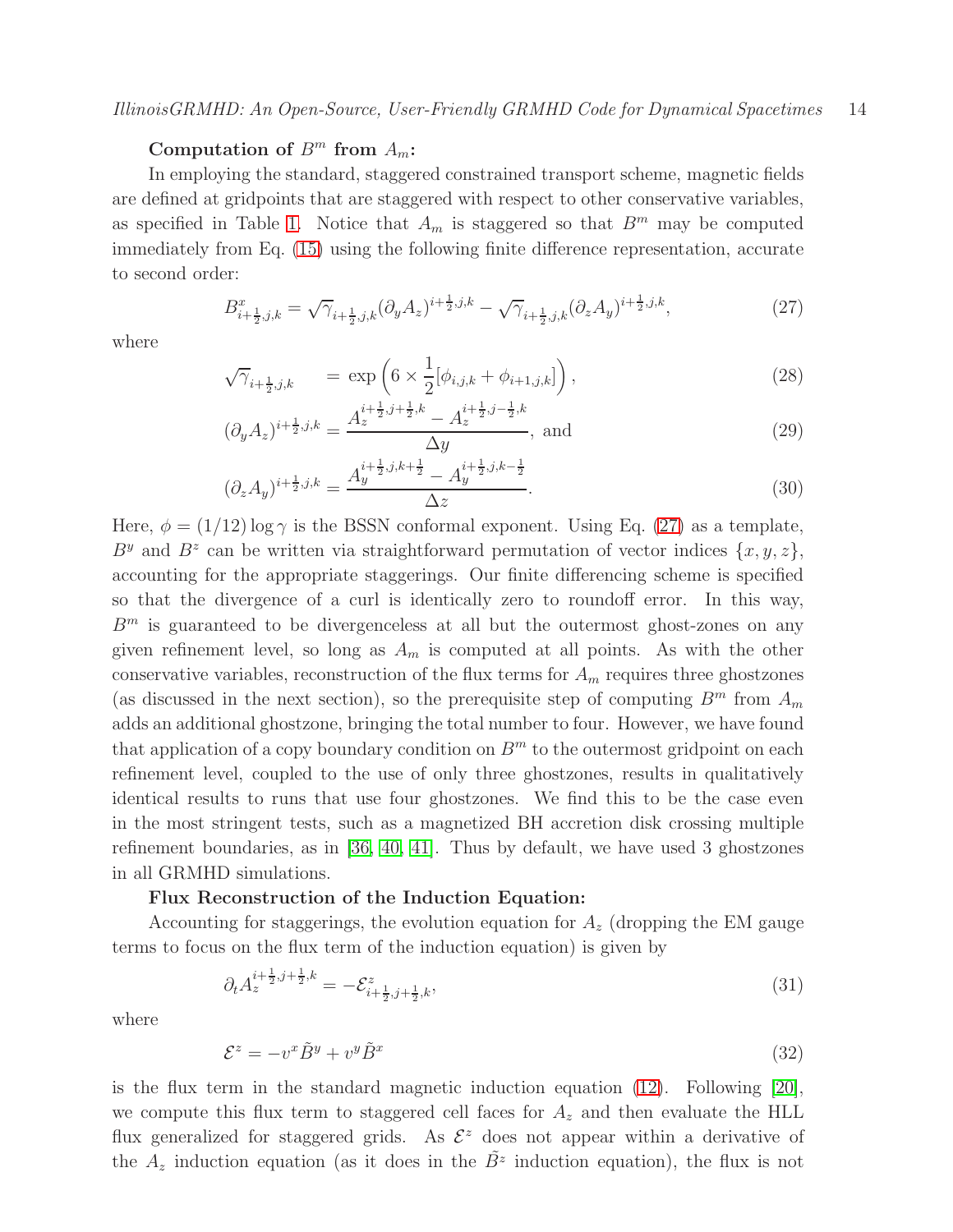<span id="page-14-0"></span>

| Variable(s)                                  | storage location                              |
|----------------------------------------------|-----------------------------------------------|
| Metric terms, $P, \rho_*, S_i, \tilde{\tau}$ | (i, j, k)                                     |
| $B^x$ , $\tilde{B}^x$                        | $(i+\frac{1}{2}, j, k)$                       |
| $B^y, \tilde{B}^y$                           | $(i, j + \frac{1}{2}, k)$                     |
| $B^z, \tilde{B}^z$                           | $(i, j, k + \frac{1}{2})$                     |
| $A_x$                                        | $(i, j + \frac{1}{2}, k + \frac{1}{2})$       |
| $A_u$                                        | $(i+\frac{1}{2},j,k+\frac{1}{2})$             |
| $A_{\rm z}$                                  | $(i+\frac{1}{2}, j+\frac{1}{2}, k)$           |
|                                              | $(i+\frac{1}{2},j+\frac{1}{2},k+\frac{1}{2})$ |

**Table 1.** Storage location on grid of the magnetic field  $B^i$  and vector potential  $A_\mu$ . Note that **P** is the vector of primitive variables  $\{\rho_0, P, v^i\}$ 

directly finite-differenced prior to passing the right-hand side of  $\partial_t A_z$  to the timestepping routines. Instead, the spatial finite difference is computed after each RK4 iteration when  $B^m$  is computed from  $A_m$ . Critically, the order in which spatial and temporal derivatives are evaluated is the only difference between the standard, staggered constrained-transport scheme and our vector-potential based staggered constrainedtransport scheme. And since spatial and temporal derivative operators commute within IllinoisGRMHD's current framework, both schemes are identical on uniform meshes.

Returning to the evaluation of  $\mathcal{E}^z$ , recall that primitives such as  $v^i$  are defined at grid points  $(i, j, k)$ , so computing the value  $\mathcal{E}^z$  at  $(i + \frac{1}{2})$  $\frac{1}{2}$ ,  $j + \frac{1}{2}$  $(\frac{1}{2}, k)$  requires two successive one-dimensional reconstructions of  $v^x$  and  $v^y$ : first in the x or y-direction and then in the y or x-direction, respectively.  $\ddot{B}^x$  and  $\ddot{B}^y$  already exist on staggered gridpoints (see Table [1\)](#page-14-0), requiring only a single reconstruction in the  $y$  and  $x$  direction, respectively. Reconstruction is handled via the same PPM scheme as described in Sec. [3.1.](#page-10-0)

Approximate Riemann Solver for  $A_i$ : The standard HLL formula [\(25\)](#page-11-1) for  $\mathcal{E}^z$ , generalized to the appropriate staggered gridfunctions, is given by:

<span id="page-14-1"></span>
$$
(\mathcal{E}^{z})^{\text{HLL}} = \frac{c_x^+ c_y^+ \mathcal{E}_{\text{LL}}^z + c_x^+ c_y^- \mathcal{E}_{\text{LR}}^z + c_x^- c_y^- \mathcal{E}_{\text{RL}}^z + c_x^- c_y^- \mathcal{E}_{\text{RR}}^z}{(c_x^+ + c_x^-)(c_y^+ + c_y^-)} + \frac{c_x^+ c_x^-}{c_x^+ + c_x^-} (\tilde{B}_{\text{R}}^y - \tilde{B}_{\text{L}}^y) - \frac{c_y^+ c_y^-}{c_y^+ + c_y^-} (\tilde{B}_{\text{R}}^x - \tilde{B}_{\text{L}}^x)
$$
(33)

In the above formula,  $\mathcal{E}_{LR}^z$  denotes the reconstructed left state in the x-direction and right state in the y-direction. Other symbols involving  $\mathcal{E}^z$  are interpreted in the similar fashion.  $\tilde{B}^y_{\rm R}$  ( $\tilde{B}^y_{\rm L}$ ) denotes the reconstructed right (left) state of  $\tilde{B}^y$  in the x-direction, and  $\tilde{B}_{\text{R}}^{x}$  ( $\tilde{B}_{\text{L}}^{x}$ ) denotes the reconstructed right (left) state in the y-direction. The  $c_{x}^{\pm}$ and  $c_y^{\pm}$  should be computed by taking the maximum characteristic speed among the four reconstructed states. However, we set them equal to the maximum over the two neighboring interface values for simplicity, as suggested in [\[20\]](#page-34-16), using the technique described in Sec. [3.1](#page-10-0) to estimate the speeds. The formula for  $(\mathcal{E}^x)^{\text{HLL}}$  is obtained from Eq. [\(33\)](#page-14-1) by permuting the indices  $z \to x$ ,  $x \to y$  and  $y \to z$ , whereas the formula for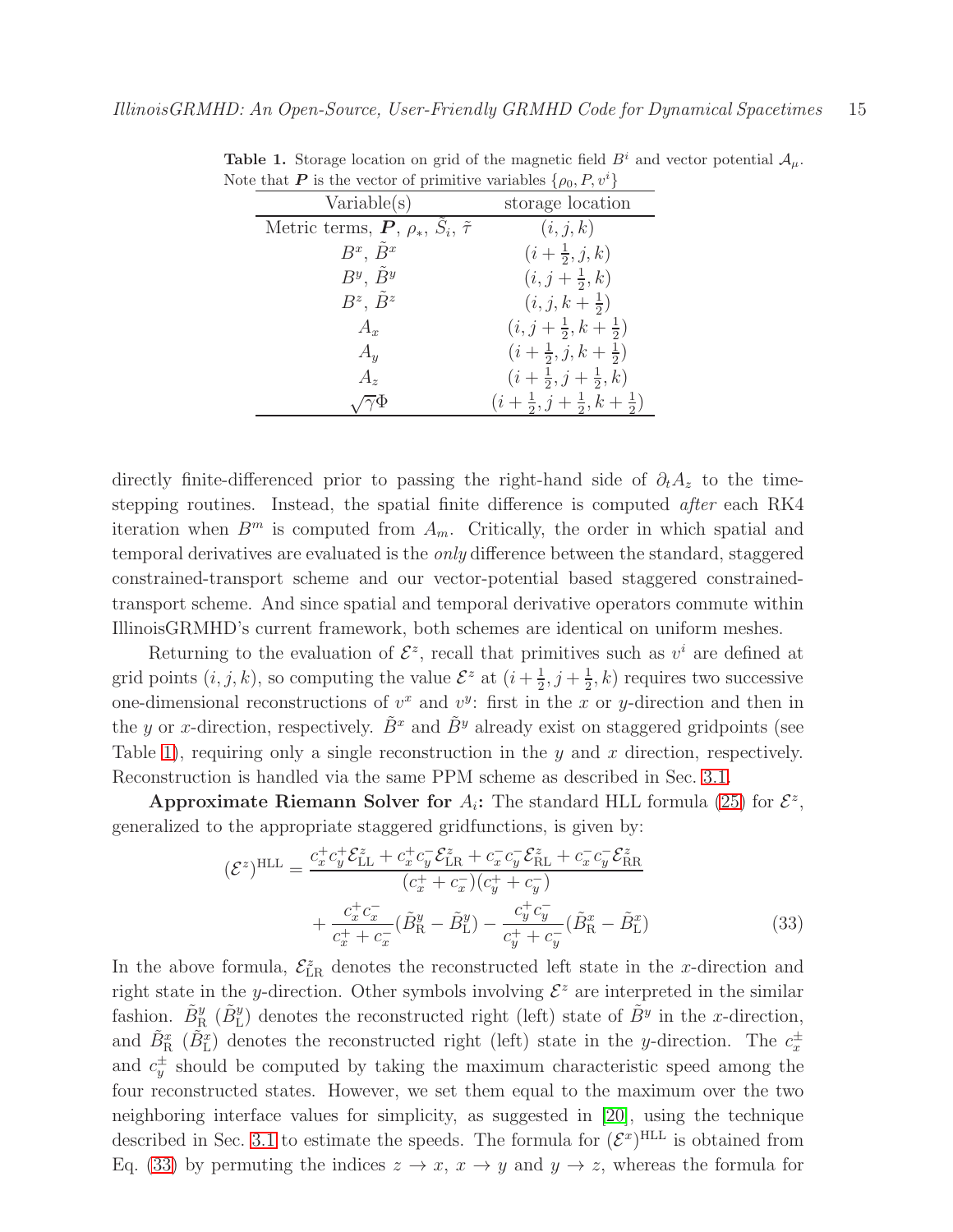$(\mathcal{E}^y)^{\text{HLL}}$  is obtained from Eq. [\(33\)](#page-14-1) by permuting the indices  $z \to y$ ,  $x \to z$  and  $y \to x$ .

# <span id="page-15-0"></span>3.3. Evolution of the densitized EM scalar potential  $\lfloor \sqrt{\gamma} \Phi \rfloor$

Incorporating the staggering of the EM gauge variable  $[\sqrt{\gamma}\Phi]$  (as specified in Table [1\)](#page-14-0), the evolution equation for  $[\sqrt{\gamma}\Phi]$  (Eq. [17\)](#page-7-1) may be written:

$$
\partial_t[\sqrt{\gamma}\Phi]_{i+\frac{1}{2},j+\frac{1}{2},k+\frac{1}{2}} = -\underbrace{\partial_m(\alpha\psi^2\tilde{\gamma}^{mn}A_n)}_{\text{Term (1)}} + \underbrace{\partial_m(\beta^m[\sqrt{\gamma}\Phi])}_{\text{Term (2)}} - \underbrace{\xi\alpha[\sqrt{\gamma}\Phi]}_{\text{Term (3)}} (34)
$$

where  $\psi$  is the standard BSSN conformal factor and the relations  $\gamma^{mn} = \psi^{-4} \tilde{\gamma}^{mn}$ and  $\sqrt{\gamma} = \psi^6$  have been applied. The left-hand side of the equation is evaluated at  $(i + \frac{1}{2})$  $\frac{1}{2}, j+\frac{1}{2}$  $\frac{1}{2}, k + \frac{1}{2}$  $(\frac{1}{2})$ , yet  $A_m$ ,  $[\sqrt{\gamma}\Phi]$ , and metric quantities on the right-hand side of this equation all possess different staggerings. Thus special care must be taken so that the derivatives on the right-hand side (RHS) of this equation are evaluated at gridpoints  $(i + \frac{1}{2})$  $\frac{1}{2}, j + \frac{1}{2}$  $\frac{1}{2}, k + \frac{1}{2}$  $\frac{1}{2}$ ). To accomplish this, quantities within the RHS derivatives are first interpolated to consistent points prior to evaluation of the derivatives. Note that this is strategy differs from the evolution of other GRMHD variables, in that no reconstruction is applied. Methods for computing these terms on the RHS are as follows:

**Term**  $(1)$ : For the x-derivative, all quantities within the derivative operator  $([\alpha \psi^2] \tilde{\gamma}^{mx} A_m)$  are first interpolated to  $(i, j + \frac{1}{2})$  $\frac{1}{2}, k + \frac{1}{2}$  $\frac{1}{2}$ ). At second-order accuracy, interpolations to staggered gridpoints are trivial, requiring only averages of neighboring unstaggered points. For example, interpolation of  $\alpha \psi^2$  from  $(i, j, k)$  to  $(i, j + \frac{1}{2})$  $\frac{1}{2}, k + \frac{1}{2}$  $(\frac{1}{2})$ is performed in two steps:

(i) 
$$
[\alpha \psi^2]_{i,j+\frac{1}{2},k} = \frac{1}{2}([\alpha \psi^2]_{i,j,k} + [\alpha \psi^2]_{i,j+1,k})
$$

(ii) 
$$
[\alpha \psi^2]_{i,j+\frac{1}{2},k+\frac{1}{2}} = \frac{1}{2}([\alpha \psi^2]_{i,j+\frac{1}{2},k} + [\alpha \psi^2]_{i,j+\frac{1}{2},k+1})
$$

Once  $[\alpha \psi^2]$ ,  $\tilde{\gamma}^{mx}$ ,  $A_y$ , and  $A_z$  have been interpolated in this way to  $(i, j + \frac{1}{2})$  $\frac{1}{2}, k + \frac{1}{2}$  $(\frac{1}{2})$ , the derivative  $\partial_x([\alpha \psi^2] \tilde{\gamma}^{xm} A_m)$  is computed to second order as follows

$$
\partial_x([\alpha\psi^2]\tilde{\gamma}^{xm}A_m)_{i+\frac{1}{2},j+\frac{1}{2},k+\frac{1}{2}} = \frac{([\alpha\psi^2]\tilde{\gamma}^{xm}A_m)_{i+1,j+\frac{1}{2},k+\frac{1}{2}} - ([\alpha\psi^2]\tilde{\gamma}^{xm}A_m)_{i,j+\frac{1}{2},k+\frac{1}{2}}}{\Delta x}.
$$
(35)

Other derivatives in the sum  $\partial_m(\alpha \psi^2 \tilde{\gamma}^{mn} A_n)$  are computed in the same fashion.

**Term (2):** The computation of this term is made easier by the fact that  $[\sqrt{\gamma}\Phi]$ is staggered at  $(i + \frac{1}{2})$  $\frac{1}{2}, j + \frac{1}{2}$  $\frac{1}{2}, k + \frac{1}{2}$  $\frac{1}{2}$ ) already. So to evaluate the derivative,  $\beta^{m}$  is first interpolated from  $(i, j, k)$  to  $(i + \frac{1}{2})$  $\frac{1}{2}, j + \frac{1}{2}$  $\frac{1}{2}, k + \frac{1}{2}$  $\frac{1}{2}$ ) using the same interpolation strategy as with Term (1). Next, notice that this term is basically a shift advection term on the EM gauge quantity  $[\sqrt{\gamma}\Phi]$ . Such advection terms are typically upwinded within the metric evolution thorn, so for consistency we apply the same upwinding strategy when evaluating this derivative:

$$
\partial_m \left( \beta^m [\sqrt{\gamma} \Phi] \right) = \begin{cases} D_m^- \left( \beta^m [\sqrt{\gamma} \Phi] \right) & \text{if } \beta^m < 0 ,\\ D_m^+ \left( \beta^m [\sqrt{\gamma} \Phi] \right) & \text{otherwise} \end{cases} \tag{36}
$$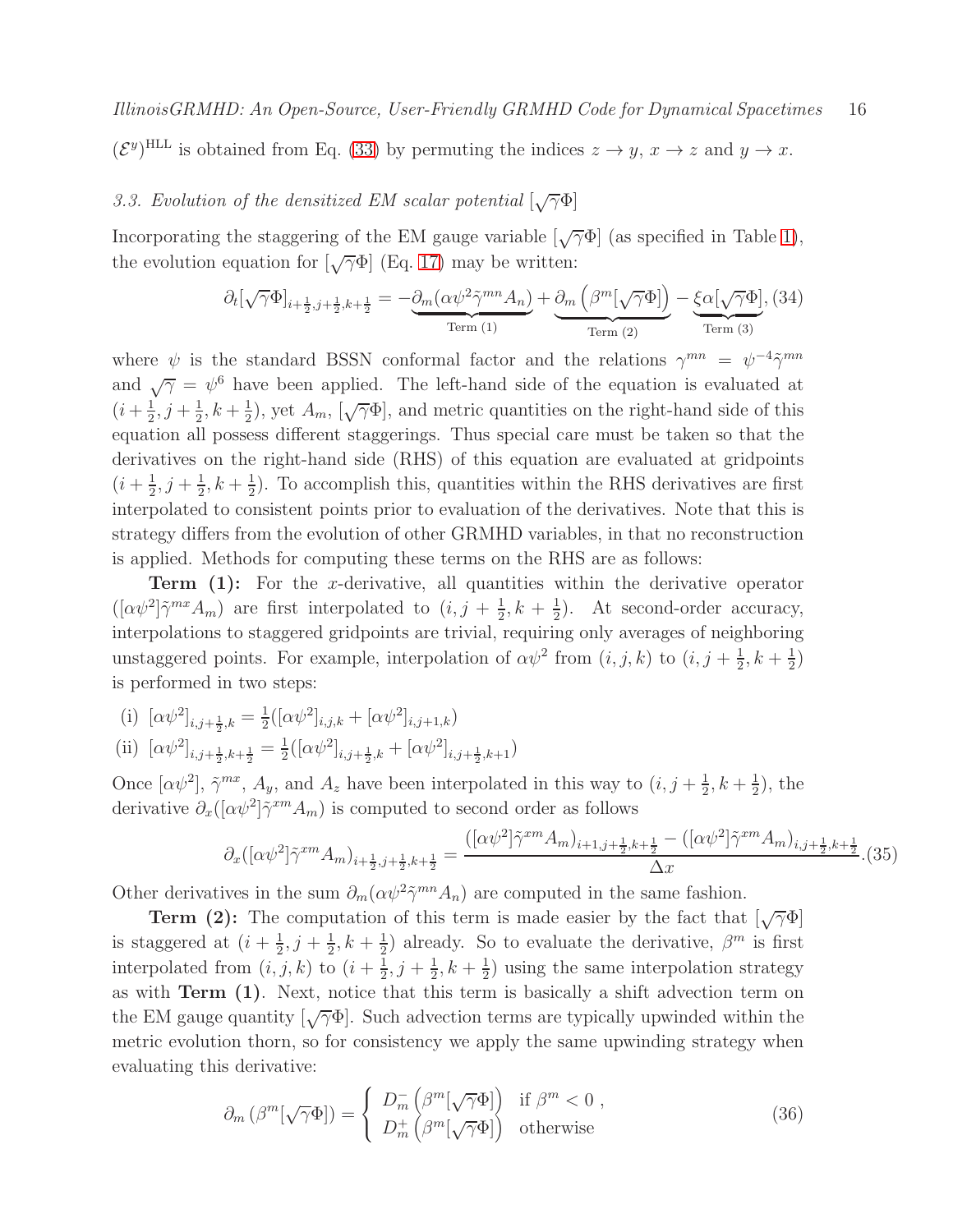where the second-order operators are

$$
(D_x^- f)_{i+\frac{1}{2}, j+\frac{1}{2}, k+\frac{1}{2}} = \frac{f_{i-\frac{3}{2}, j+\frac{1}{2}, k+\frac{1}{2}} - 4f_{i-\frac{1}{2}, j+\frac{1}{2}, k+\frac{1}{2}} + 3f_{i+\frac{1}{2}, j+\frac{1}{2}, k+\frac{1}{2}}}{2\Delta x}
$$
(37)

and

$$
(D_x^+f)_{i+\frac{1}{2},j+\frac{1}{2},k+\frac{1}{2}} = \frac{-f_{i+\frac{5}{2},j+\frac{1}{2},k+\frac{1}{2}} + 4f_{i+\frac{3}{2},j+\frac{1}{2},k+\frac{1}{2}} - 3f_{i+\frac{1}{2},j+\frac{1}{2},k+\frac{1}{2}}}{2\Delta x}
$$
(38)

for the derivative in the x-direction. Derivatives in the y and z-directions follow in a straightforward fashion.

**Term (3):** The computation of this term is also made easier by the fact that  $\sqrt{\gamma}\Phi$ is staggered at  $(i+\frac{1}{2})$  $\frac{1}{2}$ ,  $j + \frac{1}{2}$  $\frac{1}{2}, k+\frac{1}{2}$  $\frac{1}{2}$ ) already. So to evaluate it, only  $\alpha$  must be interpolated from  $(i, j, k)$  to  $(i + \frac{1}{2})$  $\frac{1}{2}, j+\frac{1}{2}$  $\frac{1}{2}, k + \frac{1}{2}$  $\frac{1}{2}$ ) using the same interpolation strategy as with **Term** (1).

#### <span id="page-16-0"></span>3.4. Conservatives-to-Primitives Solver

After the conservative GRMHD variables have been updated at all gridpoints, with boundary conditions and prolongation/restriction operators applied, the primitive variables must then be computed from the conservative variables. This is not a trivial endeavor, as the conservative variables generally depend on the primitive variables in a nonlinear way, requiring the implementation of a root-finding method. To this end, IllinoisGRMHD employs the two-dimensional Newton-Raphson solver of [\[52,](#page-35-20) [53\]](#page-35-15).

Truncation errors originating from spatial and temporal finite differencing, as well as interpolation, prolongation, and restriction operations can push the evolved GRMHD quantities to unphysical values, resulting in either unphysical values for the primitive variables or no values at all. For definitions of unphysical values of the GRMHD quantities please see the Appendix A of [\[28\]](#page-34-7). So prior to calling the two-dimensional Newton-Raphson solver, we perform a number of checks that determine whether the conservative variables are in a physically valid range. If they are not, they are modified prior to calling the root-finder. Even with these checks, the Newton-Raphson solver will occasionally fail to find a root. This is very rare, and almost always occurs in a low-density atmosphere or inside a black hole. In such an instance, we set the pressure to  $P_{\text{cold}}$ , which guarantees a successful inversion. The implementation of these checks and modifications have been described in detail in Appendix A of [\[28\]](#page-34-7).

After the Newton-Raphson solver has successfully found a set of primitives, the primitives are checked for physicality, and if they are not in the physical range, they are minimally modified until they return to the physical range. First, if the velocity is found to be superluminal, the speed is reduced to IllinoisGRMHD's default Lorentz factor limit, which is set to  $W = 10$ , where W is the Lorentz factor of the fluid as measured by a normal observer. Next, IllinoisGRMHD does not include any cooling mechanism, which means that for evolutions adopting a Γ-law equations of state, the pressure should not physically drop below  $P_{\text{cold}}$ . So a pressure floor of  $0.9P_{\text{cold}}$  is imposed. Increasing this floor to  $P_{\text{cold}}$  exactly results in large central density drifts in TOV star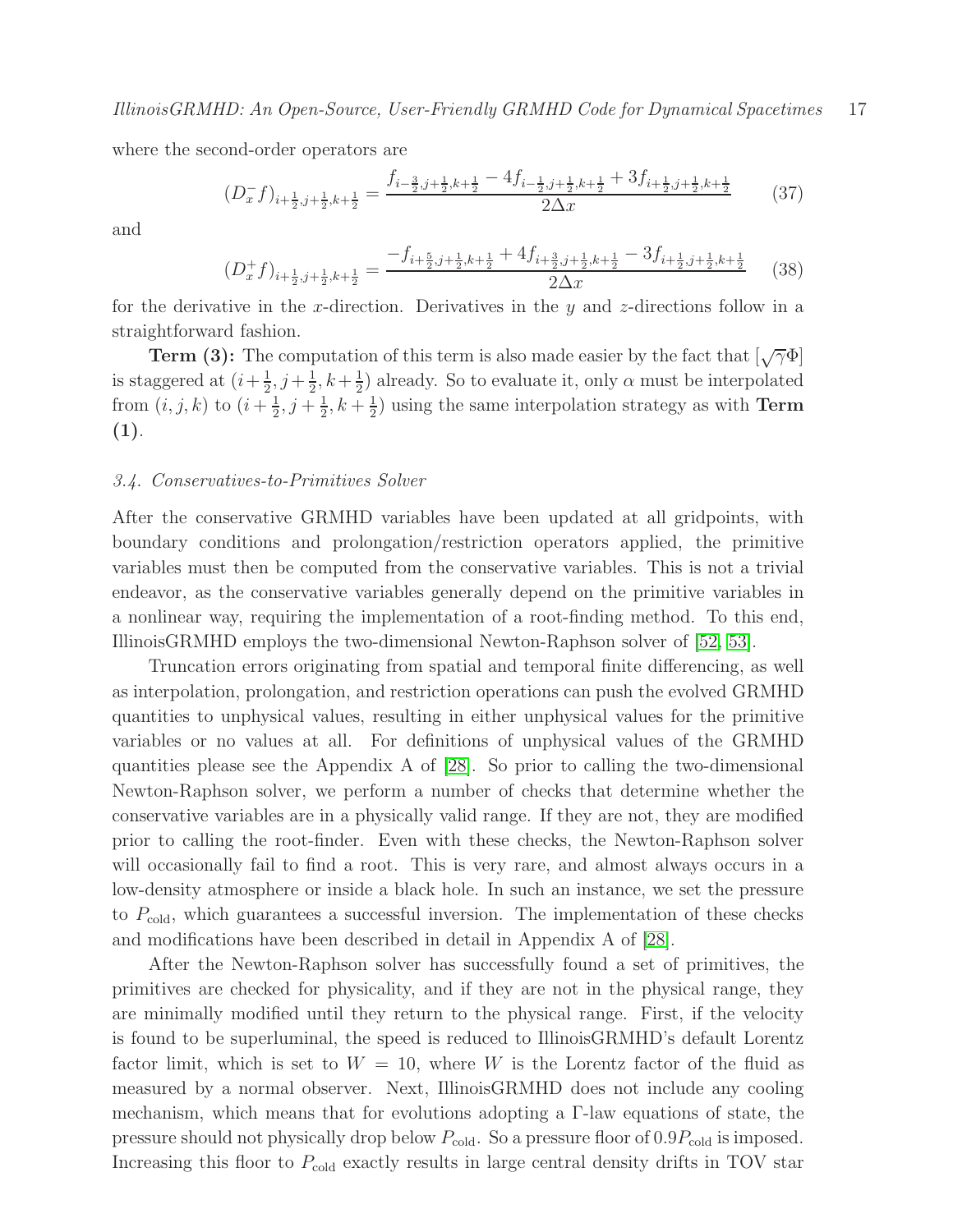evolutions. Simulations can crash in the other extreme, if  $P/P_{\text{cold}}$  becomes too large. This typically only happens in very low density regions or inside black holes. So at densities  $\rho_0 < 100 \rho_{\text{atm}}$  or deep inside black hole horizons, a ceiling on P of  $100 P_{\text{cold}}$  is enforced (see Appendix A of [\[28\]](#page-34-7) for more details).

# <span id="page-17-0"></span>3.5. Outer Boundary Conditions for  $A_i$ ,  $[\sqrt{\gamma}\Phi]$ ,  $P$ ,  $\rho_0$ , and  $v^i$

Updating evolved variables within IllinoisGRMHD requires three ghostzones per RK4 iteration, and at the end of each iteration, outer boundary conditions are applied to  $A_i$ ,  $[\sqrt{\gamma}\Phi]$ , P,  $\rho_0$ , and  $v^i$  fill these ghostzones. The algorithm applies the outer boundary conditions in all directions, from the innermost gridpoint outward, as follows. For example, in the positive x–direction, the first outer gridpoint  $i + 1$  is defined as

$$
\boldsymbol{E}_{i+1} = \begin{cases} \boldsymbol{E}_i, & \text{if } \boldsymbol{E} \in \{P, \rho_0, v^y, v^z\}, \text{ or } \boldsymbol{E} \equiv v^x \text{ and } v^x \ge 0\\ 0, & \text{if } \boldsymbol{E} \equiv v^x \text{, and } v^x < 0\\ 2\boldsymbol{E}_i - \boldsymbol{E}_{i-1}, & \text{if } \boldsymbol{E} \in \{[\sqrt{\gamma}\Phi], A_x, A_y, A_z\} \end{cases} \tag{39}
$$

And for the negative x–direction, the first outer gridpoint  $i - 1$  is defined as

$$
\boldsymbol{E}_{i-1} = \begin{cases} \boldsymbol{E}_i, & \text{if } \boldsymbol{E} \in \{P, \rho_0, v^y, v^z\}, \text{ or } \boldsymbol{E} \equiv v^x \text{ and } v^x \le 0\\ 0, & \text{if } \boldsymbol{E} \equiv v^x \text{, and } v^x > 0\\ 2\boldsymbol{E}_i - \boldsymbol{E}_{i+1}, & \text{if } \boldsymbol{E} \in \{[\sqrt{\gamma}\Phi], A_x, A_y, A_z\} \end{cases}
$$
(40)

As for the positive/negative y and z directions, the procedure is the same, replacing  $v^x \leftrightarrow v^y$  and  $v^x \leftrightarrow v^z$ , respectively.

In this way, linear extrapolation outer boundary conditions are applied to the vector potential variables  $\{\lbrack \sqrt{\gamma}\Phi \rbrack, A_i\}$  and zero-derivative, outflow outer boundary conditions are applied to the hydrodynamic variables  $\{P, \rho_0, v^i\}$ . These conditions are applied to the innermost gridpoints on the three-gridpoint-thick outer boundary surface, first in the positive x, then y, then z directions, followed by the negative x, then y, then z directions. Next, they are applied to the second innermost gridpoints on the outer boundary surface in all directions, and finally to the outermost point.

Currently, IllinoisGRMHD supports the use of the xy−plane as a symmetry plane, in which case the negative z−direction outer boundary condition is not applied, letting the Cactus/Carpet parallel AMR infrastructure impose the reflection symmetry.

#### <span id="page-17-1"></span>3.6. Linkage of IllinoisGRMHD to the Rest of the Einstein Toolkit

In order to evolve the GRMHD equations in a dynamical spacetime context, IllinoisGRMHD must be coupled to a separate module that evolves the spacetime metric, typically using components of the stress-energy tensor produced by IllinoisGRMHD as source terms. The ET is based within the Cactus infrastructure, thus modules are called "thorns", of which IllinoisGRMHD is one. ET is structured so that thorns evaluating the spacetime metric evolution equations (i.e., the left-hand side of Einstein's equations) must couple to a common interface thorn, called ADMBase. Similarly, thorns that evaluate evolution equations governing the right-hand side of Einstein's equations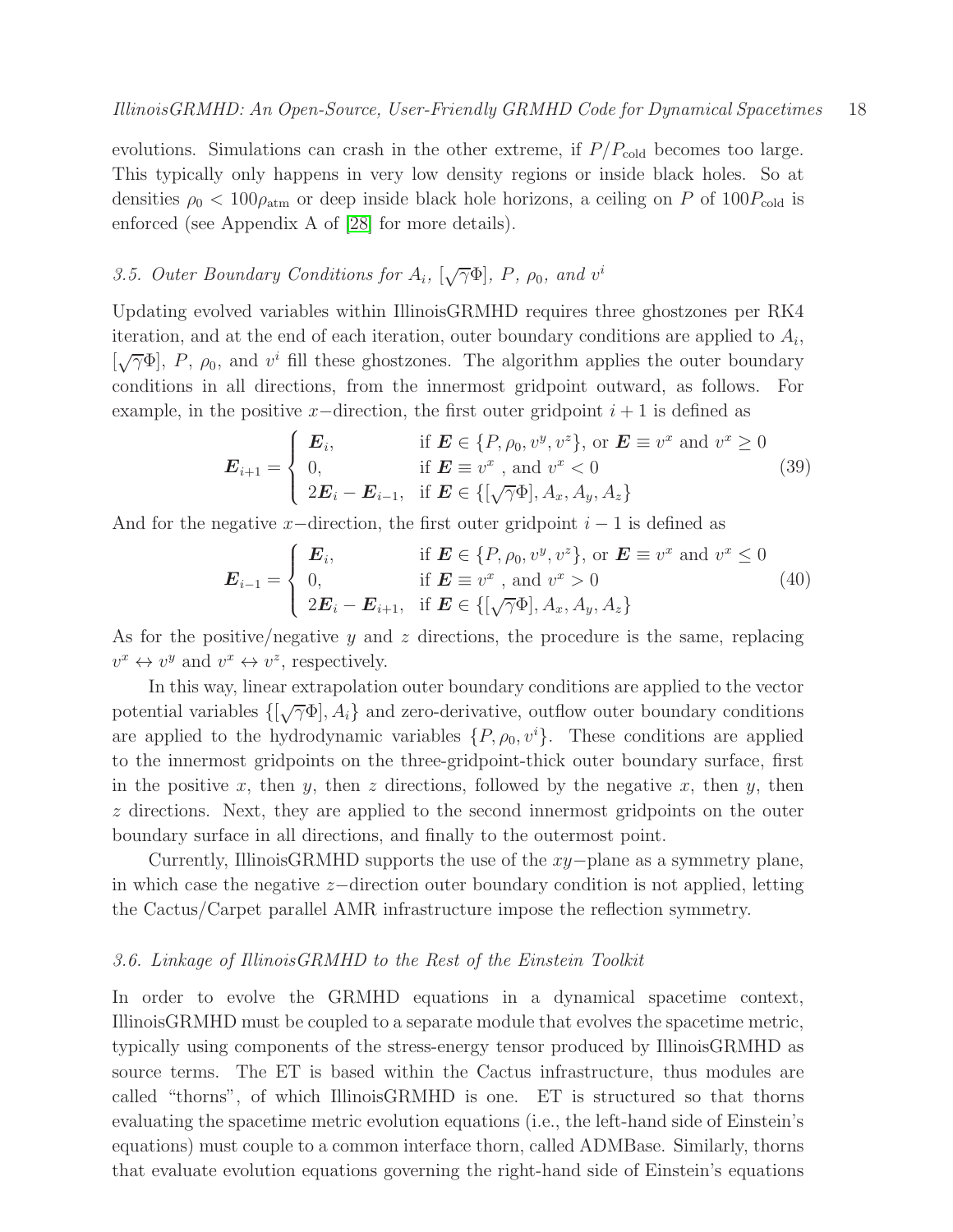couple to an interface thorn called TmunuBase. TmunuBase and ADMBase are designed to interface seamlessly, so that GRMHD evolution thorns coupled to TmunuBase will automatically work with any spacetime evolution thorn properly coupled to ADMBase. Thus, since IllinoisGRMHD is fully coupled to TmunuBase, it is immediately compatible with all spacetime evolution formulations within ET, including BSSN, and conformal and covariant Z4 [\[1\]](#page-33-15) (both provided by the McLachlan [\[15,](#page-33-16) [45\]](#page-35-21) Thorn). For dynamical spacetime evolutions within this paper, IllinoisGRMHD is coupled to the McLachlan BSSN thorn.

#### <span id="page-18-0"></span>4. Code Validation Tests

This section compares the results of IllinoisGRMHD to those of two other codes written using the ET infrastructure: GRHydro, which is the only other open-source GRMHD code within ET, and the original, closed-source GRMHD code of the Illinois group (OrigGRMHD), on which IllinoisGRMHD is based. OrigGRMHD has been subjected to a large battery of stringent test-bed problems, including but not limited to standard 1D relativistic MHD shock tests, 2D cylindrical blast explosion tests, magnetized Bondi accretion and stellar collapse tests as well as (self-)convergence tests [\[30\]](#page-34-2). Though it may be argued that IllinoisGRMHD has not been as robustly tested as GRHydro or OrigGRMHD, we demonstrate here that IllinoisGRMHD and OrigGRMHD results agree to roundoff error, indicating that both are algorithmically identical, and GRHydro and IllinoisGRMHD results agree within truncation error, indicating that both can be expected to converge to the same result.

The first two parts of this section (Secs. [4.1](#page-19-0) and [4.2\)](#page-19-1) demonstrate that IllinoisGRMHD and OrigGRMHD generate output identical to roundoff error, in two complementary, highly-challenging tests. In the first test (Sec. [4.1\)](#page-19-0), a weakly-magnetized TOV star is evolved over many dynamical timescales and grid light-crossing times. The second test (Sec. [4.2\)](#page-19-1) exposes both codes to a type of "fuzzing", in which random initial data are evolved. Unlike the first test, initial data in the second test contain strong shocks, highly-magnetized and highly-relativistic, stochastic flows, as well as nontrivial, discontinuous spacetime-metric and extrinsic curvature components. Despite the harshness of the second test, both codes are shown in Sec. [4.2](#page-19-1) to produce roundofferror identical results over many grid light-crossing times. Results from these tests are highly significant, as they demonstrate that IllinoisGRMHD yields identical results to the "battle-hardened", trusted code on which it is based.

In our final validation test, both IllinoisGRMHD and GRHydro evolve unmagnetized, stable TOV stars in a dynamical spacetime backdrop, and are shown to converge to the same result at the expected order, though IllinoisGRMHD exhibits slightly slower central density drift and lower Hamiltonian constraint violations at a given resolution.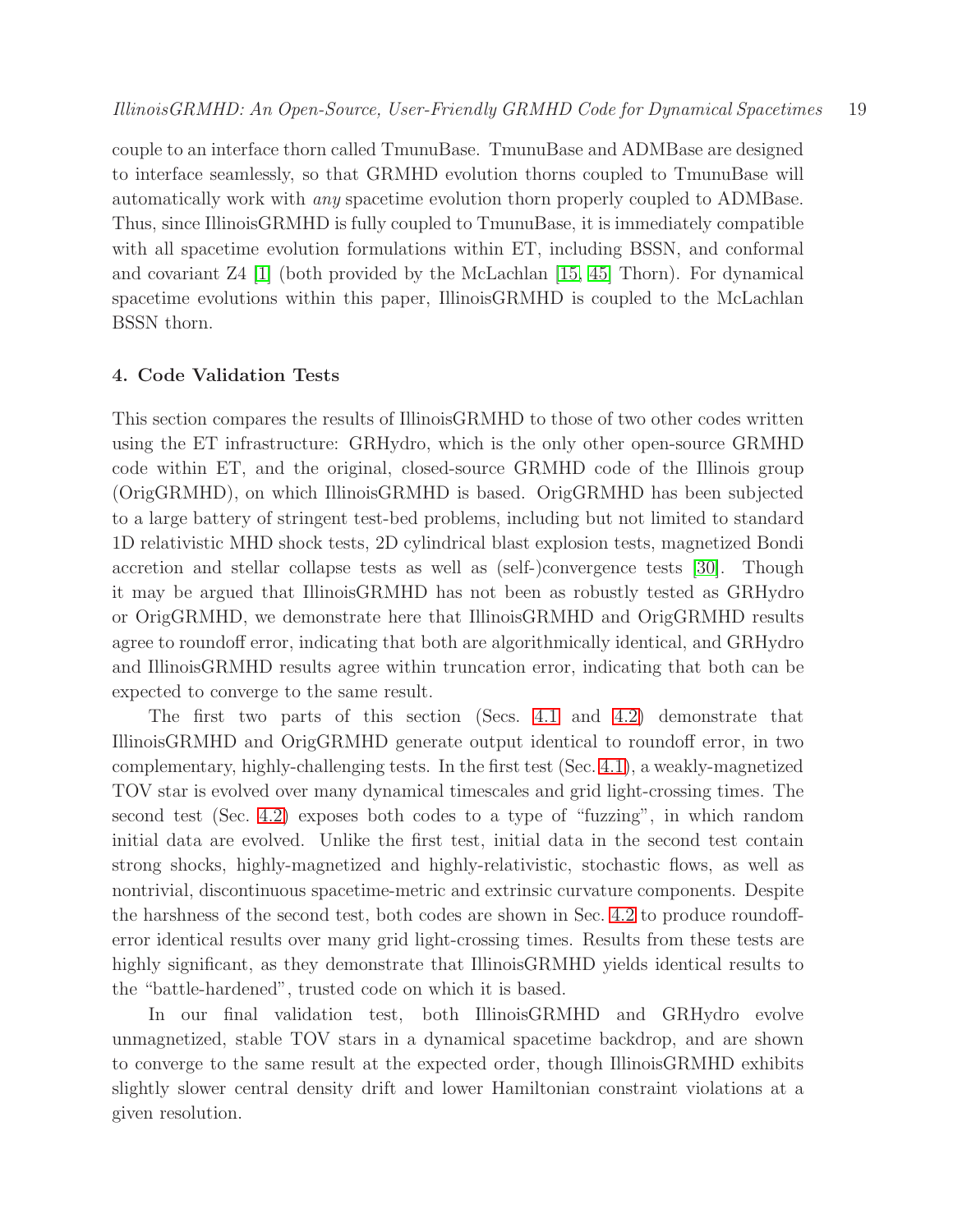### <span id="page-19-0"></span>4.1. IllinoisGRMHD and OrigGRMHD: Roundoff-Error Agreement in Evolving Magnetized TOV Star

IllinoisGRMHD, OrigGRMHD, and GRHydro all implement double-precision, 64-bit floating point arithmetic, which represents numbers to between  $15-17$  significant digits. Given the sophisticated and iterative nature of these GRMHD codes, initial machineprecision differences can grow enormously over time. As an example, we multiply the initial rest-mass density of a weakly-magnetized TOV star by  $1+10^{-15}$ , yielding a 15th significant digit perturbation. We then perform the evolution, measuring the number of significant digits of agreement between this perturbed run and an unperturbed evolution, through 15 dynamical timescales and on AMR grids with multiple levels of refinement. The dashed blue line of Fig. [1](#page-20-0) plots the result from this test. Notice that the number of significant digits of agreement quickly drops from 14 digits, plateauing to between 6 and 8 digits of agreement.

We were careful to develop IllinoisGRMHD so that its results agree with OrigGRMHD to roundoff error, and Fig. [1](#page-20-0) confirms that for this weakly-magnetized TOV star test, the number of significant digits of agreement between IllinoisGRMHD and OrigGRMHD (solid red line) follow the same curve as the expected roundoff error intrinsic to OrigGRMHD (dashed blue line). For full details of the physical scenario modeled here, as well as the grid parameters, see [Appendix B.](#page-31-0)

### <span id="page-19-1"></span>4.2. IllinoisGRMHD and OrigGRMHD: Roundoff-Error Agreement in Evolving Random Initial Data

Although we have demonstrated that when evolving weakly-magnetized TOV stars on AMR grids, IllinoisGRMHD and OrigGRMHD produce results that agree to roundoff error, one might argue that even though there is a sharp discontinuity at the stellar surface, this code test is insufficient for truly demonstrating roundoff-level agreement, as it lacks strong shocks and highly-relativistic, highly-magnetized fluid flows. To address this potential criticism, we developed a random initial data module that sets up both weak and strong stochastic GRMHD flows atop an artificially-static, weak and strongfield stochastic spacetime background that is nearly conformally flat. The stochastic nature of these data means that both metric and GRMHD quantities suffer from both weak and strong discontinuities from one spatial point to the next, providing a robust test of the high-resolution shock-capturing algorithms within these GRMHD codes, as well as a confirmation of the stability of both GRMHD codes to fuzz testing. We stress that although the chosen metric has Lorentzian signature and the spatial three-metric is positive-definite, these initial data are for numerical convenience only and are not designed to satisfy Einstein's equations. In fact, when these GRMHD data are evolved forward in time, spacetime field variables are strictly held fixed in time.

All components of spacetime and GRMHD tensors and vectors are nonzero, randomly fluctuating from one spatial point to the next, with each component having a unique magnitude. As a result, this module has been useful in checking for typos in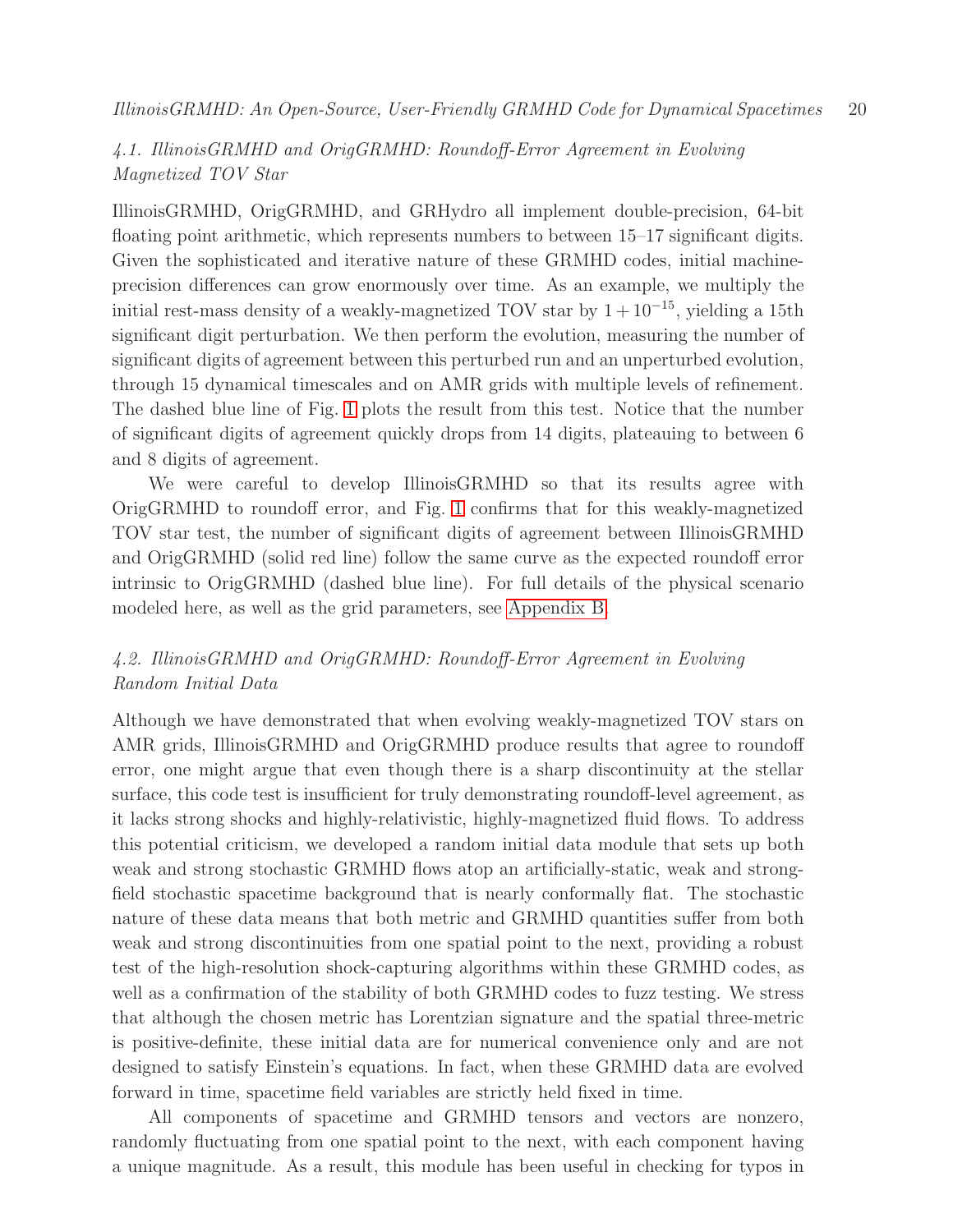

<span id="page-20-0"></span>Figure 1. Significant digits of agreement between pairs of codes, monitoring the central density of a magnetized neutron star in a dynamic-spacetime GRMHD simulation versus time, as measured in dynamical timescales  $t_{\text{dyn}} = 1/\sqrt{\rho_{0,\text{max}}}$ . The solid red line shows the number of significant digits of agreement between IllinoisGRMHD and OrigGRMHD. The dashed blue line shows the expected roundoff error, measured as the number of significant digits of agreement between OrigGRMHD and itself with a 15th-significant-digit perturbation to the initial density of the magnetized neutron star. This run was performed on 8 parallel processes on a desktop computer. All details from this simulation are provided in [Appendix B.](#page-31-0)

the GRMHD evolution equations, which were completely rewritten in IllinoisGRMHD. For example, if by mistake  $\gamma_{xy}$  were written  $\gamma_{xz}$  in any of the GRMHD equations, then because these components have differing magnitudes, IllinoisGRMHD and the original GRMHD code of the Illinois group would not agree to roundoff precision and the test would fail. This module was used extensively in the first stages of IllinoisGRMHD development to find such typos, as well as truncation-error-level algorithmic differences between the old and new codes. All such typos and algorithmic differences were fixed and modified, respectively, so that roundoff-level agreement could be demonstrated. A full description of the random initial data module and grid setup is provided in [Appendix C.](#page-31-1)

As with the magnetized TOV roundoff-error test of Sec. [4.1,](#page-19-0) we measure the expected level of roundoff error by first adding a random, 15th-digit perturbation to all GRMHD primitive variables after they are set. Then we evolve both perturbed and unperturbed initial data with the trusted OrigGRMHD code. The difference grows with time, but plateaus to about 13 digits over time, as shown in Fig. [2.](#page-21-0)

Next, the same unperturbed initial data are evolved on the same grids with IllinoisGRMHD, and the results confirm that IllinoisGRMHD and OrigGRMHD indeed agree to within expected roundoff error, through at least 25 light-crossing times. All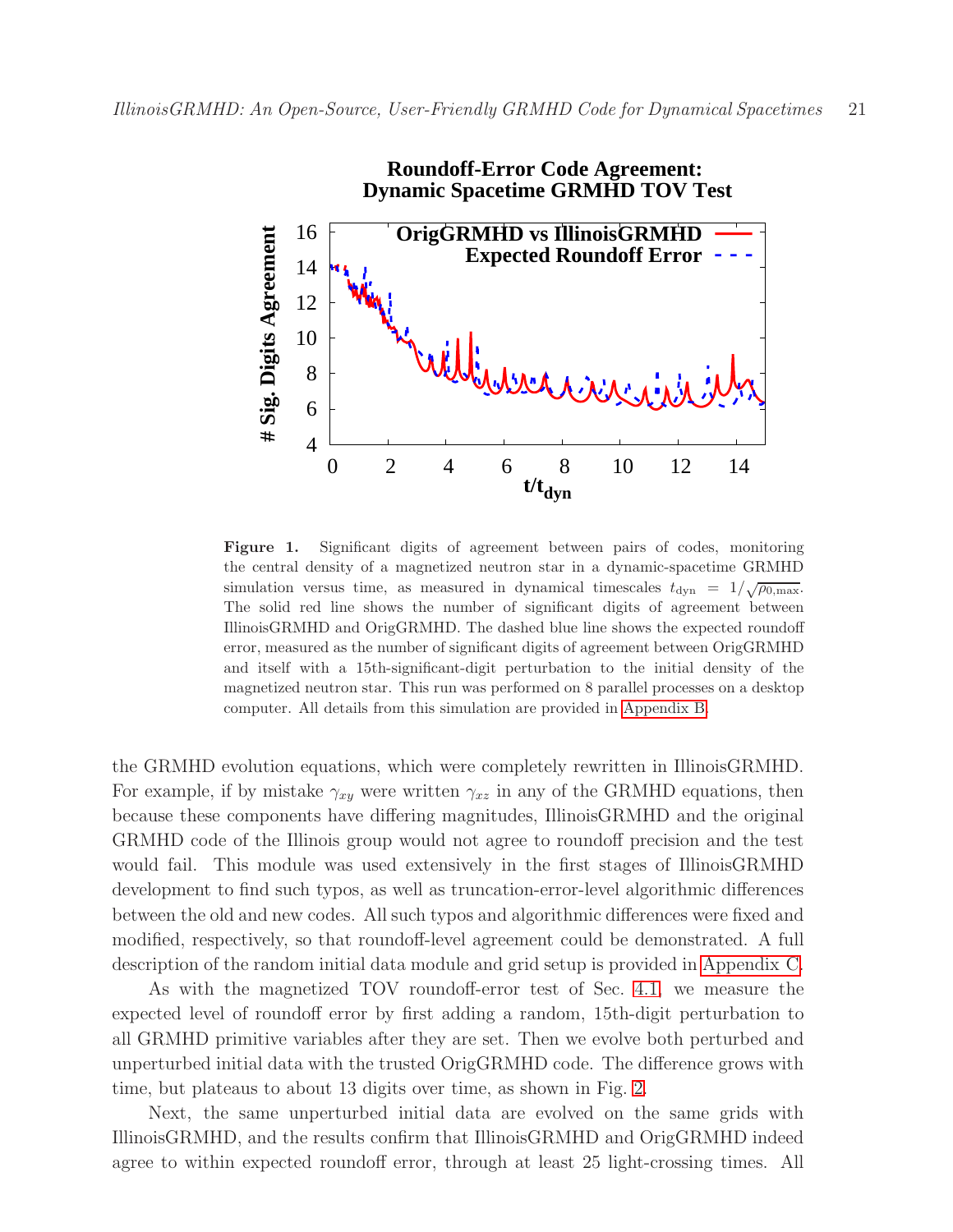

<span id="page-21-0"></span>Figure 2. Significant digits of agreement between pairs of codes, monitoring the restmass density  $\rho_0$  summed along the x-axis on the finest AMR level. The solid red line shows the number of significant digits of agreement between IllinoisGRMHD and OrigGRMHD. The dashed blue line shows the expected roundoff error, measured as the number of significant digits of agreement between OrigGRMHD and itself with a random 15th-significant-digit perturbation to all primitive GRMHD variables. This run was performed on 8 parallel processes on a desktop computer, and was shown to agree with the single-process OrigGRMHD run to roundoff-error as well. All details from this simulation are provided in [Appendix B.](#page-31-0)

of these runs were performed on 8 parallel processes. Full details regarding how these initial data are generated, as well as the computational setup for these simulations, are provided in [Appendix B.](#page-31-0)

#### 4.3. IllinoisGRMHD and GRHydro: Unmagnetized TOV Star Convergence Tests

The open-source IllinoisGRMHD and closed-source OrigGRMHD have been shown to produce roundoff-error identical results even when evolving very harsh, relativistic, strongly-magnetized, discontinuous initial data. IllinoisGRMHD represents the second open-source, dynamical spacetime GRMHD module, the first being GRHydro [\[50\]](#page-35-13). Both are based in the Einstein Toolkit, which provides a particularly convenient infrastructure for performing GRMHD simulations in a dynamical spacetime context. GRHydro contains a large number of features, including a variety of reconstruction options, approximate Riemann solvers, and outer boundary options. OrigGRMHD contains many such features as well, but nearly all of these features are not robust in the context of black-hole-inhabited spacetimes and have thus remained unused for years. IllinoisGRMHD contains only the features from OrigGRMHD that have been used in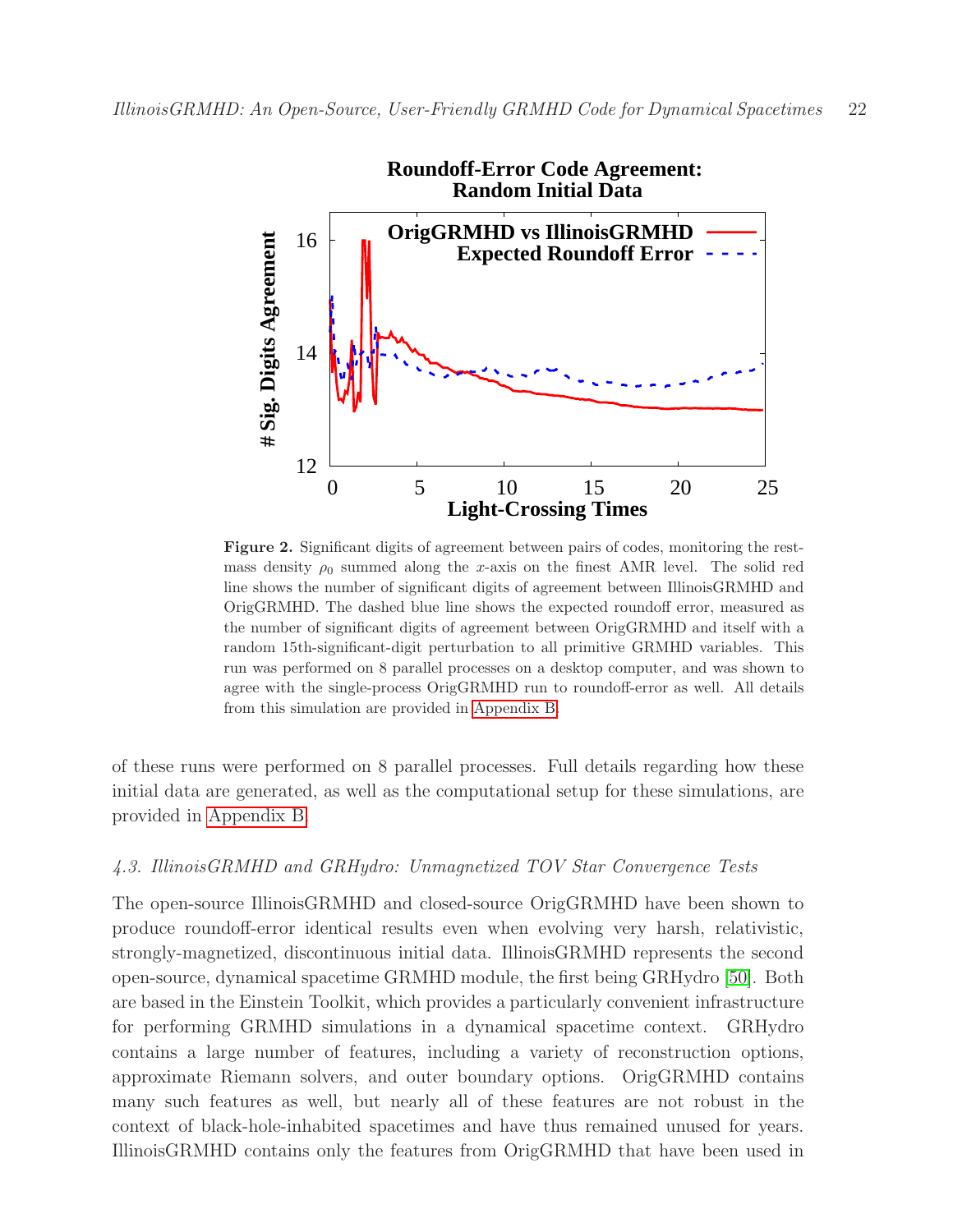all recent papers by the Illinois NR group (e.g.,  $[28, 33, 36, 40, 41, 60]$  $[28, 33, 36, 40, 41, 60]$  $[28, 33, 36, 40, 41, 60]$  $[28, 33, 36, 40, 41, 60]$  $[28, 33, 36, 40, 41, 60]$  $[28, 33, 36, 40, 41, 60]$ ).

This section compares results between IllinoisGRMHD and the standard, FORTRAN version of GRHydro, using identical initial data, computational grids, dynamical spacetime evolution (BSSN) modules, reconstruction scheme, and Riemann solver. Since IllinoisGRMHD has been shown to agree with OrigGRMHD to roundoff precision, these tests can also be seen as a proxy comparison between GRHydro and OrigGRMHD.

As detailed in [Appendix A,](#page-30-0) both IllinoisGRMHD and GRHydro evolve the same physical scenario in this test as in Sec. [4.1,](#page-19-0) but with the magnetic fields inside the TOV star set to zero. GRHydro options were chosen so that its algorithms would be identical to IllinoisGRMHD. Despite the basic algorithms being the same, both codes differ significantly in how they are implemented. This difference in implementation should result in truncation-level differences between the two codes, but instead we find slightly different convergence properties between the codes.

A quantity  $Q(\Delta x)$  that converges to zero at nth order with increasing resolution (i.e., decreasing grid spacing  $\Delta x$ ) satisfies

$$
\frac{Q(\Delta x_1)}{Q(\Delta x_2)} = \left(\frac{\Delta x_1}{\Delta x_2}\right)^n.
$$
\n(41)

Thus the convergence order to zero,  $n$ , is written as follows:

<span id="page-22-0"></span>
$$
n = \log \left( \frac{Q(\Delta x_1)}{Q(\Delta x_2)} \right) / \log \left( \frac{\Delta x_1}{\Delta x_2} \right). \tag{42}
$$

Figure [3](#page-23-0) demonstrates that for this stable, equilibrium TOV star, truncation errors lead to nonzero drifts in star's central density and the L2-Norm of the Hamiltonian constraint, which each converge to zero at roughly second-order  $n(t) \approx 2$ , where *n* is as defined in Eq.  $(42)$ . Notice that L2-Norm Hamiltonian constraint convergence order fluctuates significantly in GRHydro evolutions, as compared to IllinoisGRMHD. Additionally, at the highest resolution chosen (resolving the NS diameter to approximately 80 gridpoints), GRHydro possesses roughly 8% higher Hamiltonian constraint violation than IllinoisGRMHD, as shown in Fig. [4.](#page-24-1) We conclude that IllinoisGRMHD appears to suffer from less Hamiltonian constraint violation than GRHydro at a given resolution, and exhibits more consistent L2-Norm constraint violation convergence to zero as resolution is increased.

However, at all resolutions, the absolute value of central density drift through 55 dynamical timescales is far higher with IllinoisGRMHD than GRHydro. We analyze the drift at high resolution in the lower panel of Fig. [4,](#page-24-1) finding that the differences appear directly after initial settling of the TOV star. These differences are not surprising, given the unique algorithmic choices in each code (e.g., GRHydro adopts the internal energy  $\epsilon$  as a primitive variable, where IllinoisGRMHD adopts pressure P instead, just to name one). In this plot, we fit data in the range  $5 \le t/t_{\rm dyn} \le 55$  to a least-squares linear trendline, finding that the rate of central density drift (i.e., the slope of the linear trendline) after 5 dynamical timescales to be within about one standard deviation for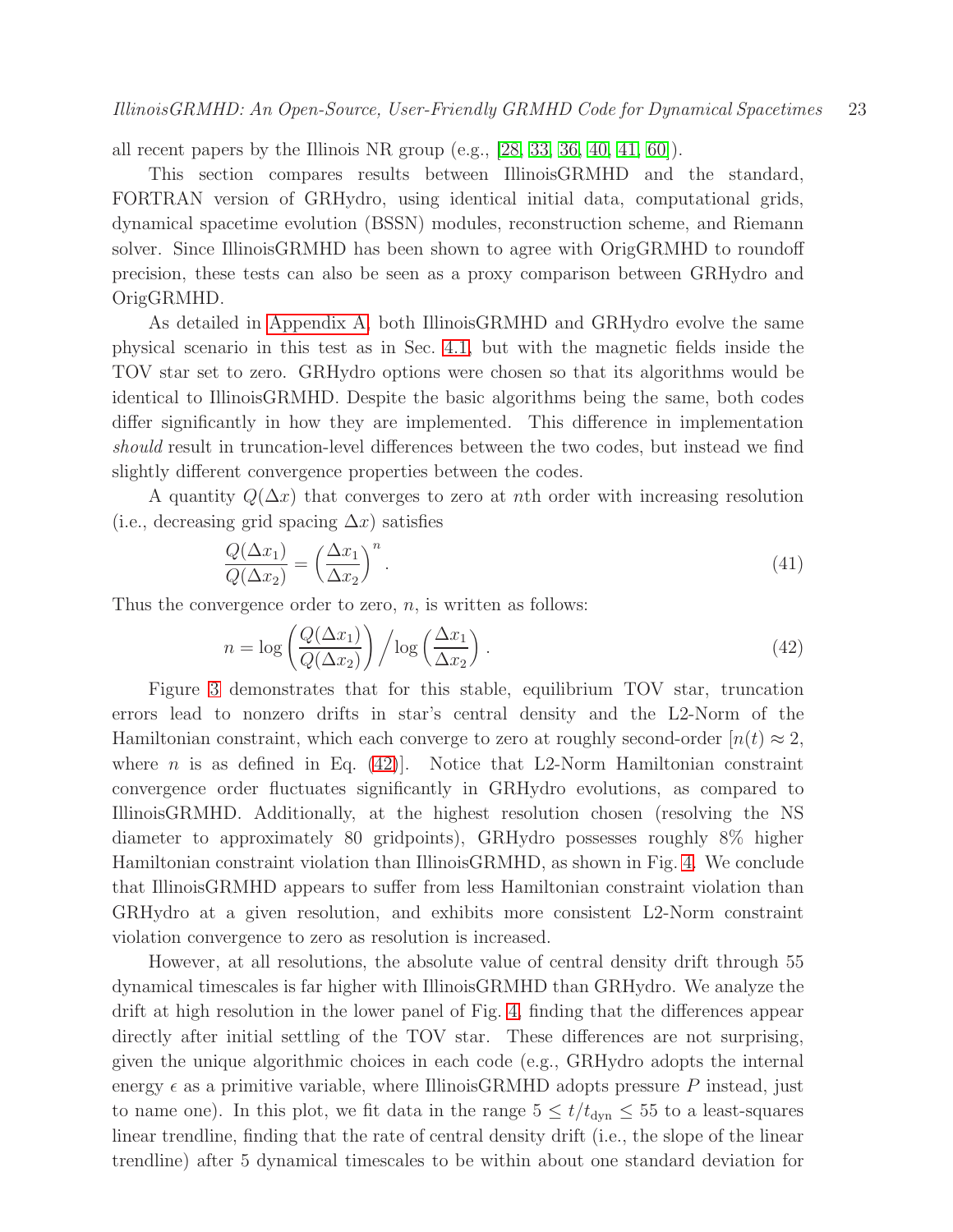

<span id="page-23-0"></span>Figure 3. IllinoisGRMHD and GRHydro convergence tests, for dynamic-spacetime, unmagnetized equilibrium TOV star evolutions (with physical and numerical setup as described in [Appendix A\)](#page-30-0). Upper panels: Convergence to zero of TOV star central density drift  $\Delta \rho_c(t) = \rho_c(t)/\rho_c(0) - 1$ , comparing GRHydro (left plot) with IllinoisGRMHD (right plot). Top plots show  $\Delta \rho_c(t)$  at three separate resolutions, with the low (dotted magenta) and medium (dashed blue) resolution (LR and MR, respectively) simulation results rescaled to high resolution (HR, solid red), assuming that  $\Delta \rho_c(t)$  converges to zero at second order. Lower plots show implied convergence order to zero [see Eq. [\(42\)](#page-22-0)] of  $\Delta \rho_c(t)$  for pairs of runs, for HR and MR (thin dashed black), and MR and LR (thick solid red), where convergence order to zero is defined as in Eq. [\(42\)](#page-22-0). Lower panels: Convergence to zero Eq. [\(42\)](#page-22-0) of L2 Norm of Hamiltonian constraint violation,  $||H(t)||$ . Top plots show  $||H(t)||$  at three resolutions, rescaled so that LR (dotted magenta) and MR (dashed blue) results should overlap HR (solid red) results if second-order convergence to zero is achieved. The bottom plots show implied observed convergence order to zero of pairs of runs: HR and MR (dashed black), and MR and LR (dashed blue).

the two codes. In addition, we verified that although the simulation is run for about 2.3 light-crossing times, doubling the outer boundary has no qualitative effect on the results.

In a forthcoming paper, we will demonstrate that differences between these two open-source GRMHD codes spawn from how the GRMHD evolution algorithms are implemented, independent of the chosen reconstruction scheme.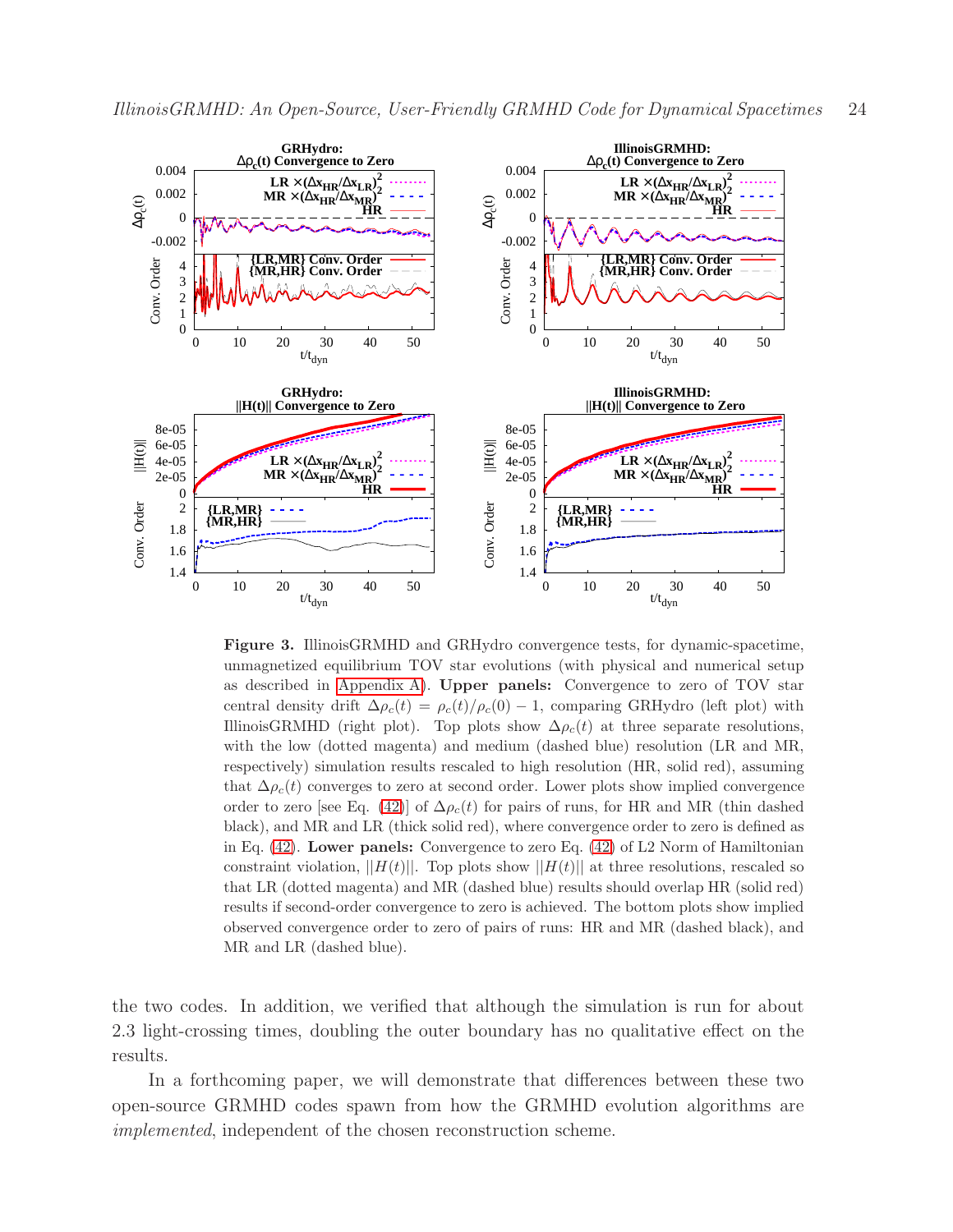

<span id="page-24-1"></span>Figure 4. Truncation-error analysis, comparing results from IllinoisGRMHD and GRHydro at high resolution (HR). The top plot shows L2-Norm Hamiltonian constraint violation, for IllinoisGRMHD (red solid) and GRHydro (blue dashed). GRHydro exhibits about 8% higher constraint violation, so its data were multiplied by 0.92 to achieve a good overlap with IllinoisGRMHD data. The bottom plot shows central density drift  $\Delta \rho_c(t) = \rho_c(t)/\rho_c(0) - 1$ , at high resolution (HR) as well, for IllinoisGRMHD (thin dashed blue) and GRHydro (thin solid red). The thick blue and red lines are linear least-squares fits to IllinoisGRMHD and GRHydro data, from  $5t_{\rm dyn}$  to  $55t_{\rm dyn}$ . The slope on the GRHydro line is  $(-1.19 \pm 0.02) \times 10^{-5}$ , and  $(-1.13 \pm 0.04) \times 10^{-5}$  for IllinoisGRMHD, where the errors given are standard deviations.

#### <span id="page-24-0"></span>5. Performance Benchmarks

We have demonstrated that although IllinoisGRMHD represents a complete rewrite of OrigGRMHD, the two codes agree to roundoff precision. IllinoisGRMHD is also designed to be more user-friendly, more extensible, and better documented than OrigGRMHD as well. Furthermore, as we demonstrate in this section, IllinoisGRMHD performs and scales better than OrigGRMHD. This stems from the fact that coding decisions within IllinoisGRMHD were made specifically from the outset to optimize not only user-friendliness and code readability, but also performance.

Making IllinoisGRMHD perform as well as GRHydro, on the other hand, appears to be an unlikely goal, as the AMR-capable GRMHD algorithm adopted by IllinoisGRMHD/OrigGRMHD is far more computationally intensive. All variables in GRHydro's GRMHD scheme for AMR grids (hyperbolic divergence cleaning [\[19,](#page-34-17) [50\]](#page-35-13)) are unstaggered, overlapping gridpoints. Meanwhile, IllinoisGRMHD/OrigGRMHD implement a staggered vector-potential formulation, requiring, e.g., about 60% more expensive reconstructions to compute GRMHD fluxes, as they must be computed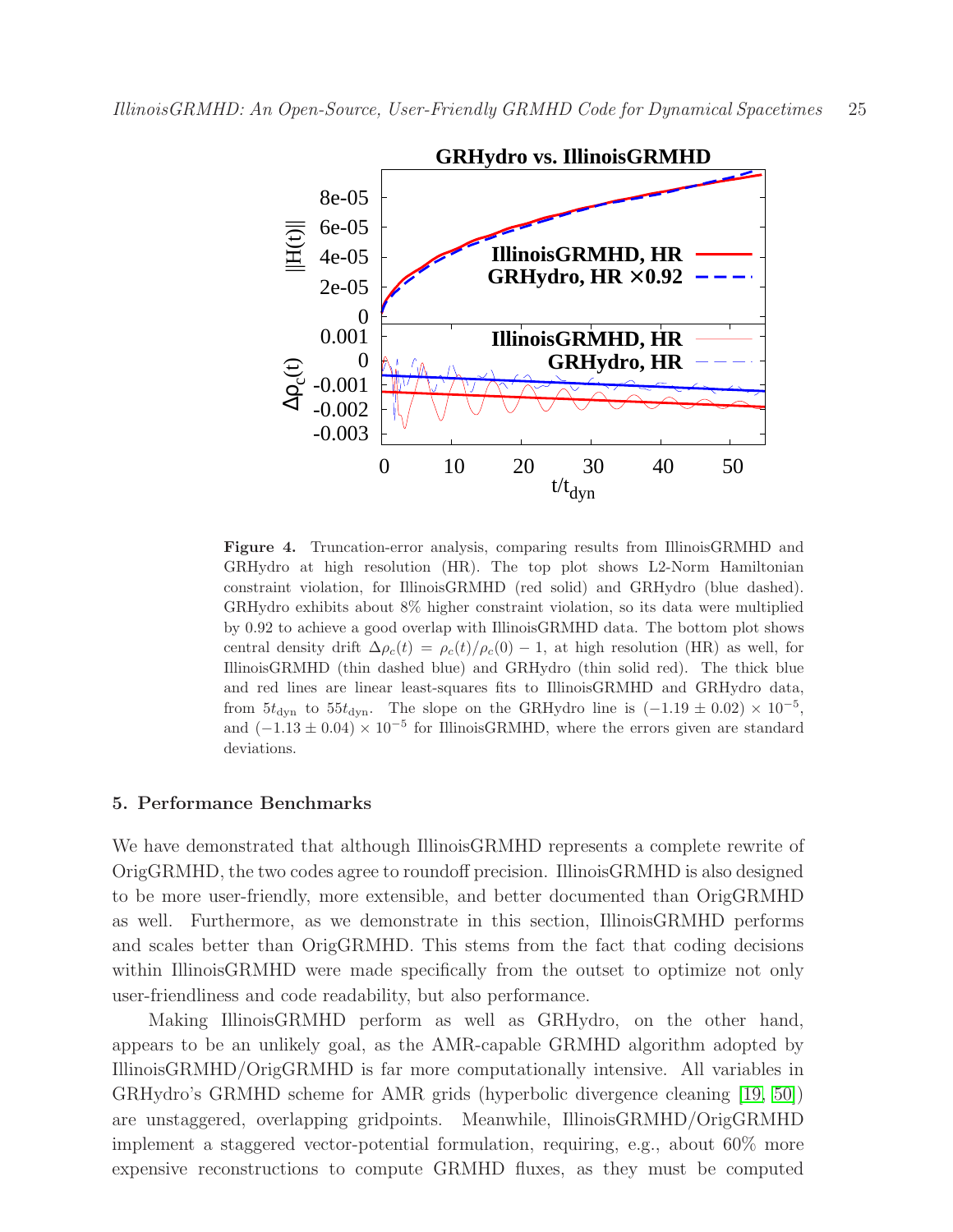on staggered gridpoints. In addition, the evolution of the staggered EM vector potential gauge quantity  $[\sqrt{\gamma}\Phi]$  is quite expensive, as it requires a large number of interpolations. Of course, in exchange for this more expensive algorithm is the guarantee that monopoles (i.e., violations of  $\nabla \cdot \mathbf{B} = 0$ ) cannot be generated on grid refinement boundaries when magnetized fluid flows cross them. GRHydro cannot guarantee this, but IllinoisGRMHD/OrigGRMHD does.

Thus a priori, we would expect IllinoisGRMHD and OrigGRMHD to significantly under-perform GRHydro. Remarkably, Fig. [5](#page-26-0) demonstrates that for a physical system and AMR grid hierarchy typically used in production runs, IllinoisGRMHD actually outperforms both GRHydro and OrigGRMHD by a comfortable margin. There also exists a new, experimental C++ version of GRHydro (henceforth, GRHydroexperimental), which was written in part to improve performance. Indeed, performance is greatly enhanced by GRHydro-experimental, but it at best matches IllinoisGRMHD performance at small core counts, and scales worse than IllinoisGRMHD with increasing core count. The physical system and basic AMR grid hierarchy is as described in [Appendix A;](#page-30-0) i.e., it consists of an unmagnetized, equilibrium TOV star for which the magnetic-field is also evolved but initialized to zero.

As measured by the number of gridpoints computed per second per core on the TACC Stampede supercomputer, at all problem scales typically used for parallel AMR runs (ranging from 32 to 2,048 cores), Fig. [5](#page-26-0) shows that IllinoisGRMHD consistently outperforms the standard GRHydro by a factor of between 1.7–1.8. However, IllinoisGRMHD matches GRHydro-experimental's performance, to within measurement error at 32 cores, but manages to outperform GRHydro-experimental by about 16% at 2,048 cores. Again, it is remarkable that IllinoisGRMHD can produce performance numbers in the same ballpark as GRHydro, as IllinoisGRMHD implements a much more expensive GRMHD algorithm.

The performance improvement over OrigGRMHD is also significant, with IllinoisGRMHD outperforming OrigGRMHD by a factor of 1.3 at 32 cores, increasing to 1.6 at 256 and 2,048 cores. In independent testing, we find that about  $10-20\%$ of the performance difference between IllinoisGRMHD and OrigGRMHD is due to the fact that OrigGRMHD is based on an old, unmaintained version of the Cactus/Carpet infrastructure (ca. October, 2010). For more details on the physical system and basic grid structure of this benchmark, see [Appendix A.](#page-30-0)

Benchmarks presented here measure total simulation performance, and since these are dynamical spacetime simulations, the performance gap between IllinoisGRMHD and the other codes will certainly increase for fixed-background-spacetime simulations. Thus by adopting IllinoisGRMHD, research groups currently using the standard version of GRHydro or OrigGRMHD stand to boost their computational resources by a factor of between 1.6–1.8. Independent tests indicate that the performance gap increases to a factor of  $\approx 2$  in *fixed*-spacetime-background GRMHD simulations.

Making AMR-based codes like IllinoisGRMHD, OrigGRMHD, and GRHydro scale well is an intrinsically difficult task. AMR greatly reduces the memory and processor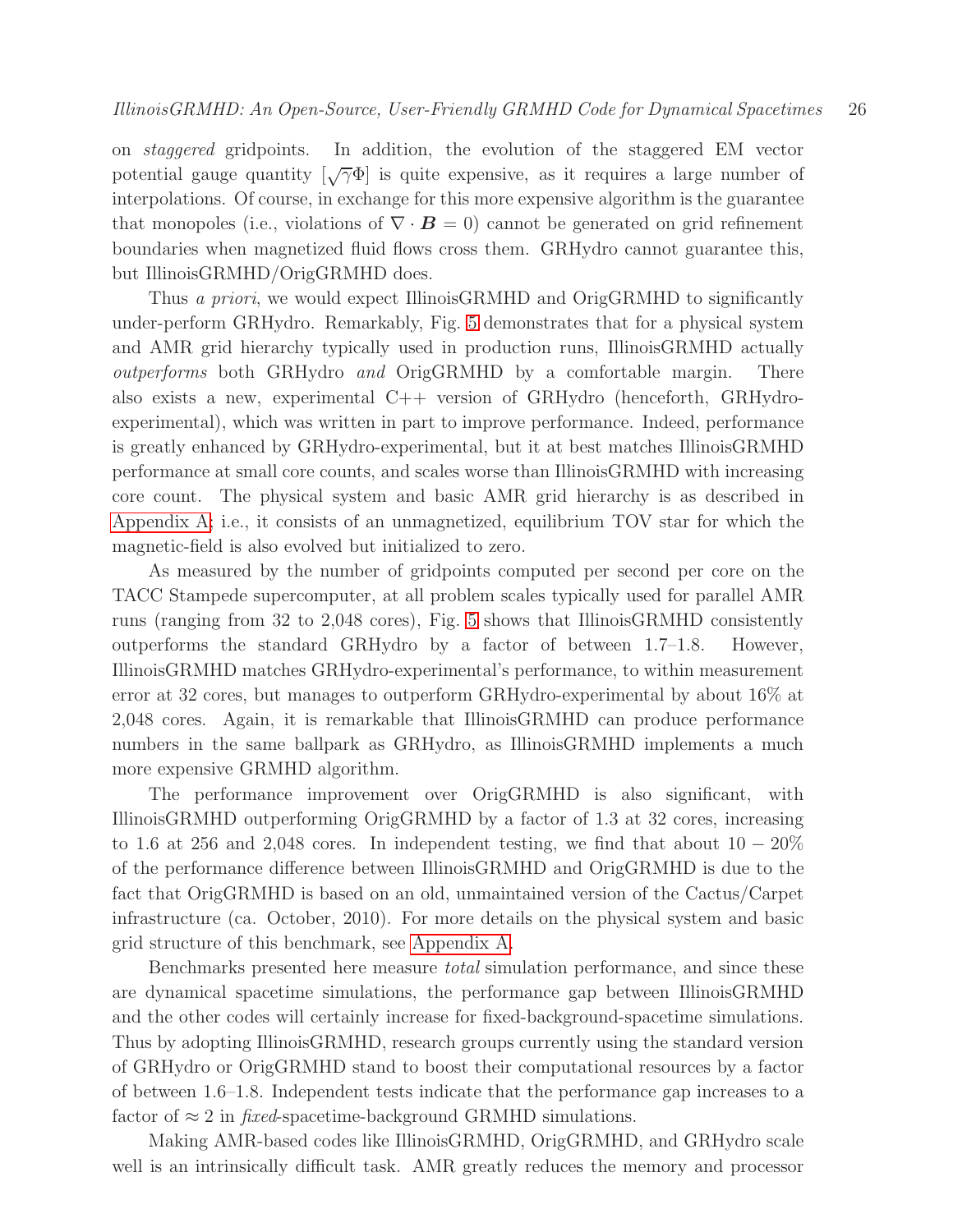

**Relative Performance Benchmark**

<span id="page-26-0"></span>Figure 5. Relative performance of IllinoisGRMHD (blue solid), OrigGRMHD (red dashed), standard GRHydro (green dotted), and the experimental C++ version of GRHydro (magenta dot-dashed) at multiple problem scales on the Stampede supercluster, performing an unmagnetized neutron star simulation, but with magnetic field evolution enabled. Performance data are normalized to IllinoisGRMHD two-node (32-core) performance (as measured by the number of gridzones computed per second per processor core). As the number of cores was increased, the number of gridpoints per core was kept fixed at approximately 72<sup>3</sup> for all four refined levels and 68<sup>3</sup> for the lowest-resolution level on these AMR grids, effectively making this a weak-scaling test.

overhead in our simulations, focusing resolution only where it is needed, and generating many small, refined numerical grids in the process. When these small refined grids are parallelized, however, they are generally split into even smaller grids, resulting in a large grid surface area to volume ratio. As the information on the surfaces must be communicated across nodes, this makes the performance of AMR-based codes strongly network-limited.

OpenMP [\[54\]](#page-35-22) can be used to combat this by splitting computational loops over multiple processor cores, enabling us to use fewer parallel (MPI) processes per CPU and thus larger grids on a given (MPI) process. This reduces the network load significantly and thus increases overall performance.

As shown in Fig. [6,](#page-27-1) in production-scale benchmarks, we find that IllinoisGRMHD performs slightly more than 40% faster as an OpenMP/MPI hybrid code than as a pure MPI code (i.e., when running 16 MPI processes per node, OpenMP disabled), for a typical GRMHD production run on the Stampede supercluster. Although all three codes possess some degree of OpenMP support, all of IllinoisGRMHD's loops have has been written with full OpenMP [\[54\]](#page-35-22) support, making IllinoisGRMHD a pure OpenMP/MPI hybrid code, just like OrigGRMHD. We finish this section by noting that all benchmark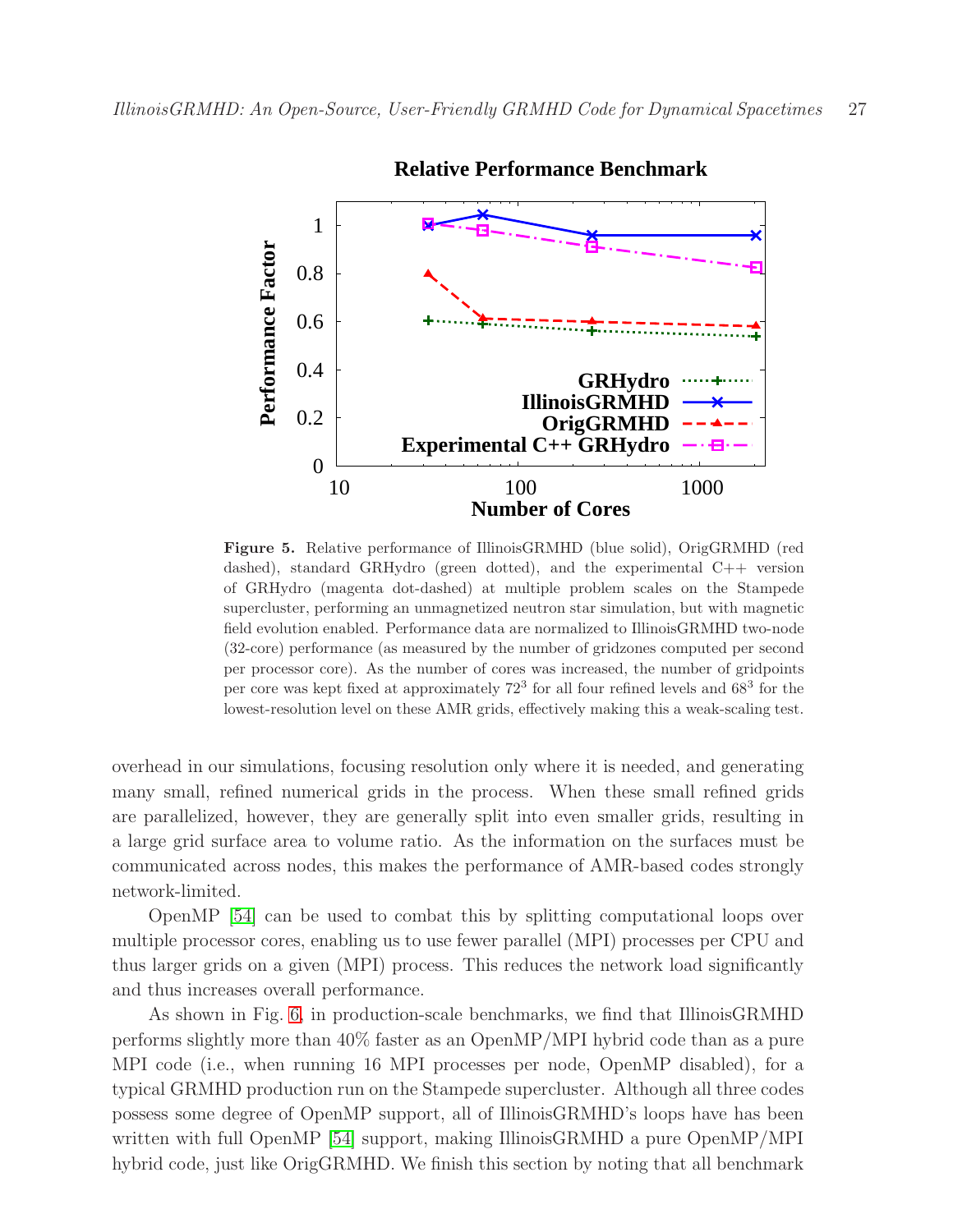

<span id="page-27-1"></span>Figure 6. IllinoisGRMHD code performance as the number of MPI processes per node on Stampede is varied, with the total core-count fixed at 1,024 (i.e., 64 Stampede nodes). When running with 1,2,4,8, and 16 MPI processes per node, the number of threads per MPI process (OMP NUM THREADS) was set to 16,8,4,2, and 1, respectively. Efficiency is normalized to the 4 MPI processes per node case. Simulation is of a neutron star with full GRMHD and spacetime evolution enabled.

results in Fig. [5](#page-26-0) were performed using 4 MPI processes per node and 4 OpenMP threads per MPI process, which we found maximized performance in all codes.

#### <span id="page-27-0"></span>6. Conclusions and Future Work

The field of numerical relativity has matured considerably in the years since the first dynamical spacetime GRMHD codes were developed, and multiple groups now possess such codes. Given that the future of our field depends on the ability to advance and extend these codes to model new physics, while still maintaining and improving the GRMHD modules, it stands to reason that the community could benefit if we consolidated our efforts and adopted the same dynamic-spacetime GRMHD code.

With its proven robustness and reliability in modeling some of the most extreme phenomena in the Universe, it seems the OrigGRMHD code could be a good candidate for such community adoption if it were open-sourced. But despite its strong scientific track record, OrigGRMHD was not written with community adoption in mind, instead being a code written "by experts and for experts" of OrigGRMHD, with a premium put on immediate applications. As such, the code lacked a number of features common to large, open-source, community-based codes in computational astrophysics, including sufficient documentation and code comments, fine-grained modularity, a consistent coding style, and regular, enforced code maintenance (e.g., removal of unused and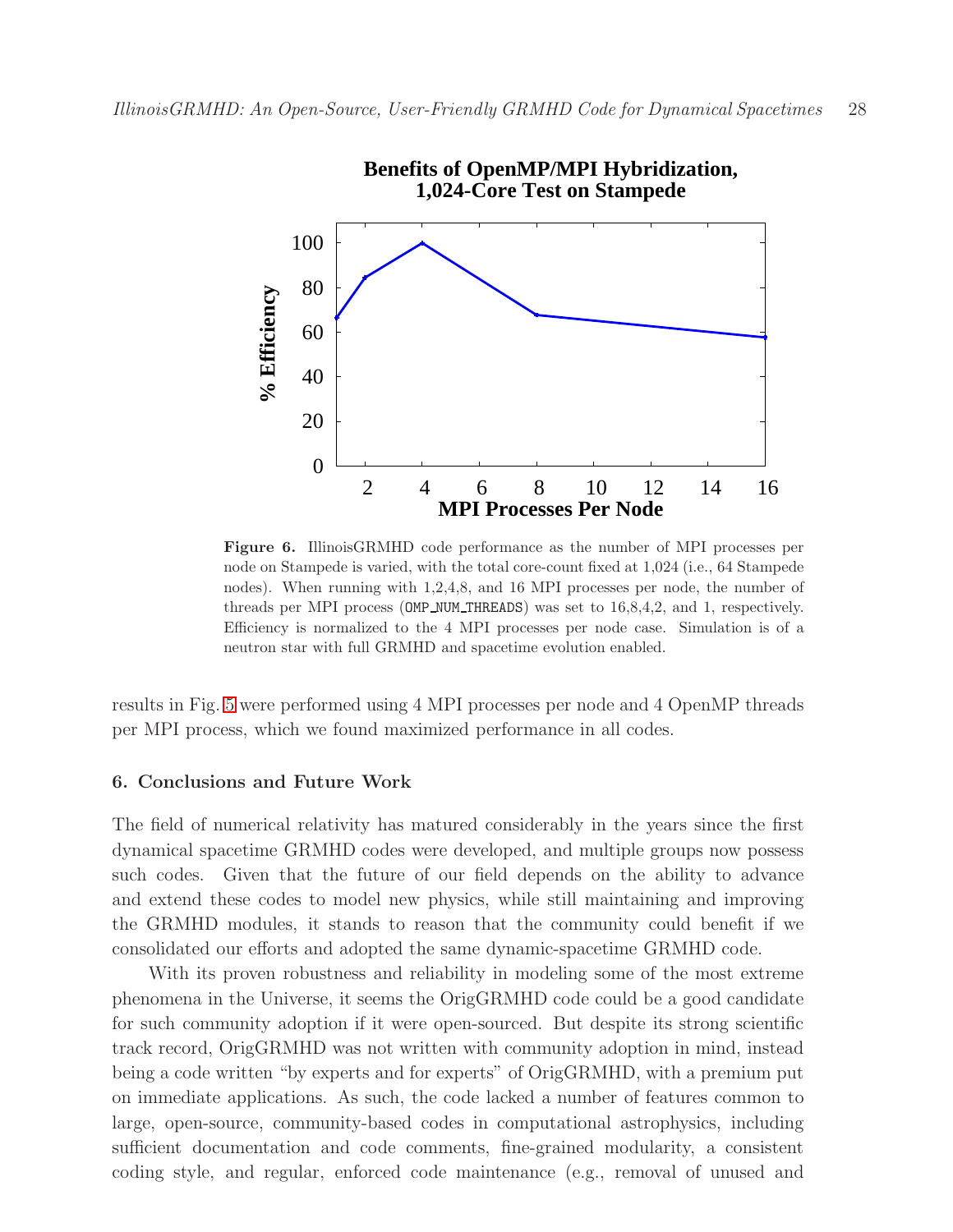unmaintained features).

As an open-source, from-the-ground-up rewrite of OrigGRMHD, IllinoisGRMHD aims to fix all the former code's idiosyncracies, thus facilitating widespread community adoption. With such adoption in mind, IllinoisGRMHD's development has been guided by the four core design principles of user-friendliness, modularity/extensibility, robustness, and performance/scalability. Regarding user-friendliness, the code is welldocumented, properly commented, and requires only basic programming skills to understand and run. IllinoisGRMHD is also far more modular and extensible than OrigGRMHD, with low-level CFD routines split off from the main code into a library of extensible functions.

As for robustness, IllinoisGRMHD was designed to act as a drop-in replacement for OrigGRMHD, and we have demonstrated that IllinoisGRMHD indeed reproduces results from the original code to roundoff-level precision, not only when evolving magnetized neutron stars, but also discontinuous, random initial data.

In addition, IllinoisGRMHD largely produces consistent results with the only other open-source, dynamical spacetime GRMHD code, GRHydro, in that both codes exhibit approximate second-order convergence. Although both codes were run with the same basic evolution algorithms, results differ due to the specific details of how these algorithms were implemented. We will explore this further in a forthcoming work, but just to name a couple of differences, GRHydro reconstructs the specific internal energy  $\epsilon$ and the Valencia-formulation 3-velocity, while IllinoisGRMHD reconstructs pressure and 3-velocity defined as  $v^i = u^i/u^0$ . When evolving equilibrium unmagnetized TOV stars, GRHydro produces about 8% higher Hamiltonian constraint violations (as measured by the L2 Norm over the entire grid), but significantly less absolute central density drift than IllinoisGRMHD. We find that the rate of central density drift is identical between the two codes after the star undergoes an initial settling over a few dynamical timescales. We conclude it is this initial settling that causes the large discrepancy in absolute central density drift.

Though user-friendliness, modularity/extensibility, and robustness were the primary considerations in IllinoisGRMHD's development, it would be hard to convince key developers of other codes to adopt IllinoisGRMHD unless we could demonstrate at least comparable performance and scalability to alternative dynamical spacetime GRMHD codes. To this end, we have shown that IllinoisGRMHD is in fact about 1.7–1.8 times faster than the standard version of GRHydro for production-size, AMRenabled, GRMHD runs on the Stampede supercluster, scaling to typical high-resolution core-counts at better than 95% efficiency.

This is a rather remarkable result, as IllinoisGRMHD implements a far more computationally expensive GRMHD algorithm than GRHydro to ensure the nomonopole constraint  $\nabla \cdot \mathbf{B} = 0$  is satisfied. This added expense forbids the generation of monopoles at AMR grid boundaries in the case of multi-scale GRMHD flows, which GRHydro, and even its new, experimental  $C++$  version, which we refer to as GRHydro-experimental, cannot guarantee. GRHydro-experimental, which was actively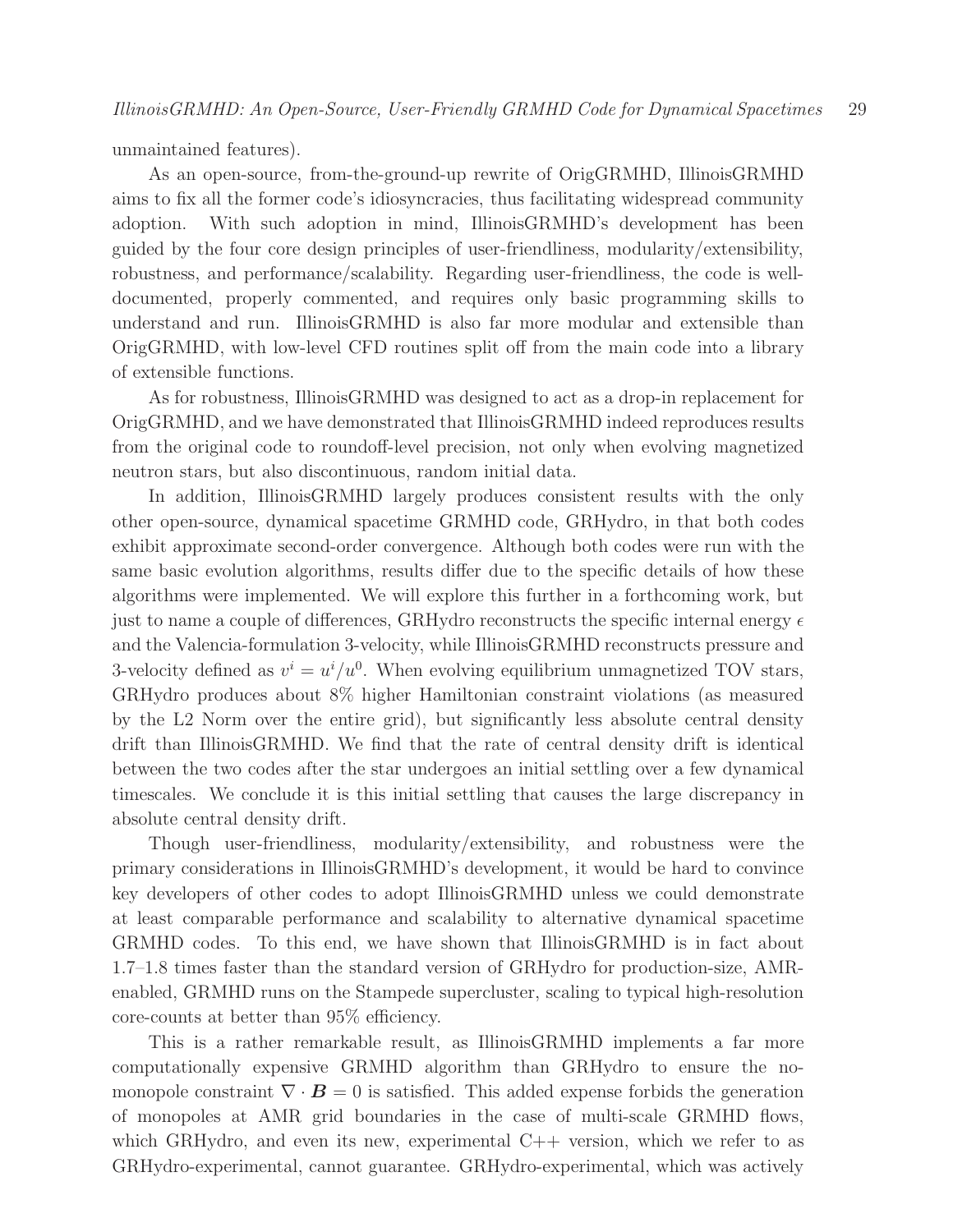being written during the preparation of this paper, is a complete rewrite of the standard, FORTRAN-based GRHydro, with a goal in part of improving performance. Indeed, GRHydro-experimental does improve performance, but only at best matches IllinoisGRMHD's performance at small core counts, with IllinoisGRMHD performing about 16% better at 1,024 to 2,048 cores. Though these results may change when simulating other systems of interest, we consider them representative.

IllinoisGRMHD also outperforms OrigGRMHD by a factor of 1.3–1.6. Thus by adopting IllinoisGRMHD, research groups using GRHydro or OrigGRMHD stand to increase their computational resources available for dynamical spacetime, GRMHD runs. While in terms of performance, IllinoisGRMHD seems to be only slightly better than the experimental, C++ version of GRHydro, perhaps the two greatest advantages of IllinoisGRMHD over GRHydro is that (1) IllinoisGRMHD does not allow the generation of magnetic monopoles when modeling multi-scale GRMHD flows on AMR grids and (2) IllinoisGRMHD is capable of stably modeling GRMHD flows into BH horizons over very long timescales, without the need for special algorithms that excise GRMHD data with the BH. GRHydro requires excision to model such flows and its GRMHD features have been mostly used for core collapse (to a neutron star) simulations, in which no BH is present. We conclude that making GRHydro's GRMHD schemes as robust may require careful specification of boundary conditions on the excision surface coupled to an interpolation scheme across AMR level boundaries that respects the no-monopoles constraint.

As mentioned previously, a forthcoming paper will analyze how differences in algorithmic implementations between GRHydro and IllinoisGRMHD can lead to significantly different results when evolving neutron stars. One possibility is that we may find an implementation that results in a superior code to either original code. If such a code is found, it may prove quite useful to reliably evolving binary neutron stars and black hole–neutron stars over many orbits with a minimum of computational expense.

Although IllinoisGRMHD is ready for production runs now, we encourage other developers to join our effort in improving IllinoisGRMHD beyond its current state, as a great deal of important work remains to be done. We would like to port features from GRHydro into IllinoisGRMHD's library of functions, using IllinoisGRMHD's coding style, including reconstruction schemes, conservative-to-primitives solvers, and more advanced approximate Riemann solvers, just to name a few. IllinoisGRMHD was originally written in a standalone sandbox for maximum portability, and was only recently ported into the Einstein Toolkit. It therefore makes minimal use of certain aspects of the ET infrastructure that could greatly extend its usefulness. For example, the current version supports only single gamma-law EOSs, and full 3D simulations with either no symmetries enabled, or simply bitant symmetry across the  $xy$ -plane. The ET infrastructure provides support for arbitrary EOSs, symmetry conditions, etc., and we intend to work with the large ET community toward making this code the standard choice in the ET, and one the community can be proud of.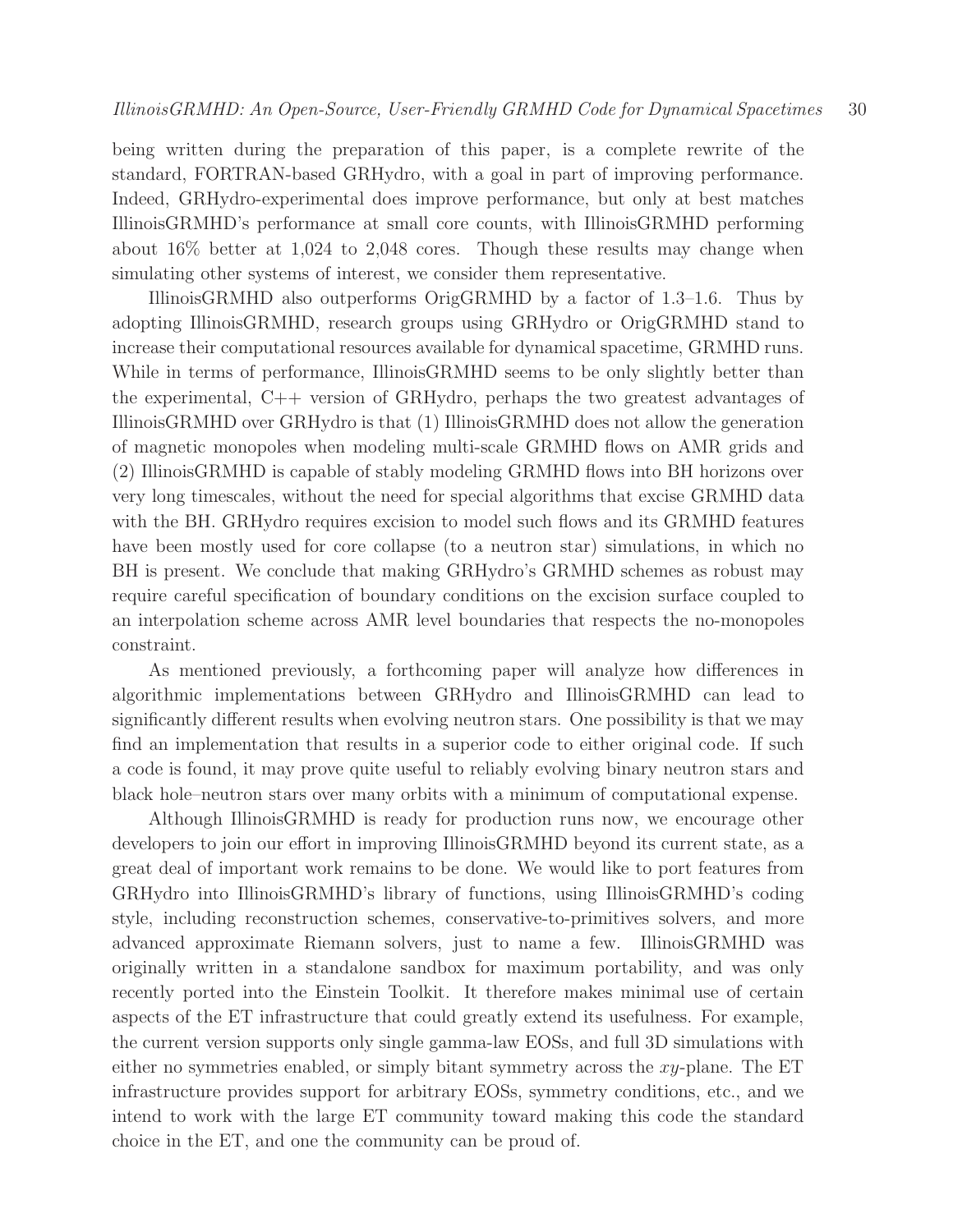#### Acknowledgments

We gratefully acknowledge the ET community for hosting the IllinoisGRMHD software, and Sean T. McWilliams for useful discussions and for generously lending time on the Spruce Knob HPC resource at WVU. This paper was supported in part by NSF Grant PHY-1300903 and NASA Grants NNX13AH44G and 13-ATP13-0077. VP is supported in part by the Simons Foundation and by NSF grant PHY-1305682. This work used the Extreme Science and Engineering Discovery Environment (XSEDE), which is supported by NSF grant number OCI-1053575.

### <span id="page-30-0"></span>Appendix A. Physical and Computational Setup for Unmagnetized TOV Star Convergence Tests

IllinoisGRMHD and GRHydro evolve unmagnetized, polytropic TOV star initial data, consisting of a TOV star with central density of 0.129285309 constructed with a polytropic equation of state  $P = K \rho^{\Gamma}$ , where  $K = 1$  and  $\Gamma = 2$ . This generates a model for a cold, degenerate neutron star (NS) with compaction  $M_{NS}/R_{NS} \approx 0.1467$ . The initial data are generated using the built-in TOVSolver thorn within the ET. The convergence tests are dynamical spacetime tests, in which IllinoisGRMHD and GRHydro are each coupled to the McLachlan BSSN thorn. To match IllinoisGRMHD's evolution algorithms, the "HLLE" approximate Riemann solver is chosen for GRHydro evolutions, along with PPM reconstruction. Though the codes differ in their usage of these algorithms (e.g., GRHydro reconstructs the internal energy  $\epsilon$  instead of pressure P, etc.), the parameters are chosen so that the both codes share precisely the same algorithms. Note that the outer boundary conditions for the spacetime variables are set to be identical between the two codes, but the hydrodynamic boundary conditions differ. However, this is inconsequential, as the density near the outer boundary remains within  $\approx 1\%$  of the original atmosphere value in both codes throughout the entire evolution.

These tests are performed on cubic AMR grids, so that the coarsest grid cube possesses a half-side-length of  $40R_{\rm NS}$ , centered on the NS. The AMR hierarchy—nested within this coarse grid and also centered on the NS—consists of four, progressively higher-resolution cubes with half-side-lengths of  $15R_{\rm NS}$ ,  $7.5R_{\rm NS}$ ,  $3.75R_{\rm NS}$ , and  $1.875R_{\rm NS}$ . At each finer level, the grid spacing is halved, so that the cube with half-side-length  $1.875R_{\rm NS}$  has a grid spacing of  $\Delta x = \{0.03906, 0.03125, 0.025\}R_{\rm NS}$  for low, medium, and high-resolution runs, respectively. This corresponds to resolving the NS across its diameter to approximately 51, 64, and 80 gridpoints, for low, medium, and highresolution runs, respectively. In both codes, low-density atmosphere density floor is set to correspond to 10<sup>−</sup><sup>7</sup> times the initial central density of the NS.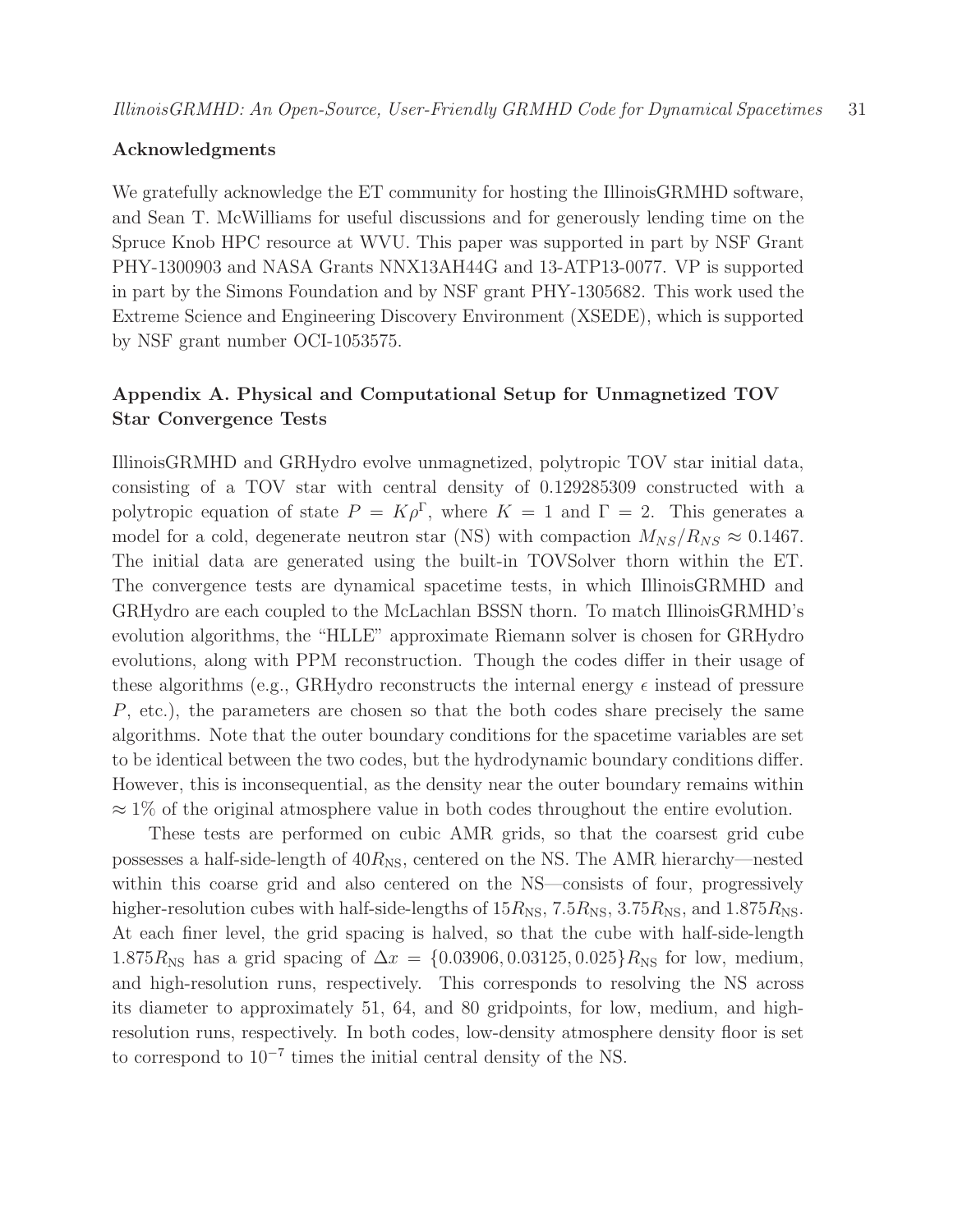### <span id="page-31-0"></span>Appendix B. Physical and Computational Setup for Magnetized TOV Star Code Validation Tests

The magnetized TOV star used in these tests is precisely the same stable neutron star as described in [Appendix A,](#page-30-0) except it is seeded with a weak magnetic field at  $t = 0$ . This initial magnetic field is purely poloidal, with vector potential components defined as

$$
A_x = -yA_b \max(P - P_{\text{cut}}, 0), \tag{B.1}
$$

$$
A_y = xA_b \max(P - P_{\text{cut}}, 0), \tag{B.2}
$$

$$
A_z, [\sqrt{\gamma} \Phi] = 0,\tag{B.3}
$$

where  $P_{\text{cut}}$  is set to 4% of the maximum pressure and  $A_b$  is set so that the maximum initial magnetic-to-gas pressure ratio  $\beta^{-1}$  is  $0.83 \times 10^{-3}$ . Like the convergence tests, these tests are dynamical spacetime tests, but unlike the convergence tests, IllinoisGRMHD and OrigGRMHD codes are each coupled to the (closed-source) BSSN dynamical spacetime module of the Illinois NR group. Further, the initial TOV star density, pressure, and spacetime metric profiles are provided by the code of [\[18\]](#page-34-18), which generates data for this nonrotating star that agrees to machine precision with the TOVSolver code used in the unmagnetized tests.

These tests are also performed on AMR grids, with the coarsest grid cube extended so its half-side-length is  $10R_{\rm NS}$ , centered on the NS. Two finer AMR grid levels are nested within this coarse grid: the next finer grid having half-side-length  $5R_{\rm NS}$  and the finest having 2.5  $R_{\text{NS}}$ . Again, at each finer level, the grid spacing is halved, so that the cube with half-side-length 2.5 $R_{\text{NS}}$  has a grid spacing of  $\Delta x \approx \{0.078\}R_{\text{NS}}$ . This corresponds to resolving the NS to 26 gridpoints across its diameter. The resolution is intentionally set to be very low, to guarantee that truncation-error differences between the codes will be more strongly magnified than at (higher) resolutions typically chosen for evolving NSs. In addition, a close outer boundary is chosen to maximize its influence on the evolution, to check for errors in coding the outflow outer boundary conditions. Finally, we choose our low-density atmosphere density floor to correspond to 10<sup>−</sup><sup>7</sup> times the initial central density of the NS.

#### <span id="page-31-1"></span>Appendix C. Random Initial Data

The algorithm used within our random initial data module is as follows. At a given gridpoint, the random number generator is first seeded with a unique integer based on the coordinate of the gridpoint. The seed is then used to generate one double-precision random number  $\xi \in (-0.1, 0.1)$ . Because this random number is based entirely on the coordinate of a gridpoint, the initial data will be consistent when evolving on identical grids, regardless of how the global grid is split among processors when generating and evolving initial data in a parallel run.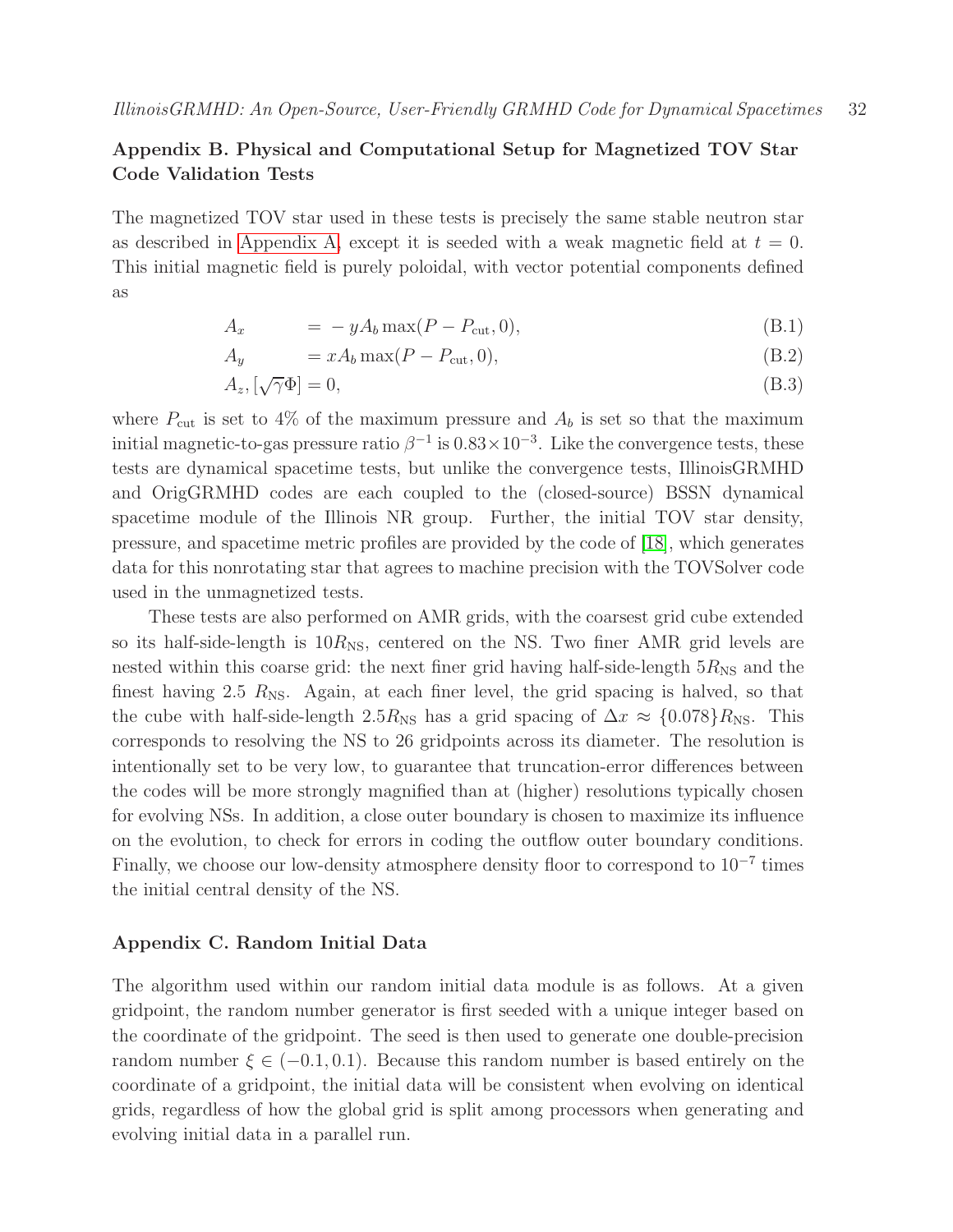| $P = \rho_0^2$ , and we evolve with the gamma-law EOS $P = (\Gamma - 1)\rho_0 \epsilon$ with $\Gamma = 2$ . |                                              |
|-------------------------------------------------------------------------------------------------------------|----------------------------------------------|
| Variable                                                                                                    | Value set in random initial data module      |
| $\rho_0$                                                                                                    | 0.01S                                        |
| Р                                                                                                           | $\rho_0^2$ (Gamma-law EOS)                   |
| Ф                                                                                                           | 0.1S                                         |
| $\alpha$                                                                                                    | $1 - 0.1S$                                   |
| $\{v^x, v^y, v^z\}$                                                                                         | $\{1, 1.1, 0.9\} \times 10^{-1} \xi$         |
| $\{[\sqrt{\gamma}\Phi], A_x, A_y, A_z\}$                                                                    | $\{0.6, 1, 1.1, 0.9\} \times 10^{-1} \xi$    |
| $\{\beta^x, \beta^y, \beta^z\}$                                                                             | $\{0.9, 1.1, 1\} \times 10^{-1} \xi$         |
| $\{\tilde{\gamma}_{xx}, \tilde{\gamma}_{yy}, \tilde{\gamma}_{zz}\}$                                         | $1 + \{10, 1, 10\} \times 10^{-3} \xi$       |
| $\{\tilde{\gamma}_{xy}, \tilde{\gamma}_{xz}, \tilde{\gamma}_{yz}\}$                                         | $\{1, 10, 1\} \times 10^{-4} \xi$            |
| ${K_{xx}, K_{xy}, K_{xz}, K_{yy}, K_{yz}, K_{zz}}$                                                          | $\{10, 2, 3, 40, 5, 60\} \times 10^{-3} \xi$ |

<span id="page-32-0"></span>Table C1. Prescription for setting GRMHD and spacetime metric quantities in random initial data module. Note that the initial data employ the polytropic EOS

Using this double-precision random number  $\xi \in (-0.1, 0.1)$ , we define

$$
S = \xi + \frac{1}{7} \left[ 4 + \sin(10x/L) + \sin(10y/L) + \cos(10z/L) \right],
$$
 (C.1)

where L denotes the coarsest AMR grid cube half-side-length. Thus  $S \in (\frac{3}{70}, 1.1)$ consists of a strong stochastic perturbation atop a smoothly oscillating function. Given the quantities  $S$  and  $\xi$ , all basic spacetime metric and GRMHD quantities may then be set following the prescription detailed in Table [C1.](#page-32-0)

Although the resulting data are not designed to satisfy Einstein's equations, be conformally flat, or be consistent with the BSSN formalism, we make sure the spacetime metric is Lorentzian and the three-metric positive definite. We also enforce the BSSN constraint  $\tilde{\gamma}=1$  as follows. Immediately after the quantities in Table [C1](#page-32-0) have been set at a given gridpoint, we compute the resulting non-unit determinant  $\tilde{\gamma}$  and then multiply the components of  $\tilde{\gamma}_{ij}$  by  $\tilde{\gamma}^{-1/3}$ . In this way, the unit determinant of the threemetric is enforced. After applying this constraint, all GRMHD and spacetime metric quantities not specified in Table [C1](#page-32-0) (e.g., GRMHD conservative variables,  $B^i$ ,  $\tilde{\gamma}^{ij}$ , etc.) are directly computed from quantities in that table.

In tests adopting this random initial data module, we choose an AMR grid with one refinement level centered at the origin. The coarser grid, with grid spacing 1.0, has cube half-side-length of 10, and the finer grid, with grid spacing 0.5, has grid half-side-length of 2. Spacetime evolution modules, as well as prolongation and restriction operations on spacetime variables, are disabled.

The initial maximum rest-mass density is chosen to be  $\sim 10\%$  the rest-mass density of the TOV star used in other tests. The atmospheric density floor is set to  $10^{-6}$ , which is about  $10^{-4}$  times the maximum possible initial density, yielding stochastic fluctuations in density spanning about four orders of magnitude. Additionally, the magnetic-to-gas-pressure ratio at  $t = 0$  ranges from  $\sim 10^{-3}$  (gas-pressure dominated)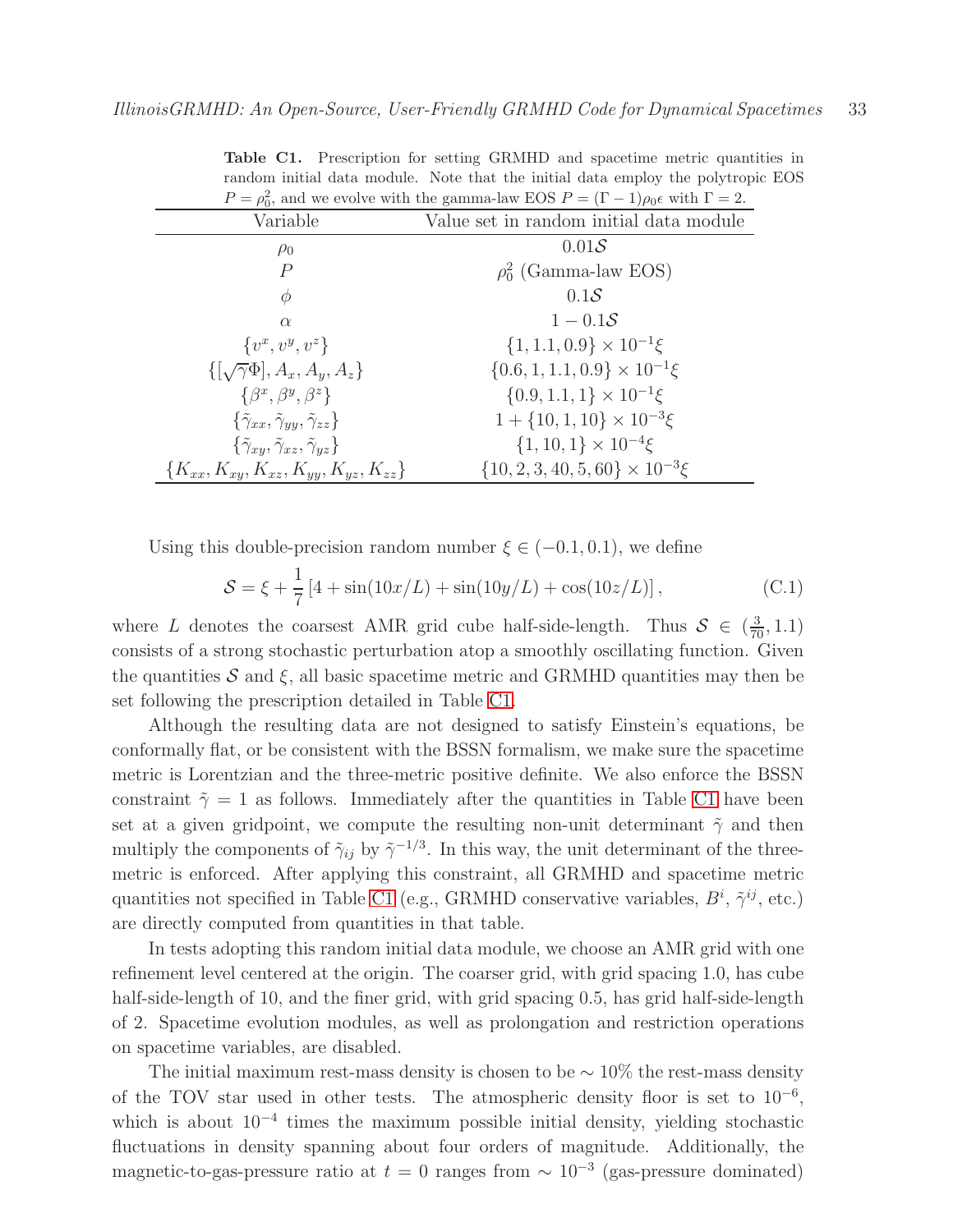to about 10 (magnetic-pressure dominated) initially. Given that initial data at a given gridpoint are independently and randomly specified, we conclude that physical quantities at neighboring gridpoints can differ by several orders of magnitude, making this a very harsh test. Despite the lack of coherent GRMHD flows, throughout the evolution of these random initial data, the Lorentz factor limit of  $W = 10$  is exceeded and subsequently enforced about 400 times.

#### <span id="page-33-15"></span>References

- <span id="page-33-1"></span>[1] D. Alic, C. Bona-Casas, C. Bona, L. Rezzolla, and C. Palenzuela. Conformal and covariant formulation of the Z4 system with constraint-violation damping. *Phys.Rev.*, D85:064040, 2012.
- <span id="page-33-13"></span>[2] M. Anderson, E. Hirschmann, S. L. Liebling, and D. Neilsen. Relativistic MHD with Adaptive Mesh Refinement. *Class.Quant.Grav.*, 23:6503–6524, 2006.
- <span id="page-33-12"></span>[3] P. Anninos and P. C. Fragile. Nonoscillatory Central Difference and Artificial Viscosity Schemes for Relativistic Hydrodynamics. *Astrophys. J., Supplement*, 144:243–257, February 2003.
- [4] L. Antón, O. Zanotti, J. A. Miralles, J. M. Martí, J. M. Ibáñez, J. A. Font, and J. A. Pons. Numerical 3+1 General Relativistic Magnetohydrodynamics: A Local Characteristic Approach. *Astrophys. J.*, 637:296–312, January 2006.
- <span id="page-33-9"></span><span id="page-33-6"></span>[5] R. Arnowitt, S. Deser, and C. W. Misner. *Gravitation: An Introduction to Current research*. pp. 227–265. Wiley, New York, 1962.
- [6] L. Baiotti, I. Hawke, P. Montero, and L. Rezzolla. A new three-dimensional general-relativistic hydrodynamics code. In R. Capuzzo-Dolcetta, editor, *Computational Astrophysics in Italy: Methods and Tools*, volume 1, page 210, Trieste, 2003. MSAIt.
- <span id="page-33-10"></span>[7] L. Baiotti, I. Hawke, P. J. Montero, F. Löffler, L. Rezzolla, N. Stergioulas, J. A. Font, and E. Seidel. Three-dimensional relativistic simulations of rotating neutron star collapse to a Kerr black hole. *Phys. Rev. D*, 71:024035, 2005.
- <span id="page-33-3"></span>[8] L. Baiotti, I. Hawke, P. J. Montero, and L. Rezzolla. A new three-dimensional general-relativistic hydrodynamics code. *Mem. S.A.It. Suppl.*, 1:210–219, 2003.
- <span id="page-33-4"></span>[9] D. S. Balsara. Divergence-Free Adaptive Mesh Refinement for Magnetohydrodynamics. *Journal of Computational Physics*, 174:614–648, December 2001.
- <span id="page-33-5"></span>[10] D. S. Balsara. Divergence-free reconstruction of magnetic fields and WENO schemes for magnetohydrodynamics. *Journal of Computational Physics*, 228:5040–5056, August 2009.
- <span id="page-33-0"></span>[11] D. S. Balsara and D. S. Spicer. A staggered mesh algorithm using high order godunov fluxes to ensure solenoidal magnetic fields in magnetohydrodynamic simulations. *Journal of Computational Physics*, 149(2):270–292, 1999.
- <span id="page-33-11"></span>[12] Francesc Banyuls, José A Font, José Ma Ibáñez, José Ma Martí, and Juan A Miralles. Numerical {3+ 1} general relativistic hydrodynamics: A local characteristic approach. *The Astrophysical Journal*, 476(1):221, 1997.
- <span id="page-33-8"></span>[13] T. W. Baumgarte and S. L. Shapiro. Numerical integration of Einstein's field equations. *Phys. Rev. D*, 59(2):024007, January 1998.
- <span id="page-33-7"></span>[14] T. W. Baumgarte and S. L. Shapiro. *Numerical Relativity: Solving Einstein's Equations on the Computer*. Cambridge University Press, 2010.
- <span id="page-33-16"></span>[15] J. D. Brown, P. Diener, O. Sarbach, E. Schnetter, and M. Tiglio. Turduckening black holes: an analytical and computational study. *Phys. Rev. D*, 79:044023, 2009.
- <span id="page-33-2"></span>[16] P. Cerd´a-Dur´an, J. A. Font, L. Ant´on, and E. M¨uller. A new general relativistic magnetohydrodynamics code for dynamical spacetimes. *Astron. Astrophys.*, 492:937–953, December 2008.
- <span id="page-33-14"></span>[17] P. Colella and P. R. Woodward. The Piecewise Parabolic Method (PPM) for Gas-Dynamical Simulations. *Journal of Computational Physics*, 54:174–201, September 1984.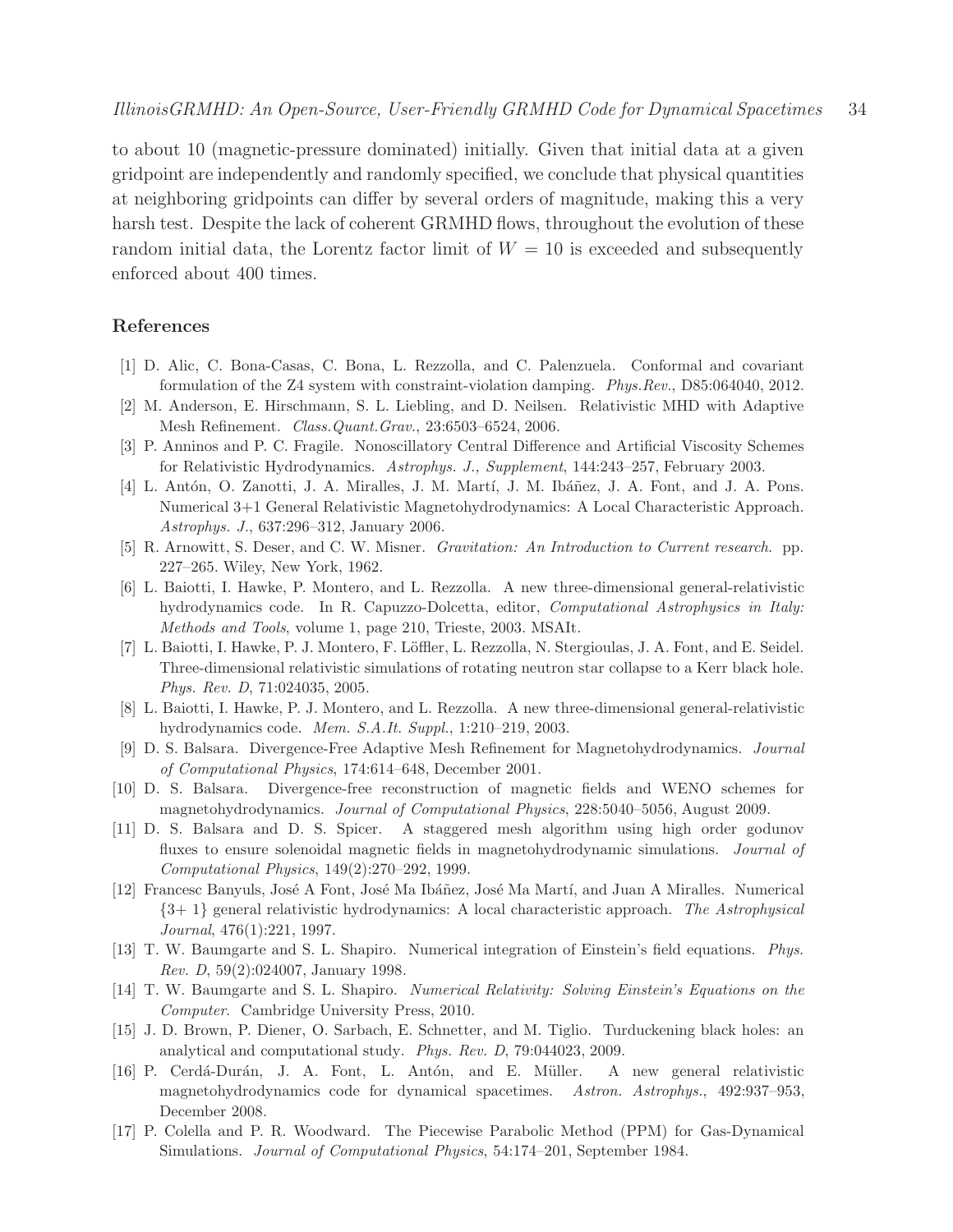- <span id="page-34-18"></span><span id="page-34-17"></span>[18] G. B. Cook, S. L. Shapiro, and S. A. Teukolsky. Rapidly rotating polytropes in general relativity. *Astrophys. J.*, 422:227–242, February 1994.
- [19] A. Dedner, F. Kemm, D. Kröner, C.-D. Munz, T. Schnitzer, and M. Wesenberg. Hyperbolic Divergence Cleaning for the MHD Equations. *Journal of Computational Physics*, 175:645–673, January 2002.
- <span id="page-34-16"></span>[20] L. Del Zanna, N. Bucciantini, and P. Londrillo. An efficient shock-capturing central-type scheme for multidimensional relativistic flows. II. Magnetohydrodynamics. *Astron. Astrophys.*, 400:397– 413, March 2003.
- <span id="page-34-12"></span>[21] K. Dionysopoulou, D. Alic, C. Palenzuela, L. Rezzolla, and B. Giacomazzo. General-Relativistic Resistive Magnetohydrodynamics in three dimensions: formulation and tests. *Phys.Rev.*, D88:044020, 2013.
- <span id="page-34-10"></span>[22] M. D. Duez, Y. T. Liu, S. L. Shapiro, M. Shibata, and B. C. Stephens. Collapse of Magnetized Hypermassive Neutron Stars in General Relativity. *Physical Review Letters*, 96(3):031101, January 2006.
- <span id="page-34-11"></span>[23] M. D. Duez, Y. T. Liu, S. L. Shapiro, M. Shibata, and B. C. Stephens. Evolution of magnetized, differentially rotating neutron stars: Simulations in full general relativity. *Phys. Rev. D*, 73(10):104015, May 2006.
- <span id="page-34-13"></span>[24] M. D. Duez, Y. T. Liu, S. L. Shapiro, and B. C. Stephens. Excitation of magnetohydrodynamic modes with gravitational waves: A testbed for numerical codes. *Phys. Rev. D*, 72(2):024029, July 2005.
- <span id="page-34-14"></span><span id="page-34-1"></span>[25] M. D. Duez, Y. T. Liu, S. L. Shapiro, and B. C. Stephens. Relativistic magnetohydrodynamics in dynamical spacetimes: Numerical methods and tests. *Phys. Rev. D*, 72(2):024028, July 2005.
- <span id="page-34-5"></span>[26] William E. East, Frans Pretorius, and Branson C. Stephens. Hydrodynamics in full general relativity with conservative AMR. *Phys.Rev.*, D85:124010, 2012.
- [27] Z. B. Etienne, J. A. Faber, Y. T. Liu, S. L. Shapiro, K. Taniguchi, and T. W. Baumgarte. Fully general relativistic simulations of black hole-neutron star mergers. *Phys. Rev. D*, 77(8):084002, April 2008.
- <span id="page-34-7"></span>[28] Z. B. Etienne, Y. T. Liu, V. Paschalidis, and S. L. Shapiro. General relativistic simulations of black-hole-neutron-star mergers: Effects of magnetic fields. *Phys. Rev. D*, 85(6):064029, March 2012.
- <span id="page-34-9"></span><span id="page-34-2"></span>[29] Z. B. Etienne, Y. T. Liu, and S. L. Shapiro. General relativistic simulations of slowly and differentially rotating magnetized neutron stars. *Phys. Rev. D*, 74(4):044030, August 2006.
- [30] Z. B. Etienne, Y. T. Liu, and S. L. Shapiro. Relativistic magnetohydrodynamics in dynamical spacetimes: A new adaptive mesh refinement implementation. *Phys. Rev. D*, 82(8):084031, October 2010.
- <span id="page-34-6"></span>[31] Z. B. Etienne, Y. T. Liu, S. L. Shapiro, and T. W. Baumgarte. General relativistic simulations of black-hole-neutron-star mergers: Effects of black-hole spin. *Phys. Rev. D*, 79(4):044024, February 2009.
- <span id="page-34-3"></span>[32] Z. B. Etienne, V. Paschalidis, Y. T. Liu, and S. L. Shapiro. Relativistic magnetohydrodynamics in dynamical spacetimes: Improved electromagnetic gauge condition for adaptive mesh refinement grids. *Phys. Rev. D*, 85(2):024013, January 2012.
- <span id="page-34-8"></span>[33] Z. B. Etienne, V. Paschalidis, and S. L. Shapiro. General-relativistic simulations of black-holeneutron-star mergers: Effects of tilted magnetic fields. *Phys. Rev. D*, 86(8):084026, October 2012.
- <span id="page-34-15"></span>[34] C. R. Evans and J. F. Hawley. Simulation of magnetohydrodynamic flows - A constrained transport method. *Astrophys. J.*, 332:659–677, September 1988.
- <span id="page-34-0"></span>[35] X. Fan, C. Messenger, and I. S. Heng. A Bayesian Approach to Multi-messenger Astronomy: Identification of Gravitational-wave Host Galaxies. *Astrophys. J.*, 795:43, November 2014.
- <span id="page-34-4"></span>[36] B. D. Farris, R. Gold, V. Paschalidis, Z. B. Etienne, and S. L. Shapiro. Binary Black-Hole Mergers in Magnetized Disks: Simulations in Full General Relativity. *Physical Review Letters*, 109(22):221102, November 2012.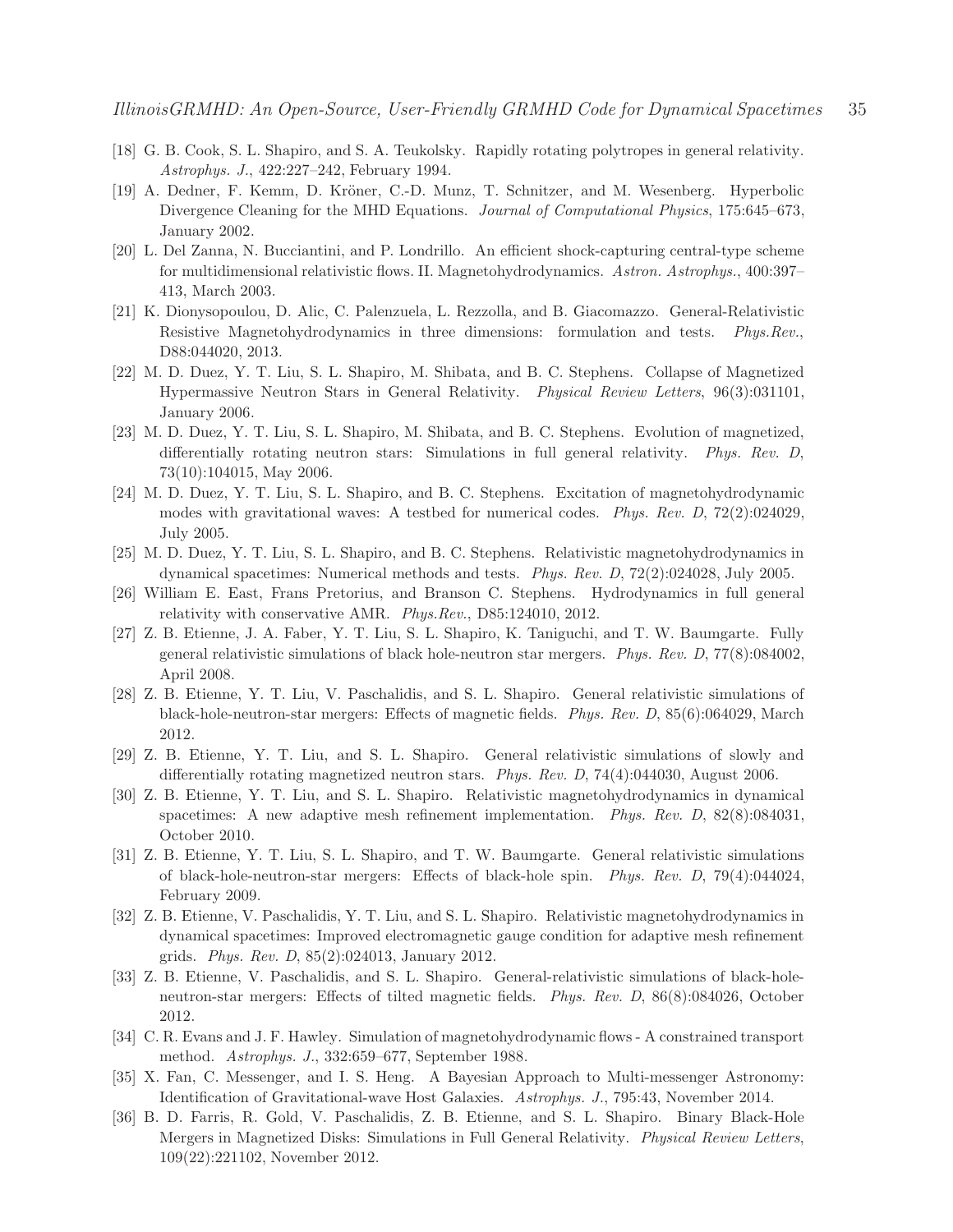- <span id="page-35-18"></span><span id="page-35-4"></span>[37] B. D. Farris, Y. T. Liu, and S. L. Shapiro. Binary black hole mergers in gaseous disks: Simulations in general relativity. *Phys. Rev. D*, 84(2):024024, July 2011.
- <span id="page-35-11"></span>[38] C. F. Gammie, J. C. McKinney, and G. Tóth. HARM: A Numerical Scheme for General Relativistic Magnetohydrodynamics. *Astrophys. J.*, 589:444–457, May 2003.
- <span id="page-35-5"></span>[39] B. Giacomazzo and L. Rezzolla. WhiskyMHD: a new numerical code for general relativistic magnetohydrodynamics. *Class. Quantum Grav.*, 24:S235, 2007.
- [40] R. Gold, V. Paschalidis, Z. B. Etienne, S. L. Shapiro, and H. P. Pfeiffer. Accretion disks around binary black holes of unequal mass: General relativistic magnetohydrodynamic simulations near decoupling. *Phys. Rev. D*, 89(6):064060, March 2014.
- <span id="page-35-6"></span>[41] R. Gold, V. Paschalidis, M. Ruiz, S. L. Shapiro, Z. B. Etienne, and H. P. Pfeiffer. Accretion disks around binary black holes of unequal mass: GRMHD simulations of postdecoupling and merger. *ArXiv e-prints*, 1410.1543, October 2014.
- <span id="page-35-19"></span><span id="page-35-17"></span>[42] A. Harten, P. D. Lax, and B. van Leer. On upstream differencing and godunov-type schemes for hyperbolic conservation laws. *SIAM Rev.*, 25:35, 1983.
- <span id="page-35-12"></span>[43] H.-T. Janka, T. Zwerger, and R. Moenchmeyer. Does artificial viscosity destroy prompt type-II supernova explosions? *Astron. Astrophys.*, 268:360–368, February 1993.
- <span id="page-35-21"></span>[44] K. Kiuchi, K. Kyutoku, and M. Shibata. Three-dimensional evolution of differentially rotating magnetized neutron stars. *Phys. Rev. D*, 86(6):064008, September 2012.
- <span id="page-35-1"></span>[45] Kranc: Kranc assembles numerical code, http://kranccode.org/.
- [46] LIGO Scientific Collaboration, Virgo Collaboration, J. Abadie, B. P. Abbott, R. Abbott, T. D. Abbott, M. Abernathy, T. Accadia, F. Acernese, C. Adams, and et al. Implementation and testing of the first prompt search for gravitational wave transients with electromagnetic counterparts. *Astron. Astrophys.*, 539:A124, April 2012.
- <span id="page-35-2"></span>[47] Y. T. Liu, S. L. Shapiro, Z. B. Etienne, and K. Taniguchi. General relativistic simulations of magnetized binary neutron star mergers. *Phys. Rev. D*, 78(2):024012, July 2008.
- <span id="page-35-16"></span><span id="page-35-9"></span>[48] Y. T. Liu, S. L. Shapiro, and B. C. Stephens. Magnetorotational collapse of very massive stars to black holes in full general relativity. *Phys. Rev. D*, 76(8):084017, October 2007.
- <span id="page-35-13"></span>[49] J. M. Mart, J. M. Ibáez, and J. A. Miralles. Numerical relativistic hydrodynamics: Local characteristic approach. *Phys. Rev. D*, 43:3794–3801, June 1991.
- [50] P. M¨osta, B. C. Mundim, J. A. Faber, R. Haas, S. C. Noble, T. Bode, F. L¨offler, C. D. Ott, C. Reisswig, and E. Schnetter. GRHydro: a new open-source general-relativistic magnetohydrodynamics code for the Einstein toolkit. *Classical and Quantum Gravity*, 31(1):015005, January 2014.
- <span id="page-35-20"></span><span id="page-35-0"></span>[51] S. Nissanke, J. Sievers, N. Dalal, and D. Holz. Localizing Compact Binary Inspirals on the Sky Using Ground-based Gravitational Wave Interferometers. *Astrophys. J.*, 739:99, October 2011.
- [52] S. C. Noble, C. F. Gammie, J. C. McKinney, and L. Del Zanna. Primitive Variable Solvers for Conservative General Relativistic Magnetohydrodynamics. *Astrophys. J.*, 641:626–637, April 2006.
- <span id="page-35-15"></span>[53] S. C. Noble, J. H. Krolik, and J. F. Hawley. Direct Calculation of the Radiative Efficiency of an Accretion Disk Around a Black Hole. *Astrophys. J.*, 692:411–421, February 2009.
- <span id="page-35-22"></span><span id="page-35-14"></span>[54] OpenMP Architecture Review Board. OpenMP application program interface version 3.0, 2008.
- [55] C. Palenzuela. Modelling magnetized neutron stars using resistive magnetohydrodynamics. *Mon. Not. R. Astron. Soc.*, 431:1853–1865, May 2013.
- <span id="page-35-7"></span>[56] V. Paschalidis, Z. Etienne, Y. T. Liu, and S. L. Shapiro. Head-on collisions of binary white dwarf-neutron stars: Simulations in full general relativity. *Phys. Rev. D*, 83(6):064002, March 2011.
- <span id="page-35-3"></span>[57] V. Paschalidis, Z. B. Etienne, and S. L. Shapiro. Importance of cooling in triggering the collapse of hypermassive neutron stars. *Phys. Rev. D*, 86(6):064032, September 2012.
- <span id="page-35-10"></span>[58] V. Paschalidis, Z. B. Etienne, and S. L. Shapiro. General-relativistic simulations of binary black hole-neutron stars: Precursor electromagnetic signals. *Phys. Rev. D*,  $88(2):021504$ , July 2013.
- <span id="page-35-8"></span>[59] V. Paschalidis, Y. T. Liu, Z. Etienne, and S. L. Shapiro. Merger of binary white dwarf-neutron